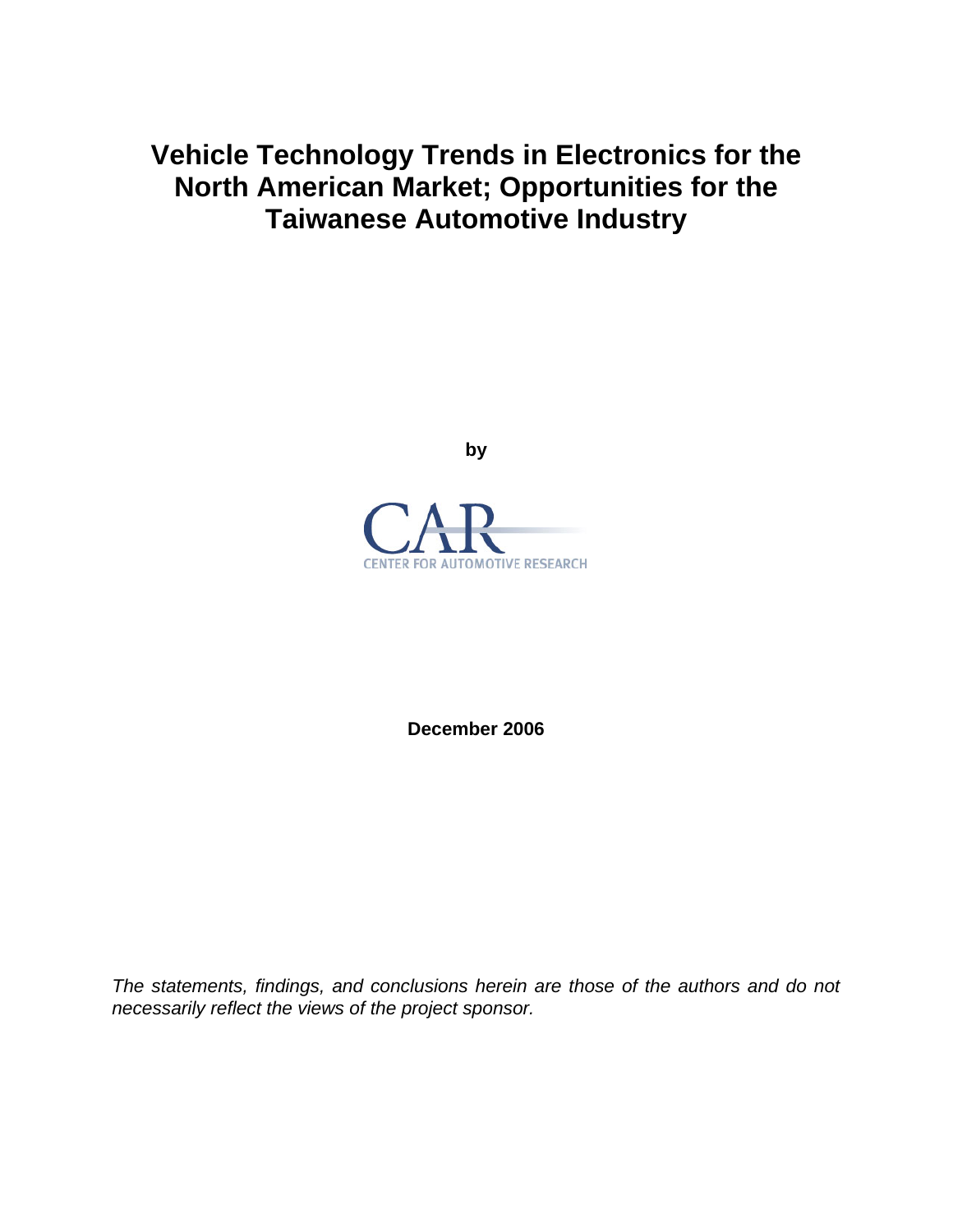# **Table of Contents**

| Technology Standards                                                                       |  |
|--------------------------------------------------------------------------------------------|--|
|                                                                                            |  |
|                                                                                            |  |
|                                                                                            |  |
|                                                                                            |  |
|                                                                                            |  |
|                                                                                            |  |
|                                                                                            |  |
|                                                                                            |  |
| Appendix 1. CAR Research Initiative on Electronic Systems Supply for the Intelligent Car32 |  |
|                                                                                            |  |
|                                                                                            |  |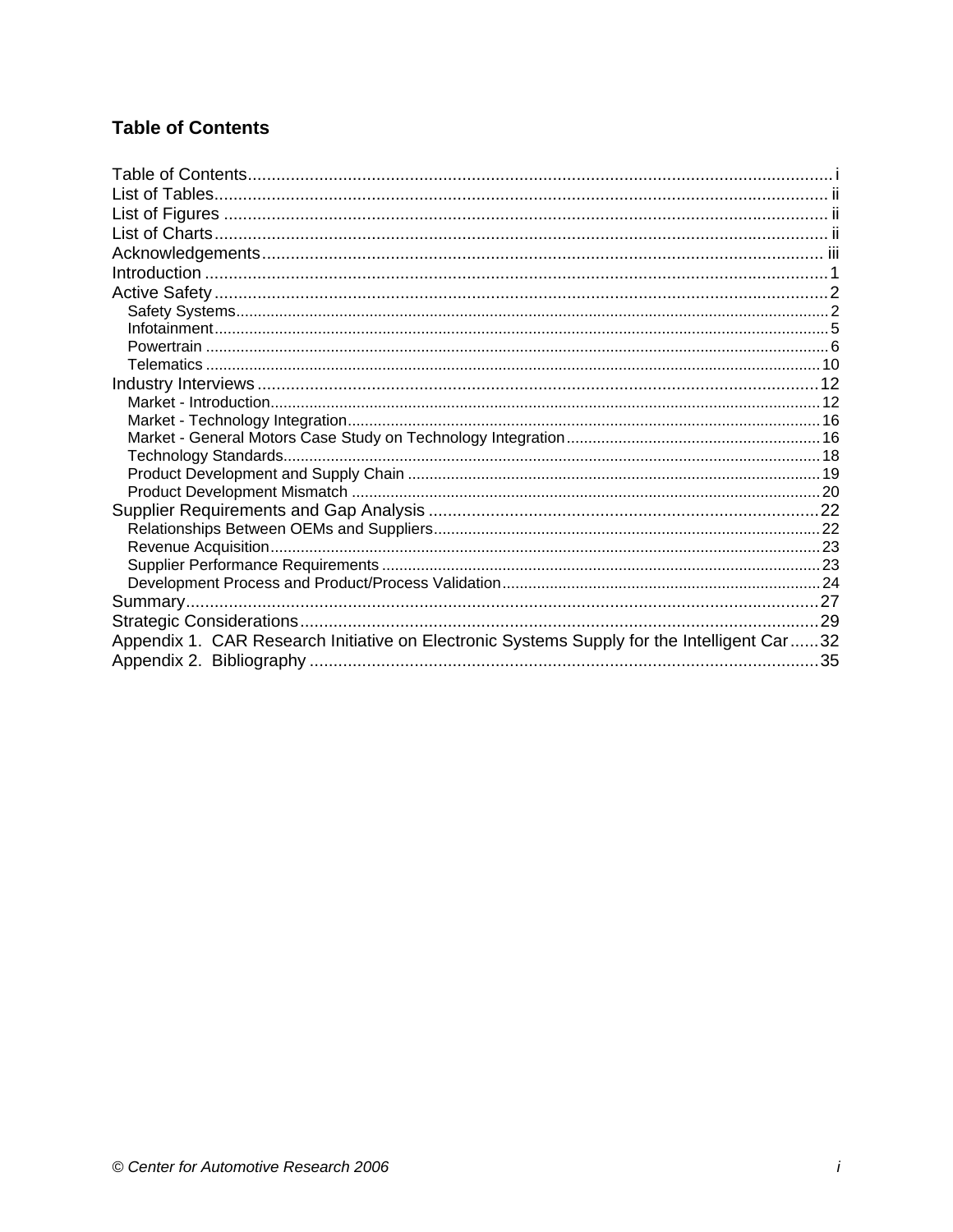# **List of Tables**

# **List of Figures**

| Figure 1. Connectivity with consumer electronics into the vehicle's electronic system 14 |  |
|------------------------------------------------------------------------------------------|--|
| Figure 2. The Scion example of combining both OEM and aftermarket customization. 15      |  |
|                                                                                          |  |
| Figure 4. Two principal controllers: one to predict the rollover and one to respond 18   |  |
| Figure 5. One proposed standard is needed for the API to focus innovation elsewhere19    |  |
| Figure 6. Results from industry survey regarding desired testing facility attributes25   |  |
|                                                                                          |  |

# **List of Charts**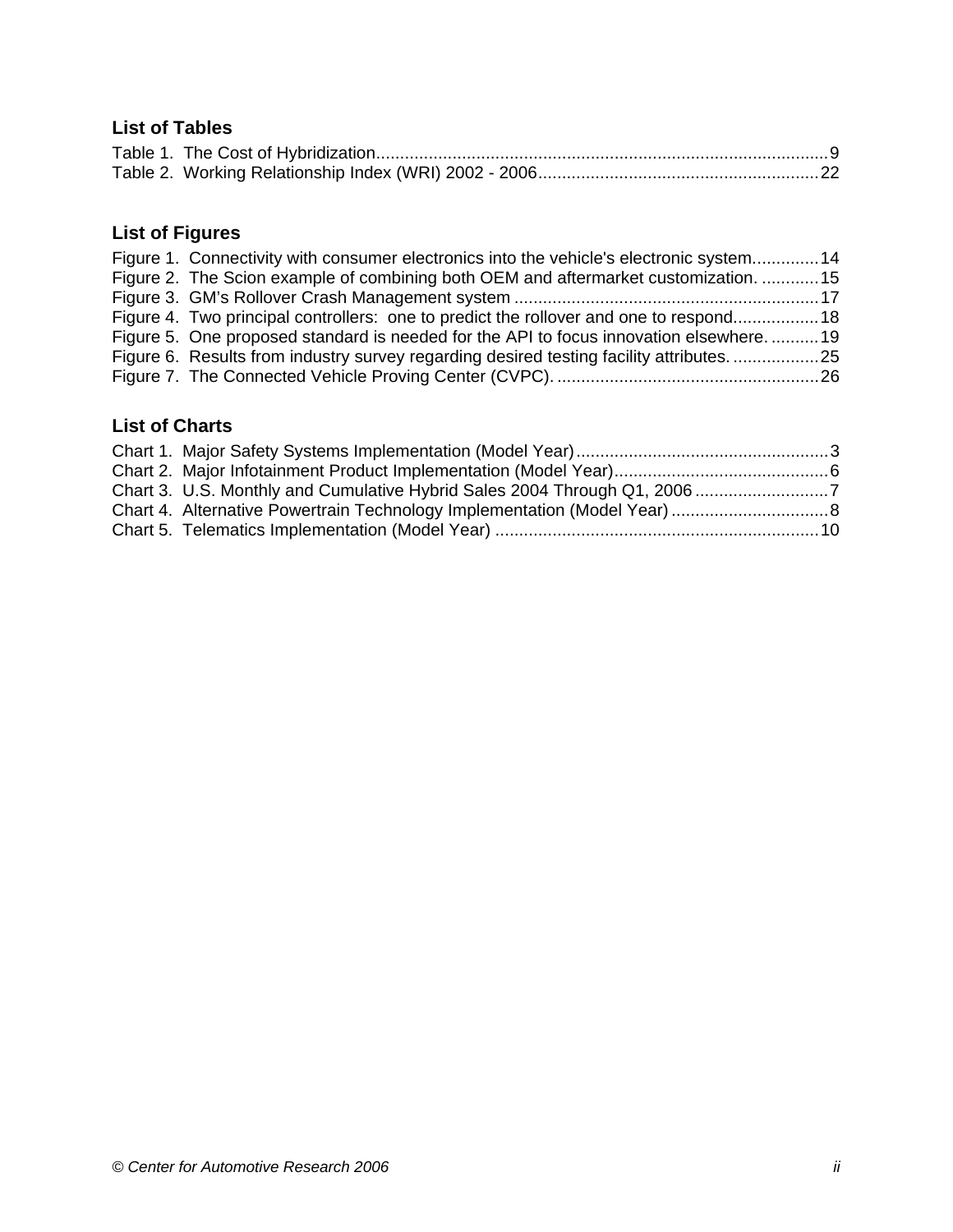#### Acknowledgements

This report was written by Dr. Jay Baron, Bernard Swiecki, and Yen Chen. Dr. Steven Underwood and Brett Smith also contributed information and provided assistance. Beverly Carter assembled the report.

The industry interviews were a major source of information used to compile this report. As with many CAR studies, the generous time provided by industry experts was a critical aspect of the research. CAR would like to thank the following individuals that generously contributed information to this study:

- Robert Bosch Corporation
	- Robert Rivard, Vice President, N.A. Sales & Marketing
	- Kyle Williams, Marketing Manager, Automotive Technology
- Delphi Corporation
	- Dr. Robert Schumacher, General Director, Advanced Product and Business Development
- Denso International America, Inc.
	- Douglas Patton, Senior Vice President, Engineering Division
- Panasonic
	- Cary Wilson, Chief Technology Officer and Senior Vice President
	- Mike Burk
	- Mark Rackin
- University of Michigan Transportation Research Institute
	- Paul Green, PhD, Research Professor
- Siemens VDO Automotive
	- David Royce, Director, Corporate Strategy
- **\*** TRW Automotive
	- Peter Suh, Senior Manager
- General Motors Corporation
	- Robert Lang, Executive Director for Safety Integration
- DaimlerChrysler
	- Don Goodwin, Vice President, Scientific Labs and Proving Grounds
	- Ehsan Taqbeem, Advanced Technology
- Ford Motor Company
	- James Buczkowski, Director, E/E Systems Engineering Implementation, North American Engineering, Product Development

Dr. Jay Baron, President/CEO

Director, Manufacturing, Engineering & Technology Group (MET)

Bernard Swiecki, Senior Project Manager Economics & Business Group (EBG)

Yen Chen, Research Intern Economics & Business Group (EBG)

Center for Automotive Research 1000 Victors Way, Suite 200 Ann Arbor, MI 48108 734/662.1287 www.cargroup.org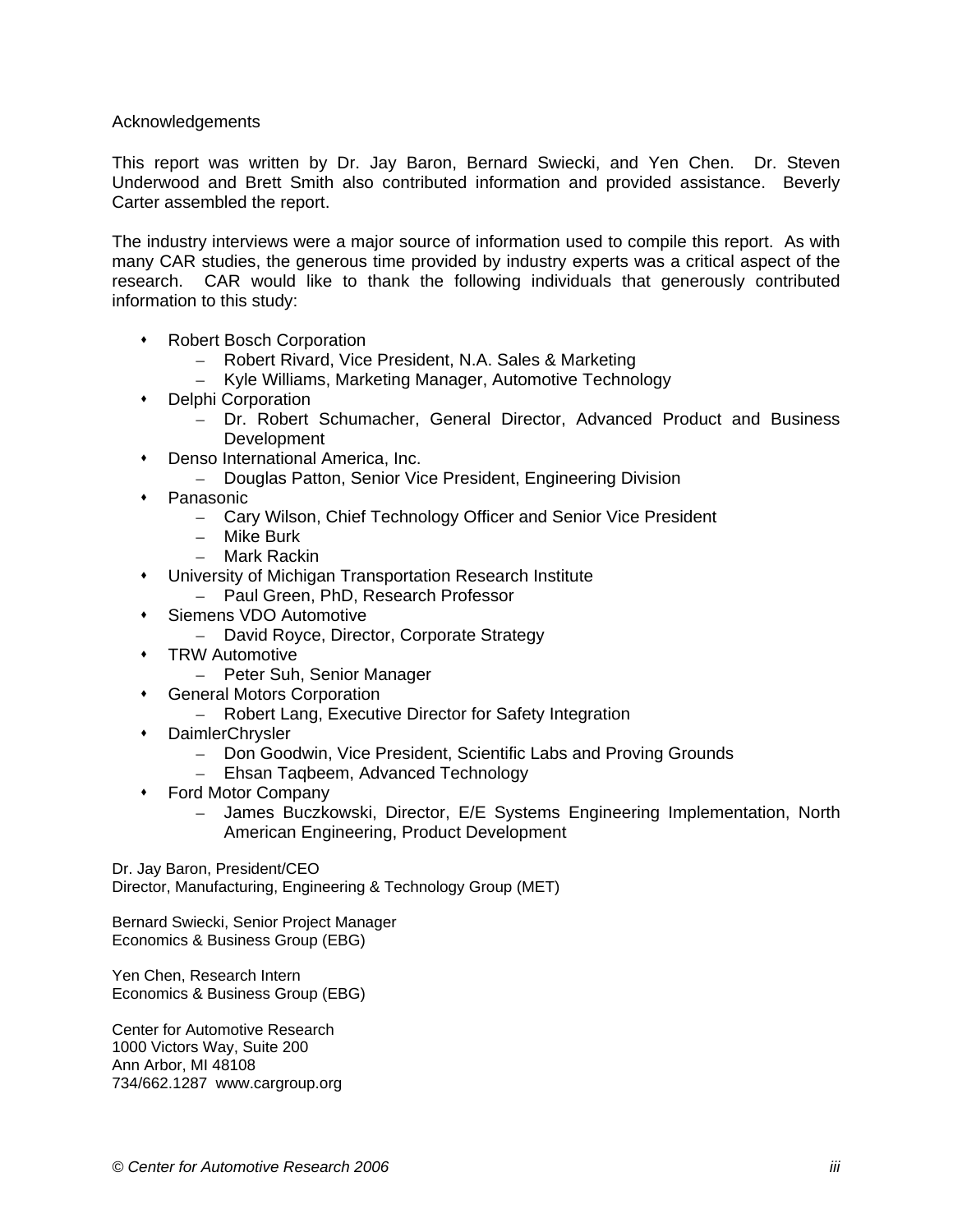# **Introduction**

The purpose of this study is to conduct a preliminary investigation into the future business potential for automotive electronics, particularly for general Taiwanese companies. Although many Taiwanese companies are targeting China as a growth opportunity, our preliminary investigation was based on North America with the understanding that a more targeted investigation for China could be a future investigation. We recognized that the North American perspective would provide significant input, even to the Chinese market, because many of the auto companies and supplier's practices and projections are easy to generalize from since they are global.

Our approach was to take a broad, unstructured survey of industry expert opinions and readily available literature in order to grasp a qualitative perspective on the market potential and barriers for suppliers. We interviewed executives from OEMs and tier-1 suppliers to solicit their opinions about market growth, supplier relationships, technology development, and supply chain. The core information in this study came from industry interviews. There were a few areas of discrepancy, but overall there is a strong consensus about automotive electronics:

- The growth potential is enormous and represents the single most important area of innovation in the automotive industry today.
- The supply chain has well-established expert tier-1 companies with deep knowledge in a narrow range of technologies. Developing complementary technologies is highly desired and there appears to be a strong interest for companies to partner in co-development opportunities
- The high value added areas of the market will involve technology development, software and user applications, and systems integration.
- The established tier-1 companies and the auto companies voice loud warnings over uninitiated firms (i.e., electronic firms without specific automotive experience) entering the automotive supply chain without understanding expectations for research and development relationships, product development cycles, product performance requirements and validation, and financial requirements. None of these factors are a specific problem; however, together they are a significant and sometimes uniquely a big challenge for automotive suppliers.
- No one that was interviewed was aware of Taiwan's ambitions to transition from a recognized quality electronic hardware and technology provider to a more complex automotive technologies and intelligent car systems provider.

This report has three principal sections. Section 2 references specific growth opportunities for automotive electronics. Section 3 summarizes the industry interviews. Each interview started with a questionnaire (see appendix); however, the interviewee was encouraged to diverge on related topics of his interest. Section 4 incorporates interview results with CAR references to discuss supplier performance requirements for an electronics systems supplier. Section 5 is CAR's conclusions and suggestions to consider for next steps.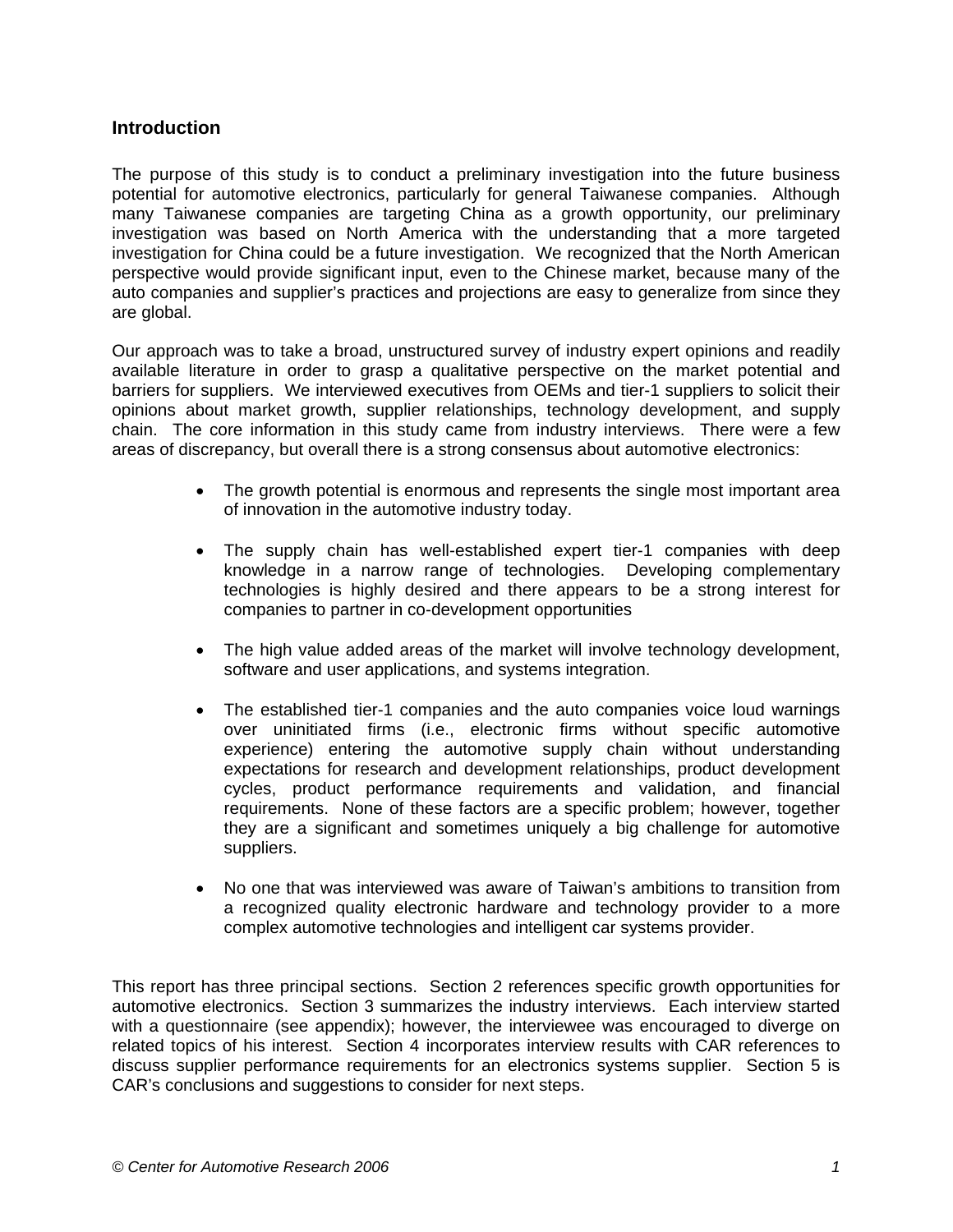# **Active Safety**

#### *Safety Systems*

Safety systems are in great demand from North American consumers. The three features they desire most in cars including side airbags, stability control, and backup assist, are all safety technologies. Furthermore, seven of the top ten most desired features are safety technologies<sup>1</sup>.

North American consumers' demand for safety systems has both positive and negative implications for suppliers. Consumers demand safety systems to such a high a degree that in many cases they believe they should be standard equipment on the cars they buy. That means that they expect the price of safety technologies to be included in the standard price of the vehicle and are not willing to pay extra for them.

Active safety is the most significant emerging trend among safety technologies. Several active safety technologies, such as Electronic Stability Control (ESC), have been in use for several years and have proven their safety benefits. ESC has been shown to reduce 59 percent of Sport Utility Vehicle (SUV) and 34 percent of passenger car crashes<sup>2</sup>. Side impact airbags also have an established reputation for improving occupant safety during collisions. ESC will be required in all vehicles sold in the U.S. by  $2012<sup>3</sup>$  and side airbags will be required on all U.S. sold vehicles by  $2010^4$ .

Regulation by the U.S. government is expected to be the dominant factor driving the implementation of safety technology in the United States. The United States is known for being perhaps the most litigious country in the world. Because direct government regulation is used less than in most comparable countries, American consumers and businesses have engaged in a large amount of litigation to address areas where regulations are not specific or applicable. This element of doing business in the United States makes it very risky for the introduction of certain new technologies, particularly those relating to sensitive areas such as safety. For this reason, government regulation is expected to drive the implementation of safety technologies, as firms are hesitant to deploy active safety technologies to so litigious a customer base.

Active safety technology is considered the most risky for deployment in the highly litigious U.S. market. This is particularly the case with technologies that may, when detecting danger, take direct control of the vehicle. The potential for accidents occurring while the vehicle has taken control away from the driver poses a significant litigation risk. For this reason, active safety technologies in the United States may be limited to functioning as a warning to alert the driver of impending danger, but never taking away control in an effort to avoid the danger. The question of who is responsible when active safety technology fails is also a source of risk. The automaker that produced the vehicle, the supplier of components involved, as well as suppliers of software and programming, may all be exposed to litigation risk. Determining who is responsible for a malfunction presents one of the challenges of adopting active safety technologies.

l

 $1$  J.D. Power and Associates, 2006 U.S. Automotive Emerging Technologies Study

<sup>&</sup>lt;sup>2</sup> NHTSA, Federal Motor Vehicle Safety Standards; Electronic Stability Control Systems

 $3$  Automotive News, September 25, 2006

<sup>&</sup>lt;sup>4</sup> Automakers' voluntary agreement, Insurance Institute for Highway Safety (IIHS), October 5, 2006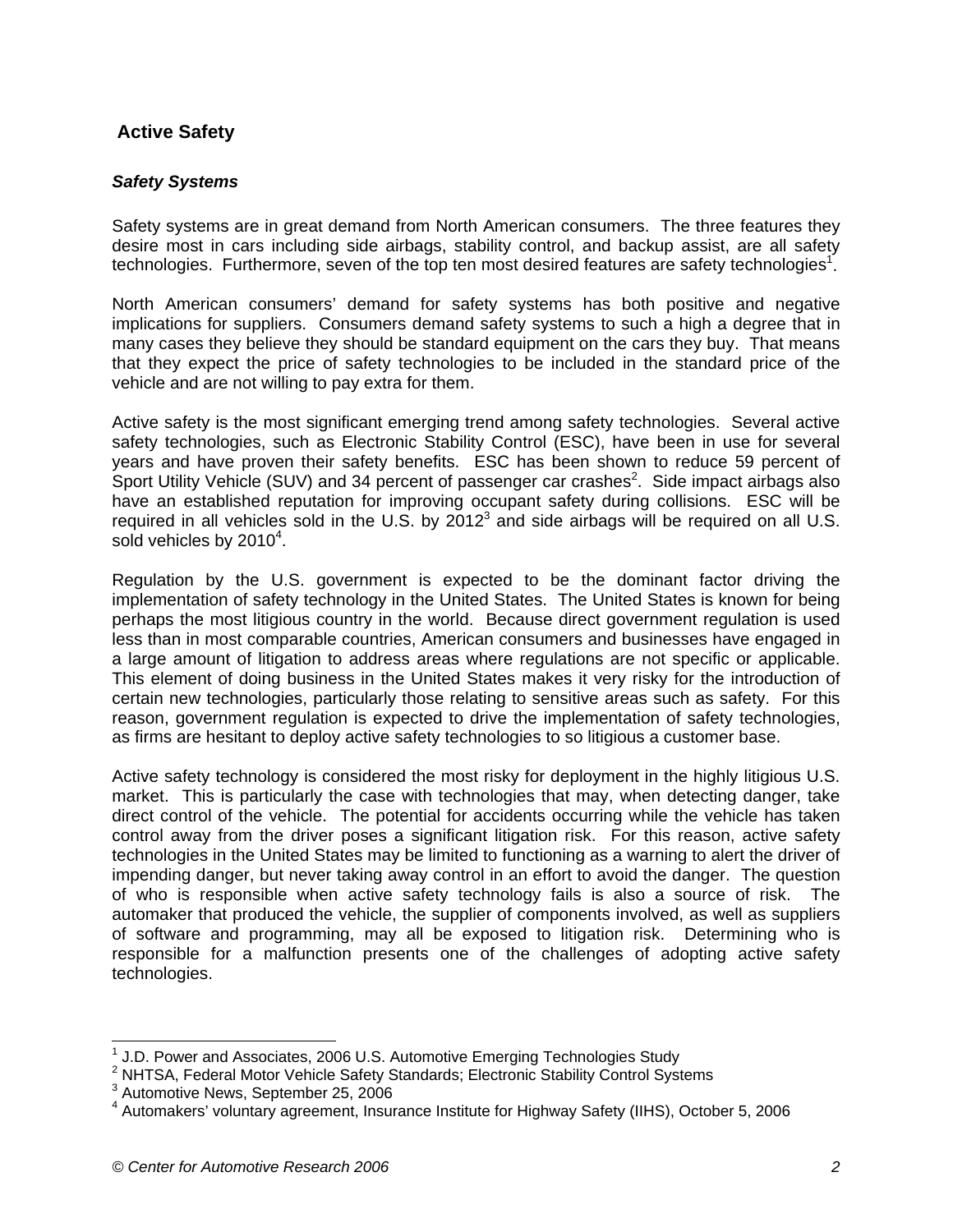

**Chart 1. Major Safety Systems Implementation (Model Year)** 

Chart 1 illustrates the anticipated timing of major safety systems implementation in the U.S. market. As previously stated, both ESC and side airbags have been available for over a decade<sup>5</sup> and will in the near future be mandated by the U.S. government for all vehicles sold. Apart from these two technologies, no introductions of major safety technologies are expected until 2008. During the brief period between 2008 and 2011, however, a significant proliferation of safety technology introductions is expected. Parking assist $6$ , lane departure warning, driver monitoring, and night vision are all expected to be launched in mainstream vehicles in 2008<sup>7</sup>. Infrared blind spot detection and Active Cruise Control  $(ACC)^8$  are expected to be launched in 2009. Brake by wire technology is expected to be launched in 2011<sup>9</sup>.

The functionality of blind spot detection systems is to prevent two types of accidents: lane change collisions and backover injuries. Major technologies of blind spot detection are:

Radar

- Good at range and velocity.
- Most popular among OEM products.
- Provides wider sensing angle.
- Valeo, Delphi, Siemens VDO, Hella.

Infrared

- Lowest cost, easy to install.
- Often used for aftermarket products.

<sup>&</sup>lt;u>5</u><br><sup>5</sup> Mercedes was the first model to install ESC in MY 1995. Volvo was the first model to install side airbags in MY 1995

<sup>6</sup> Toyota News Releases, April 12, 2006

<sup>7</sup> Delphi Press Releases, October 4, 2006

<sup>&</sup>lt;sup>8</sup> Automotive Engineering International, November 2005

<sup>9</sup> Automotive News, October 30, 2006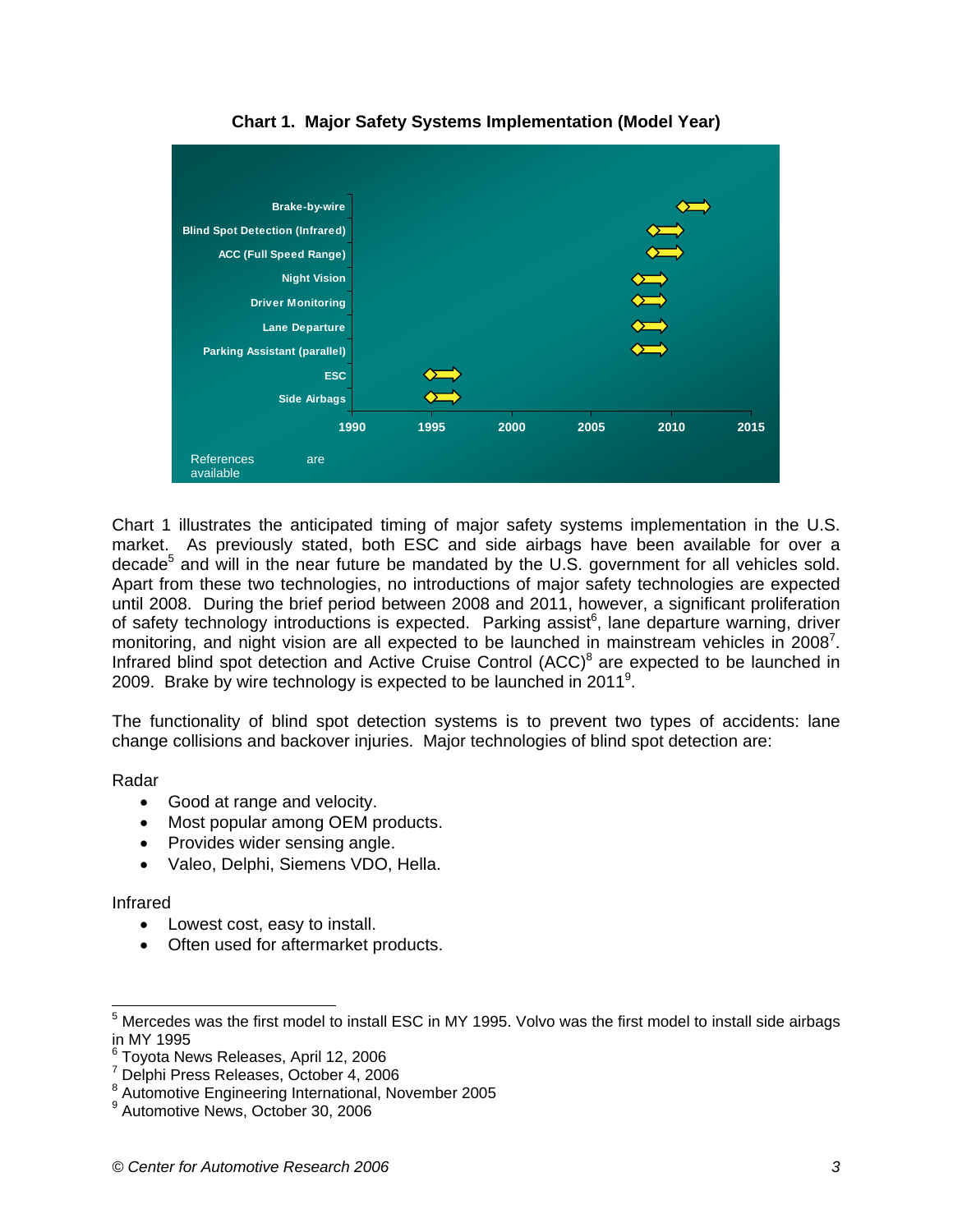Camera

- Good at identifying the shape of the object, as well as the width and angle to an object.
- Mostly for parking assistant/backup use.

Sonar (millimeter-wave radar, or lidar) - for both front and rear detection.

Cost is critical for market penetration and implementation. According to the J.D. Power and Associates 2006 US Automotive Emerging Technologies Study, blind spot detection ranks fifth among features most desired by consumers. It dropped to  $13<sup>th</sup>$  place, however, when the market price of \$500 was revealed.

The predicted wave of rapid introduction of safety technologies will bring numerous opportunities for not only the suppliers of those technologies, but also for the firms that will supply the components, sensors, and control modules these technologies will use extensively. The established reputation of Taiwanese firms as providers of world-class electronics should serve these firms well if they seek to apply their expertise to the electronics needs of safety suppliers.

Safety systems have a medium length adoption period, meaning that they typically need ten to twelve years after introduction to achieve significant levels of market penetration. ESC, for example, took more than ten years to achieve a  $30\%$  implementation rate<sup>10</sup>. Government regulation, such as the upcoming requirement mandating ESC in all U.S.-sold vehicles, can significantly speed up implementation of safety systems.

While the litigious nature of the U.S. market is a challenge for the introduction of safety technologies, the United States offers significant demand for safety technologies. In addition to the popularity of safety systems with U.S. consumers, the United States also needs to continue working to make its roads safer. In 2004, there were 6 million vehicle crashes in the United States, 42 thousand deaths, 3 million injuries, and a \$230 billion economic loss due to vehicle crashes11. Rollover crashes, for example, are the most dangerous. While rollover crashes account for only 2 percent of vehicle crashes in the United States, they cause about 40 percent of accident deaths<sup>12</sup>. The proven track record of ESC in reducing rollover crashes has resulted in the U.S. government requiring it on all vehicles sold after the 2012 model year. These regulations are implemented by the National Highway Traffic Safety Administration (NHTSA).

NHTSA's mission is to save lives, prevent injuries and reduce economic costs due to road traffic crashes, through education, research, safety standards and enforcement activity. NHTSA sets the transportation safety agenda in the United States. In addition to conducting research related to improving transportation safety in the United States, NHTSA is responsible for implementing safety regulations. It is expected to be the chief determinant of safety technology implementation in the United States. Where the use of active safety technologies is mandated, the litigation risk faced by automakers and suppliers who produce the technology is reduced.

NHTSA currently has two initiatives underway that will drive the implementation of active safety technology in the United States. SAVE-IT is the Safe Vehicle using Adaptive Interface Technology program. IVBSS is a program addressing Integrated Vehicle-Based Safety Systems.

<sup>&</sup>lt;sup>10</sup> Ward's Auto, September 14, 2006

<sup>&</sup>lt;sup>11</sup> NHTSA, Traffic Safety Facts, 2004 Data<br><sup>12</sup> General Motors Rollover Crash Backgrounder, October 2006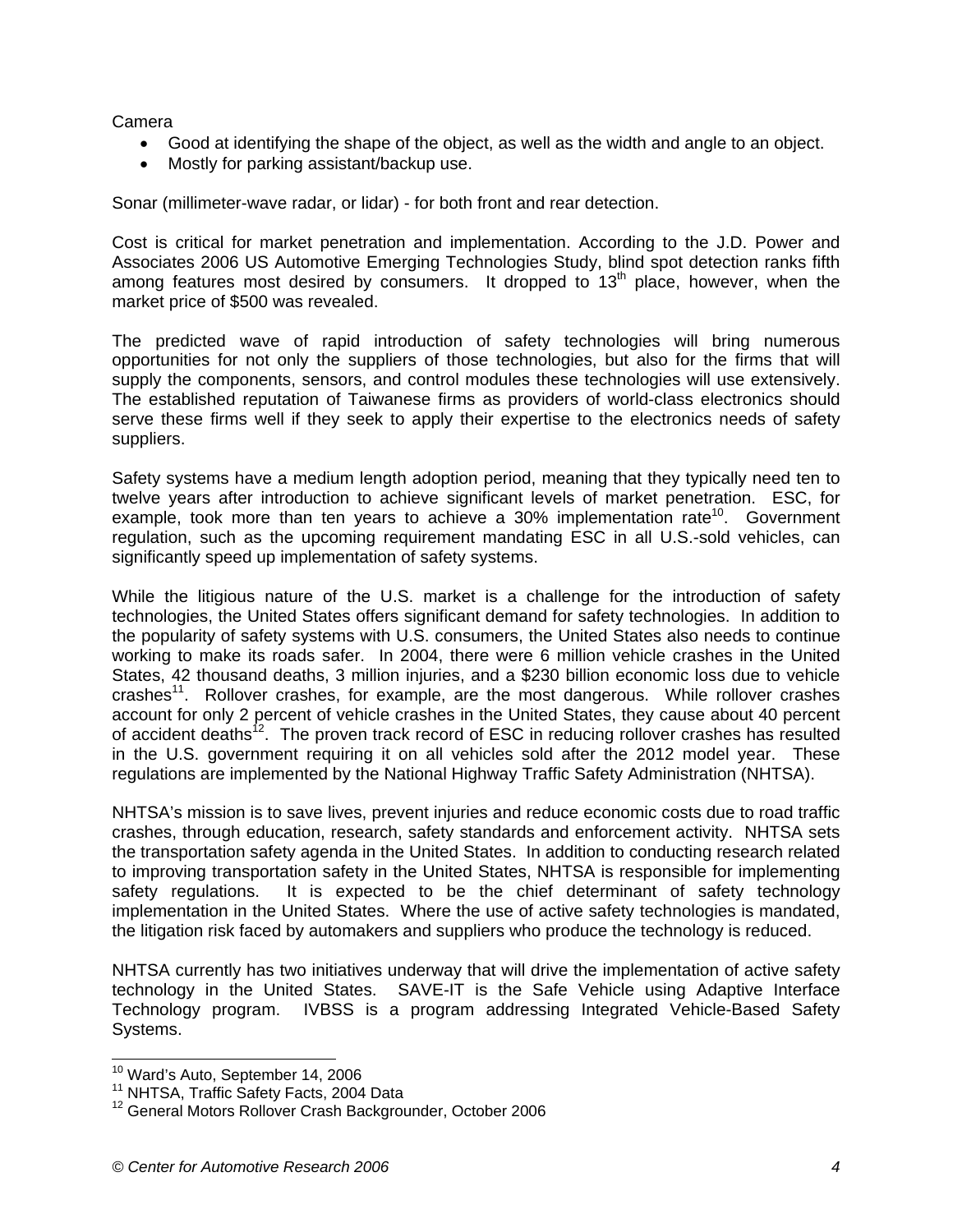The two programs differ in several ways, including the paths they take to improving safety. SAVE-IT is more heavily focused on single vehicle crashes while IVBSS seeks to reduce crashes involving multiple vehicles. The programs also differ in their approach. SAVE-IT seeks to find ways to help the driver manage the workload of focusing on multiple tasks simultaneously. The goal is to identify when the driver is distracted, fatigued, or not focusing on the road and use adaptive interfaces to help address the situation. IVBSS, however, seeks to use technology onboard the vehicle to reduce collisions caused by rear end crashes, road departure, and unsafe lane changes.

According to NHTSA, the development of SAVE-IT will spur ongoing industry efforts and create the basis for possible industry standards needed to achieve widespread application of a common adaptive interface. SAVE-IT is likely to result in changes to the vehicle interior, layout of electronics interfaces, and common usability from vehicle to vehicle. This will improve safety through reducing driver distraction and making collision and lane departure warning systems more effective.

#### *Infotainment*

Infotainment is much less controversial product area than safety. It holds the potential to be a good match for the expertise of Taiwanese firms. Unlike safety, consumers have demonstrated willingness to pay a premium for infotainment products.

Infotainment products have a short lifecycle which resembles that of consumer electronics more closely than it does the relatively long lifecycle of automobiles. This lifecycles results in consumers replacing external infotainment products more often than they replace their vehicles, giving producers of infotainment products potential for more frequent sales. The infotainment market is crowded with producers who have established brand names and reputations.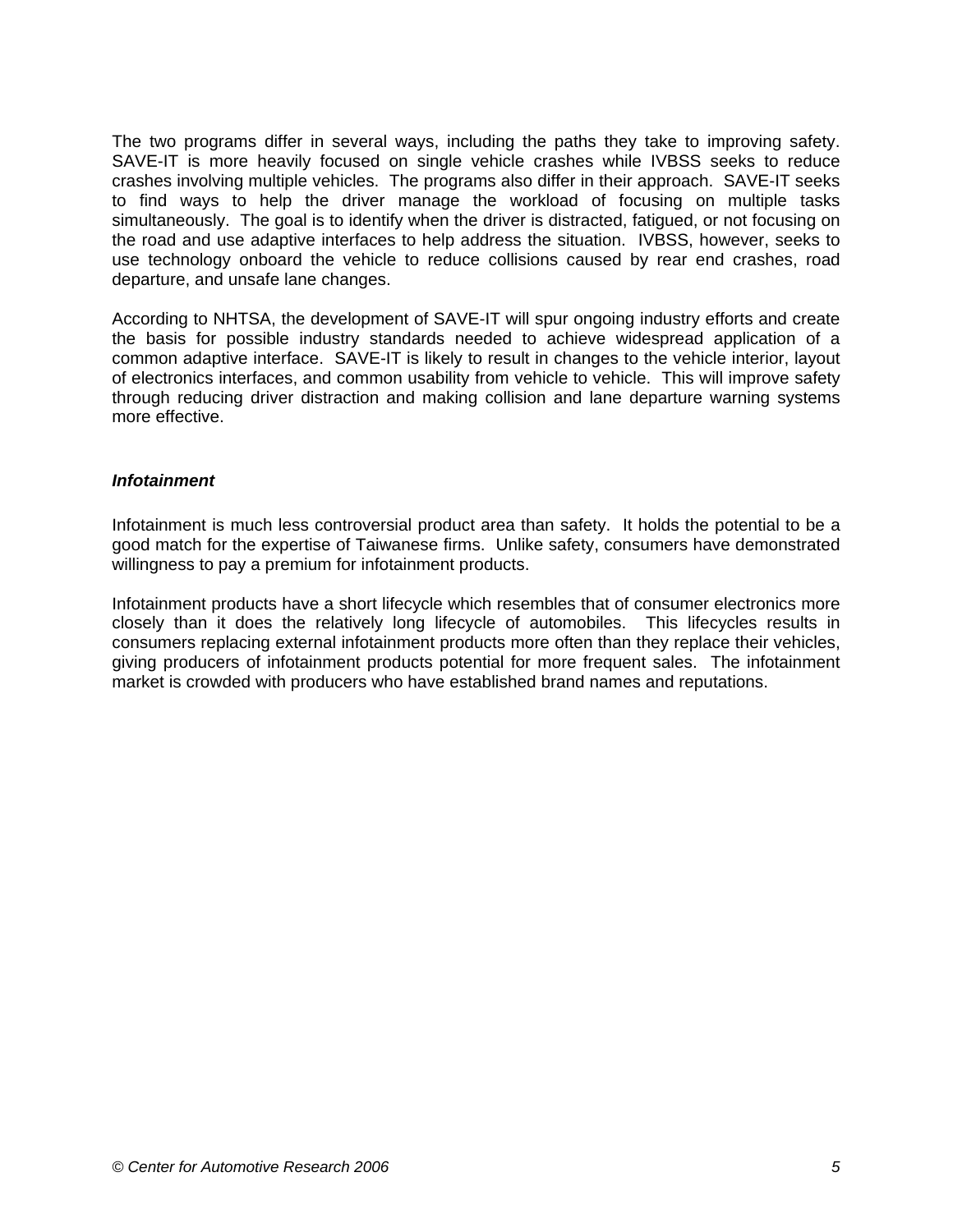

**Chart 2. Major Infotainment Product Implementation (Model Year)** 

Chart 2 illustrates the anticipated implementation of major infotainment products. While wireless connectivity, particularly through widespread application of Bluetooth technology, is already in use in current vehicles. Surround sound has also already been installed in vehicles through cooperation between automakers and established surround sound equipment producers such as THX and Panasonic. While earlier versions of head-up displays have been available in the marketplace for a number of years, the first application of a new generation of these devices is anticipated in 2008<sup>13</sup>. Future head-up displays will address the brightness and resolution challenges of current systems while also being capable of displaying much more complex images, such as instrumentation, on the vehicle's windshield. While high definition radio has recently become available as an aftermarket product, it is not expected to see widescale original equipment application in mainstream vehicles until the 2008 model year<sup>14</sup>. The streaming of customized or on-demand content to vehicles is expected to appear in  $2010^{15}$ . The challenge automakers and suppliers face in providing this capability is not the technology necessary to display content. Rather, finding the necessary bandwidth or accomplishing sufficient compression to stream the content to the vehicle is the main obstacle.

### *Powertrain*

l

Hybrid systems are the only technology-intensive alternative fuel application currently in wide application. While E85 vehicles may be considered as alternative fuel products, their low use of technology excludes them from consideration in the same high-tech category as hybrid and fuel cell vehicles.

<sup>&</sup>lt;sup>13</sup> Sanderson , John; Siemens VDO Automotive, *Autoelectronics*, May 1, 2005<br><sup>14</sup> Delphi Press Releases, October 4, 2006<br><sup>15</sup> Supplier Interviews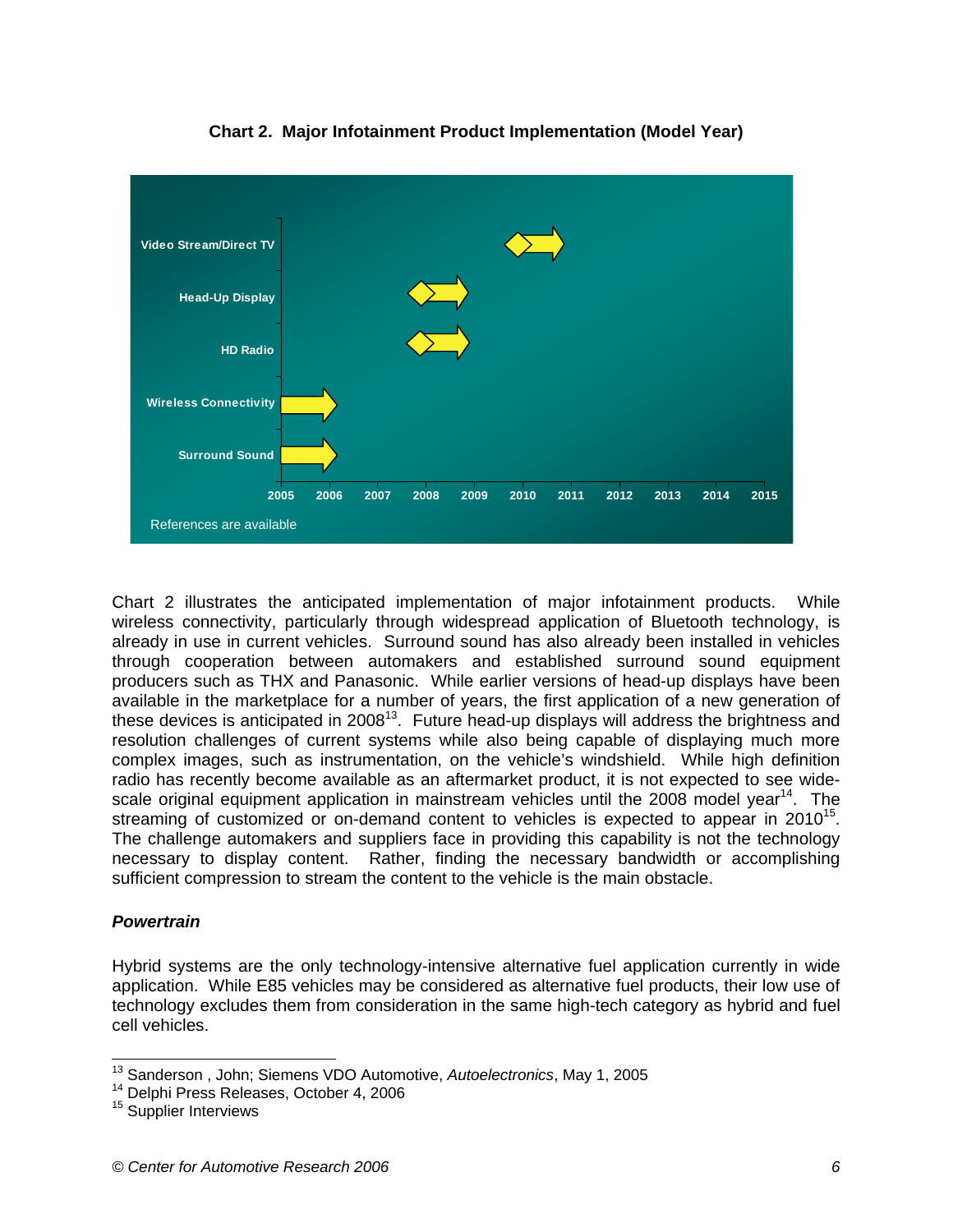Hybrid vehicles have been most successful in the North American market. The different driving tendencies and the availability of low cost clean diesel fuel have resulted in hybrids being less popular among Asian and European consumers. North America accounts for 70% of global hybrid sales<sup>16</sup>. North American hybrid sales increased  $35\%$ <sup>17</sup> through the first seven months of 2006 compared to the same period in 2005.



**Chart 3. U.S. Monthly and Cumulative Hybrid Sales 2004 Through Q1, 2006** 

Chart 3 illustrates monthly and cumulative hybrid sales in the U.S. from 2004 through Q1, 2006. While growth of hybrid sales was initially constrained by a lack of supply to meet U.S. demand, introductions of new vehicles allowed U.S. hybrid sales to rise to a peak of nearly 25,000 units in August, 2005. Near the end of that month, Hurricane Katrina struck near the main base of U.S. fuel refining capacity, resulting in a dramatic increase in fuel prices. The sharp drop in hybrid sales during the months following this event is counterintuitive. One may expect that the high fuel prices that followed Hurricane Katrina would have been the perfect environment to increase hybrid sales. The sharp decrease in hybrid sales during that time is a strong indicator that consumers do not buy these vehicles primarily for the fuel savings they offer. Many hybrids appear to be purchased for their environmentally friendly and tech-savvy image. At current fuel prices, most buyers of hybrid vehicles will not realize a cost savings large enough to offset the premium paid for a hybrid vehicle over the cost of a conventionally-powered one. This uncertain economic benefit makes future hybrid sales difficult to forecast. A recent slackening of demand for hybrid vehicles suggests that current sales volumes can be expected to continue until new hybrid vehicles offering lower cost and greater fuel-efficiency reach the market.

l

<sup>&</sup>lt;sup>16</sup> Automotive News, October 11, 2006

<sup>&</sup>lt;sup>17</sup> Automotive News, October 2, 2006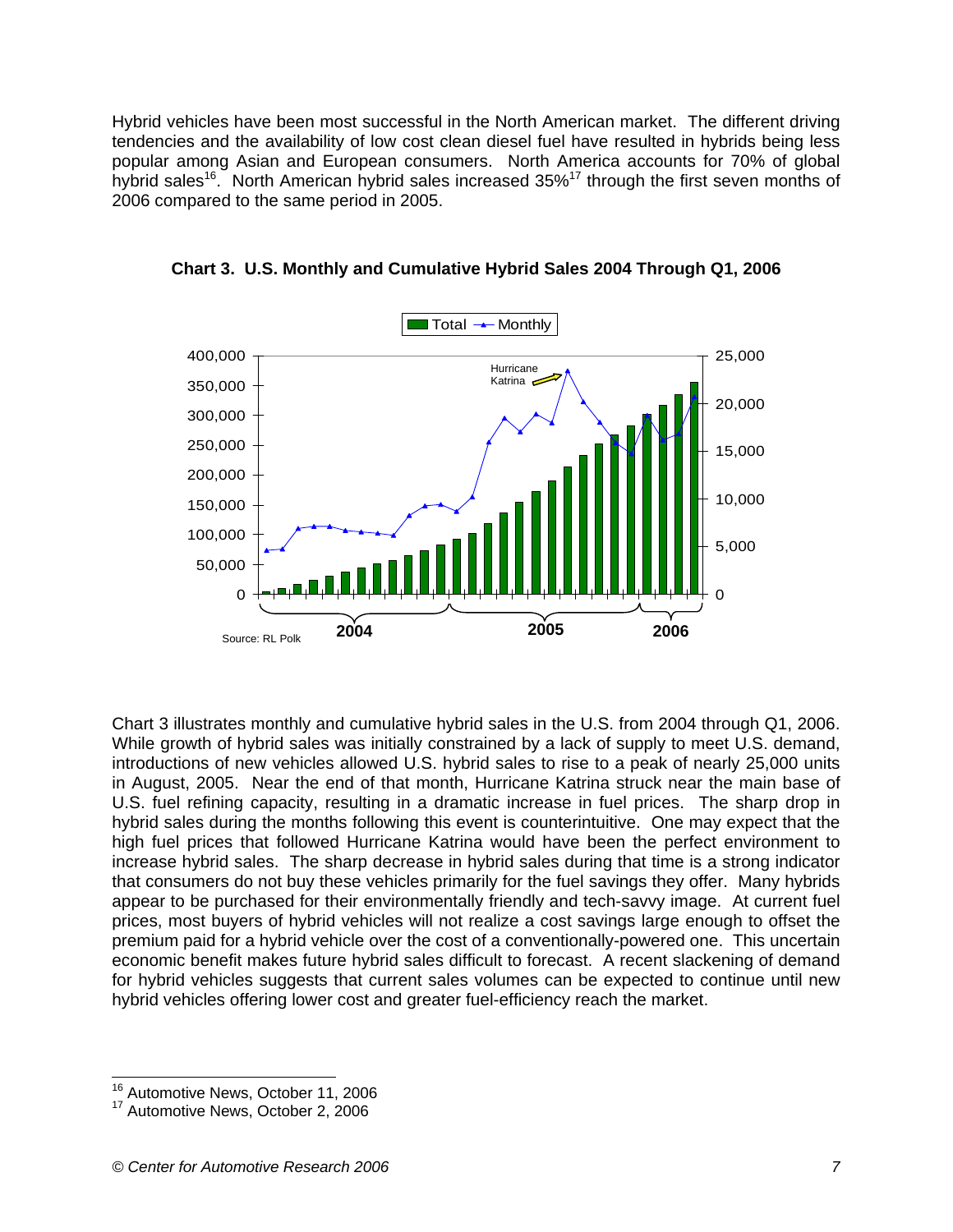

**Chart 4. Alternative Powertrain Technology Implementation (Model Year)** 

Chart 4 illustrates the anticipated implementation of alternative powertrain technologies in mainstream vehicles. As previously stated hybrid vehicles are already available. Flex fuel vehicles, capable of running either on gasoline or E85 (a blend of 85 percent ethanol and 15 percent gasoline), are also already on the market and widely available.

Camless engine technology, also known as electronic valve actuation, is expected to reach mainstream vehicles in  $2010^{18}$ . Camless engines are more efficient than conventional powertrains because they do not use a mechanical means of opening and closing the intake and exhaust valves. Instead, they use either magnetic or electric actuators to control the valves, which eliminates the need for less efficient mechanical components. Camless engines also allow for more precise control of the valves, which allows more optimal engine operation and reduced fuel consumption and emissions.

While vehicles running on fuel cells have seen limited deployment in trial applications around the world, they are not expected to be available in mainstream vehicles until 2015<sup>19</sup>. Fuel cell vehicles run on electricity generated by a fuel cell stack. They require hydrogen to produce the chemical reaction which generates electricity and produces no emissions or by-products other than water. Fuel cell vehicles make extensive use of electronics and may present an opportunity for the sourcing of hardware components from Taiwanese firms.

l 18 10 technologies that could improve the car of tomorrow, *Automotive News*, October 30, 2006

<sup>&</sup>lt;sup>19</sup> USCAR-FreedomCAR Fuel Partnership plan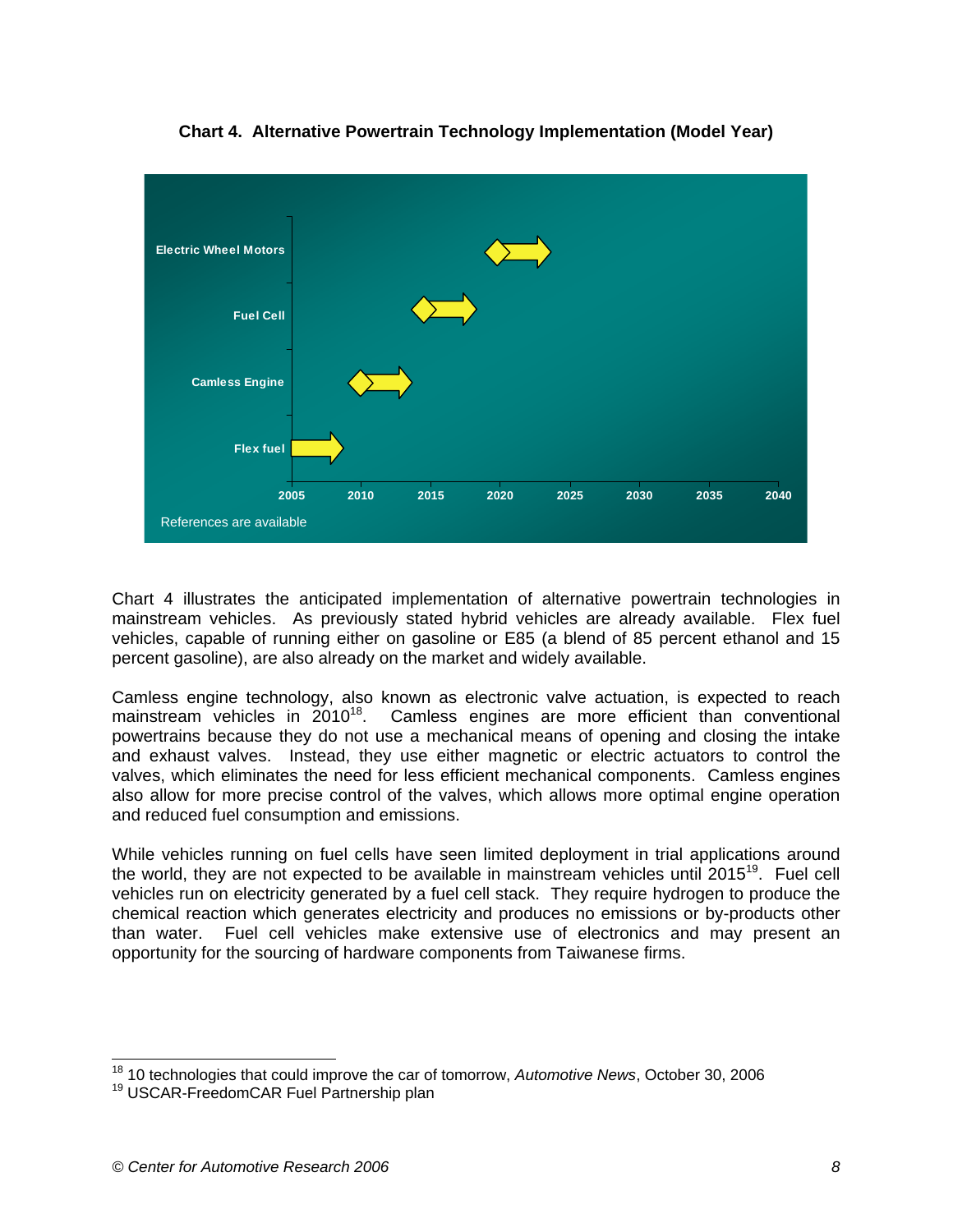Purely electric vehicles are not expected as a mainstream offering until  $2020^{20}$ . While sophisticated and efficient electric engines are currently available, the introduction of these vehicles is constrained by the lack of necessary battery technologies. Currently available batteries do not offer the cost, power, and efficiency performance necessary for them to serve as a mainstream vehicle's sole power source. Likewise, battery technology is a limiter of the efficiency achieved by hybrid vehicles. Should a breakthrough in battery technology appear during the coming years, it would have the potential to drastically improve the business case for hybrid vehicles and to speed the introduction of battery-powered electric vehicles.

| <b>Parallel-series</b>            | <b>Component</b>               | <b>Integrated Starter</b><br>Generator |
|-----------------------------------|--------------------------------|----------------------------------------|
| \$1,800-\$2,200                   | Battery (NiMH)                 | \$1,500-\$1,800                        |
| \$600-\$680                       | Inverter<br>conditioning)      | (power \$500-\$550                     |
| \$850-\$900                       | <b>Power Control Unit</b>      | \$600-\$800                            |
| \$500-\$600                       | <b>Electric Motor</b>          | \$700-\$800                            |
| \$350-\$500                       | Generator                      | Not applicable                         |
| \$50-\$100                        | Transaxle/power<br>conversion* | Not applicable                         |
| \$4,150-\$4,890                   | <b>Total Target Cost</b>       | \$3,300-\$3,950                        |
| *Increase over replaced transaxle |                                |                                        |
| Source: CAR/Argonne               |                                |                                        |

# **Table 1. The Cost of Hybridization**

Table 1 illustrates the estimated cost of hybrid vehicle powertrain components for the two main types of hybrid vehicles. Parallel and series hybrid vehicles are "true" hybrids, meaning that they can be driven using either electric power, engine power, or a combination of both. Integrated Starter Generator (ISG) hybrid vehicles, or "mild" hybrids, are less expensive but offer smaller efficiency improvements as they are not capable of running on electric power alone. Parallel and series hybrids are estimated to require between about \$4,000 and \$5,000 in powertrain components. ISG hybrids are estimated to require between about \$3,300 and \$4,000 in powertrain components, or about \$1,000 less. The high cost of hybrid powertrains presents a substantial opportunity for Taiwanese suppliers to supply components for these systems.

l  $^{20}$  Siemens VDO press releases, August 8, 2006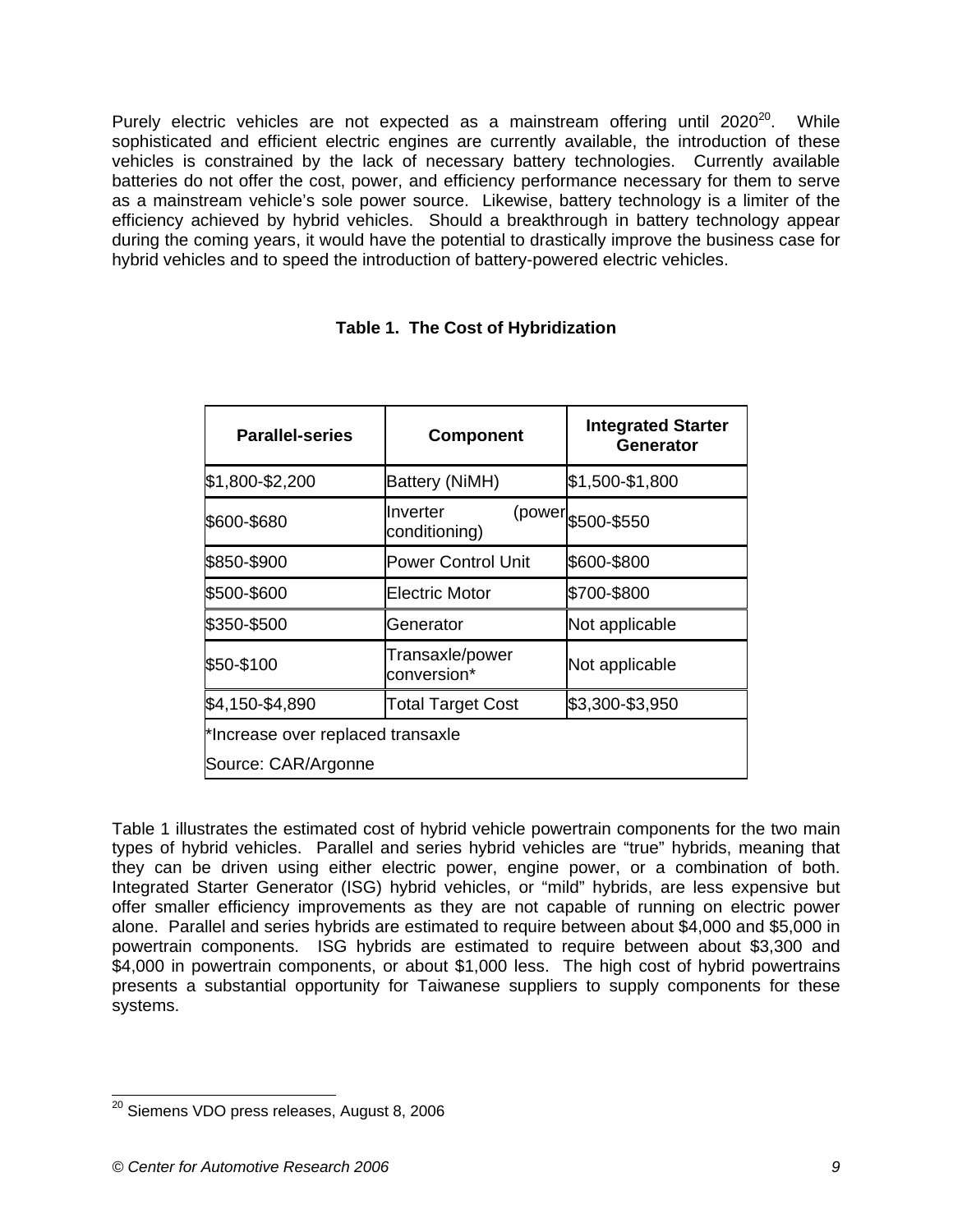Powertrain technologies have the longest lifecycle of any component used in vehicles. They are typically costly and time-consuming to develop. Once deployed in vehicles, they may last several lifecycles of the vehicles in which they are installed before being significantly updated. The cost and complexity of powertrain technologies makes them challenging to develop. While the powertrain domain, particularly hybrid electric vehicles, presents a potential opportunity for Taiwanese suppliers, it will be difficult to enter this market. Cooperation with established powertrain suppliers may be the strategy most likely to succeed in this area.

### *Telematics*

Telematics technologies are the first step towards deploying a true Intelligent Transportation System (ITS). By enabling communication between the vehicle and the road system (Vehicle Infrastructure Integration, or VII) and between vehicles (Vehicle to Vehicle, or V2V), telematics promises to benefit both the driver and society as a whole by easing traffic congestion and improving traffic system efficiency.



# **Chart 5. Telematics Implementation (Model Year)**

Chart 5 illustrates the anticipated adoption of various telematics technologies in mainstream vehicles. While cargo tracking is already in limited deployment among heavy cargo haulers, it is expected to see mainstream production levels around  $2008<sup>21</sup>$ . Off-board navigation, in which navigation and traffic congestion data is sent to the vehicle from roadside sources, is expected to appear about a year later. In 2010, the first examples of Vehicle Infrastructure Integration (VII) are expected to be deployed<sup>22</sup>. A year later, in 2011, the first examples of Vehicle to Vehicle (V2V) communication are anticipated<sup>23</sup>. Each of these telematics systems is then

<sup>&</sup>lt;sup>21</sup> Delphi displays at SAE Convergence 2006

<sup>&</sup>lt;sup>22</sup> National VII Coalition plans<br><sup>23</sup> 10 technologies that could improve the car of tomorrow, *Automotive News*, October 30, 2006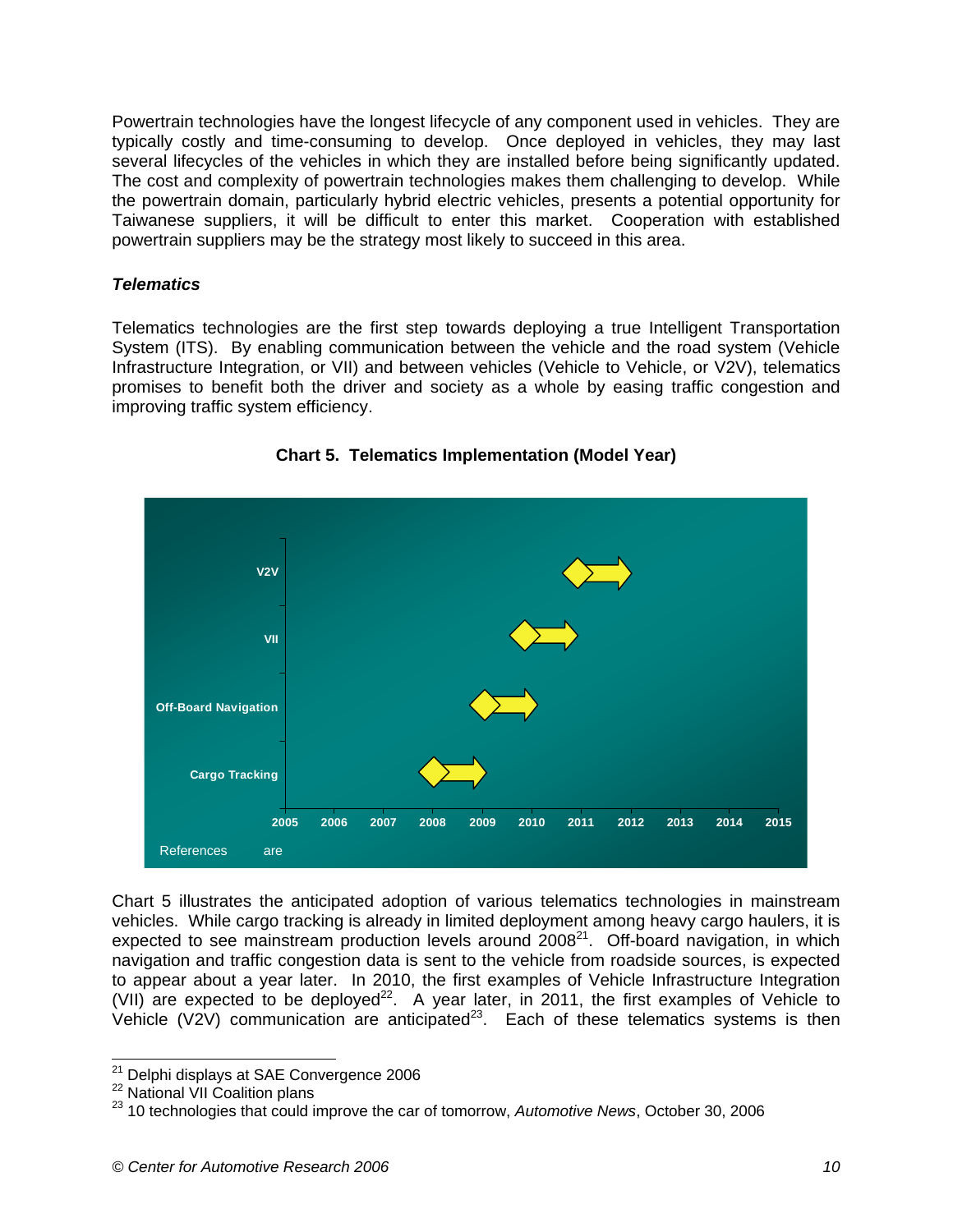expected to continue increasing its market penetration, with the potential for universal adoption being ultimately mandated by government authorities.

Telematics technologies are extremely challenging to deploy as they require close cooperation between automakers, suppliers, government, and local officials. Two main consortia have been formed to address this problem. The Crash Avoidance Metrics Partnership (CAMP) is a consortium of automakers that includes Ford, GM, Toyota, DaimlerChrysler, and Toyota. Within camp, the Vehicle Safety Communications (VSC) group addresses V2V telematics solutions related to safety. The National VII Coalition seeks to develop standards for the implementation of VII technology. It is a cooperative effort among all the stakeholders necessary to implement telematics technology, including the United States Department of Transportation (U.S. DOT), ten state DOTs, automakers such as BMW, DaimlerChrysler, Ford, GM, Toyota, Honda, Nissan, and Volkswagen, as well as the American Association of State Highway and Transportation Officials (AASHTO).

Automotive telematics is currently estimated to be a \$9 billion industry and is expected to grow to about \$40 billion during the next ten years. As is the case with telematics, this domain appears to have many symmetries with existing capabilities of the Taiwanese consumer electronics industry. Through cooperation with consortia that seek to speed development and deployment of telematics technology, Taiwanese firms stand to benefit from the coming growth of this segment.

Although telematics products are just beginning to enter the market, they do provide significant value to customers. Telematics products such as GM's OnStar service provide improvements in safety. Although this benefit is not as clear as that of side airbags or ESC, telematics does provide certain level of life-saving functionalities, including emergency notification, stolen vehicle location assistance, remote door lock/unlock, and accident assist. Other information and services include travel arrangement, reservation, traffic and weather reports. The relatively low renewal rate of OnStar customers, however, can be interpreted as a sign that many consumers demand more.

Telematics navigation products have enjoyed popularity with consumers and are beginning to migrate to less expensive vehicle segments despite being relatively expensive. The chief benefit of these benefits includes turn-by-turn navigation that is integrated into the vehicle's audio system, as well as local information such as restaurants and points of interest for tourism. Information on traffic congestion and suggested routes to avoid it is beginning to be made available in North America after having been available in many European and Asian countries for several years.

In the future, it is possible that OEMs will take on the costs currently covered by subscription fees paid by vehicle owners. Greater interaction with customers is expected to be a trend. Likewise, real-time information on vehicles will be integrated into telematics products.<sup>24</sup>

The business model for the future expansion of telematics may resemble the model for cable television and cable internet: automobiles will be outfitted with some basic level of embedded telematics when built. Software and hardware functionality can be expanded later.

l

<sup>24</sup> *Source: Day, John H., Telematics - it can save lives, but can it sell cars? Auto Electronics, July/August 2006.*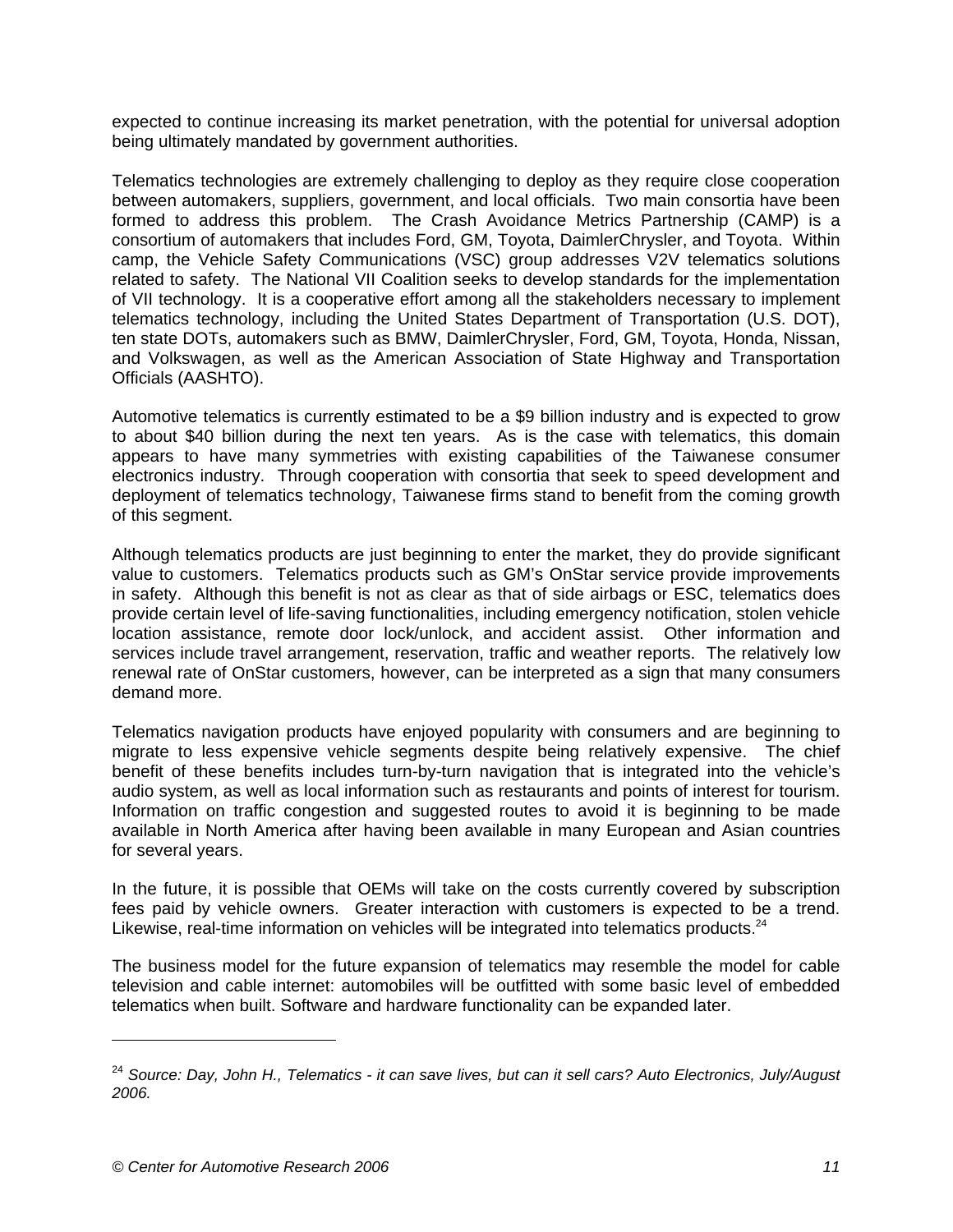ROI is a major economic consideration for both the public and private sector. In the public sector, telematics has to demonstrate a positive benefit – a reduction of the social cost of delays, crashes, and environmental damages. In the private sector, telematics should provide an ability to generate revenues and make profits that meets the expectations of the OEMs and their shareholders.<sup>25</sup>

# **Industry Interviews**

Industry interviews were conducted to gather a sense of the opportunity and challenges anticipated by knowledgeable individuals. Requests for interviews were sent to approximately twenty companies. The companies/individuals that provided information are identified in the acknowledgements near the beginning of this report. Information was collected from fourteen individuals across ten companies. Most individuals were interviewed one-on-one or over the telephone. One individual/company was not specifically interviewed, but provided information from company literature, presentations, and discussions.

The purpose of these interviews was to "get a pulse" on the industry opportunity that relates to automotive electronics and electronic systems. Our hypothesis was:

### *"Taiwan industry is interested in positioning themselves at a high level in the supply chain for intelligent automotive electronic technologies."*

Questions were asked around four topics: market size/opportunity, technology standards, product development in powertrain, body (sensors) and telematics, and supply chain opportunities and requirements. The interview protocol (see appendix) was sent to most individuals beforehand to acquaint them with the interview topics. The data collection process was not rigorously controlled to compare results across interviewees, but rather allowed to freeflow so as to encourage individuals to express their opinions and thoughts about the subject. Consequently, the results tend to be qualitative and subjective and are not necessary complete. All interviewees responded to some of the questions, but no one responded to every question. Most interviews lasted about two hours. In spite of this approach, there were very few contradictions and a fairly strong consistent message. The results are summarized by each of the four major topics: market, technology standards, product development, and supply chain.

### *Market - Introduction*

l

Several interviewees responded positively to the growth potential of automotive electronics. No one challenged the projected high growth rate. There was general agreement that 7% to 15% annual growth in automotive electronics is accurate. One individual indicated that 15% is feasible depending on the definition of automotive electronics and what the growth rate is based on (for example, whether or not to include established electronic devices such as radios, powertrain controllers, brake systems, etc. would affect the percentage growth rate).

The adoption rate of automotive electronics, regionally around the world, is guided by different factors. In general, it was pointed out that drivers in Europe, particularly in Germany, are among the world's most demanding for advanced technologies. This will create a technology

<sup>25</sup> *Source: ITS Orange Book—Smart Highways, Issue 1, 2005*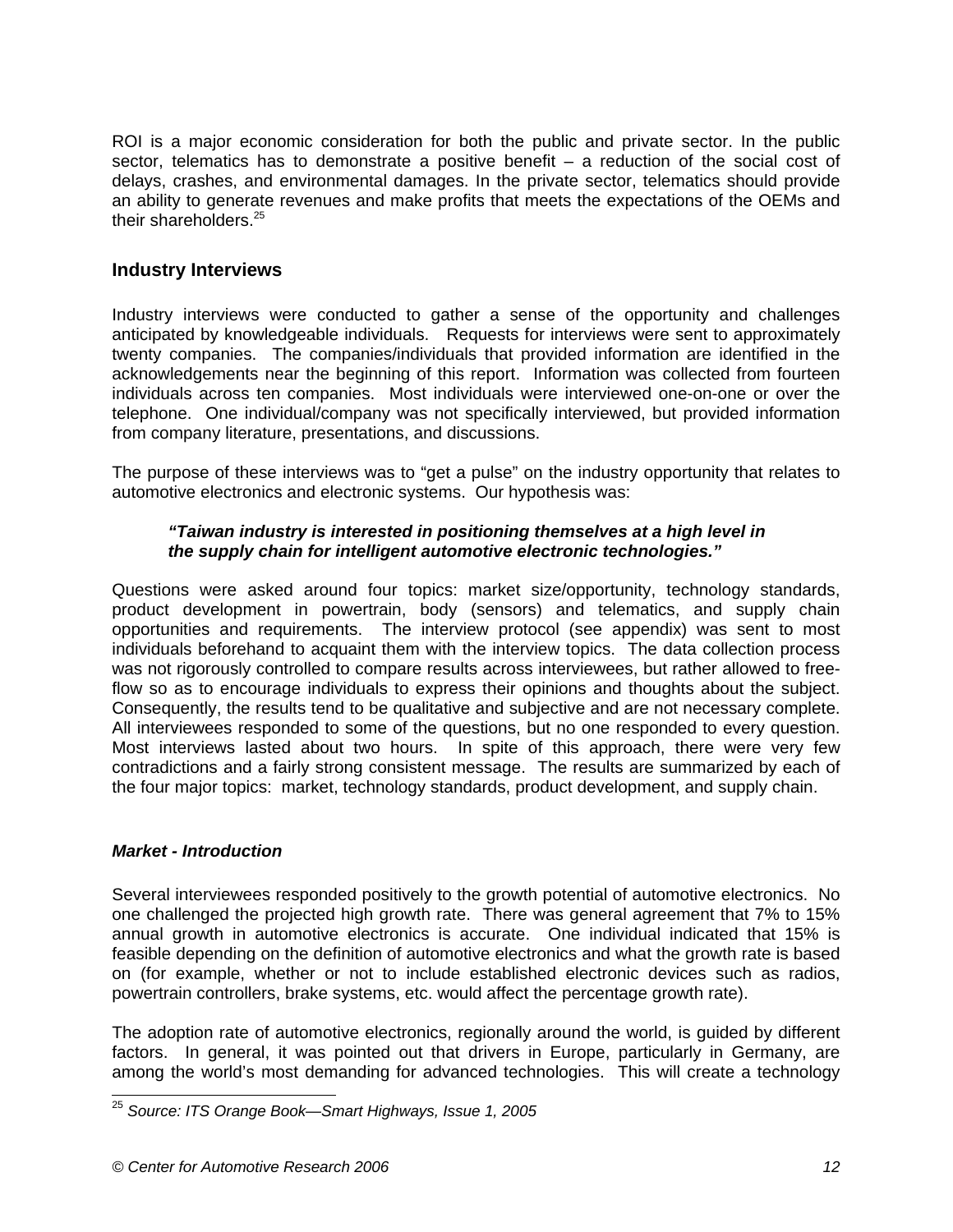pull in this region. In Asia, particularly in Japan, the homogeneity of their culture, which is also evident in their automotive businesses, results in generally better integrated technologies. The situation in the U.S. is driven more by cost (and perceived value by the customer), and legislation.

The cost-conscious U.S. market is generally not actively pushing non-safety related technologies into the vehicle. In fact, there are some attempts to "de-content" the vehicles in order to reduce their cost. Auto companies try to maximize vehicle "residual value" after the initial vehicle lease period (3, 4 or 5 years) in order to minimize the monthly lease payment made by the consumer. Adding additional electronic technologies is counter to this effort because their value decreases much faster than the rest of the automobile, resulting in a higher initial cost with little contribution to the residual value. The initial cost of adding a new technology to the vehicle and the customer's willingness to pay for it will greatly affect market growth in the U.S. Technologies involving vehicle to vehicle communication were cited as one example where the technology is available, but the business case (cost versus benefit) is not there yet. Either a stronger need for the technology needs to be developed, or the cost needs to come down to make it viable.

In the short-term, vehicle infotainment and telecommunications are seen as major growth areas. A survey by the Telematics Research Group indicated that between 2007 and 2011 that both OEM and non-OEM (aftermarket) telematics sales growth will grow over 100% per year. The OEM will focus more on in-the-vehicle communications while the aftermarket will focus more on external vehicle communications. Most see this growth occurring in two parallel paths: one with the auto company (OEM) focusing on integrating these technologies, and one with the electronics companies introducing the technologies.

As with the personal computer, demand for infotainment technologies will be tied closely to the development of applications. Companies that find "killer applications" will be key players. It was emphasized repeatedly that the software (application) development of electronic systems is far more important and financially appealing than the development of hardware, which is more commoditized, competitive, and tied to low operating margins.

The rapid development speed of the electronics industry will move faster than the OEM, so the application of technologies in the car will generally lag the consumer industry. Non-safety related technologies (e.g., radio, PDA, DVD, cell phones, GPS, etc.) will continue to be developed in the consumer market and the OEMs will continue to be pressed to support interfaces of these technologies into their vehicles. (Developing a standard interface is still a problem for the industry.) One example was pointed out where OEMs initially attempted to control the consumer electronics that were introduced in the vehicle and failed in the case of the cell phone. The phone was introduced in high-end vehicles as an expensive option and they became obsolete well before the vehicle did.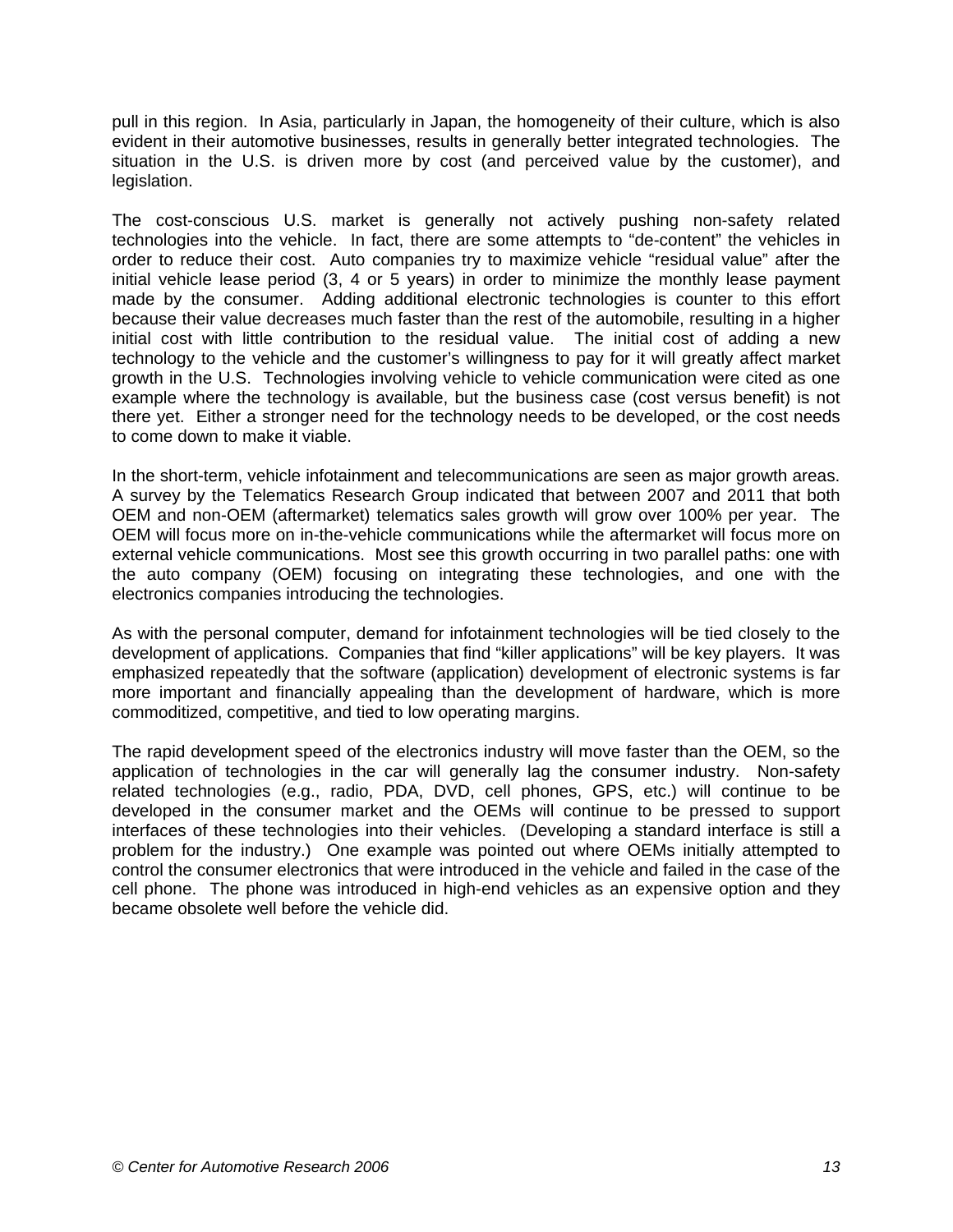### **Figure 1. Connectivity with consumer electronics into the vehicle's electronic system is a recent development.**



Many OEMs are now allowing an interface into the vehicle's electronics (e.g., controller/display in the instrument panel) either through hardwire or Bluetooth connections. Thus far, the communication has been selective and one-way with the vehicle extracting information from the consumer electronic device. The OEM will closely manage the human machine interface (HMI) between the vehicle and the operator. This interface involves vehicle safety and potential liability. Many individuals believe that very little data will ever be shared from the vehicle to a consumer electronic device unless there is a need to support public applications/services or safety needs. The OEMs will likely develop significant firewalls between the vehicle electronic systems and any consumer product that connects to the vehicle. The analogy that the car will become a "computer on wheels" is inaccurate because of the open operating system that exists on a computer will never likely exist on an automobile.

There is a growing trend toward non-OEM accessorizing of the vehicle in multiple areas including electronics. The Scion example allows for a simple product mix at the factory helping to contain costs, while allowing for more extensive accessorizing and personalizing of the vehicle with options available through the dealer network. The generic "vanilla" vehicle platform is shipped with the expectation of adding various plug-and-play options at the dealership (or aftermarket). The aftermarket availability of accessories, especially electronics, has mushroomed in North America with the huge growth of the Specialty Equipment Manufacturers' Association (SEMA, www.sema.org). SEMA products represent hundreds of electronic technologies that, in some instances, are intended to replace ones from the OEM (e.g., radios, powertrain controllers, DVDs, televisions, etc.), or interact with OEM equipment. There are several issues that confront the SEMA companies:

- SEMA involves an eclectic group of companies that are difficult to coordinate.
- Warranty issues when an aftermarket technology affects the vehicle's performance.
- Many companies work in isolation from the OEM even though their technology may interact with OEM devices. The ability of the aftermarket companies to integrate their technologies into improving *system* performance is limited.

There may be legal issues involving safety and liability.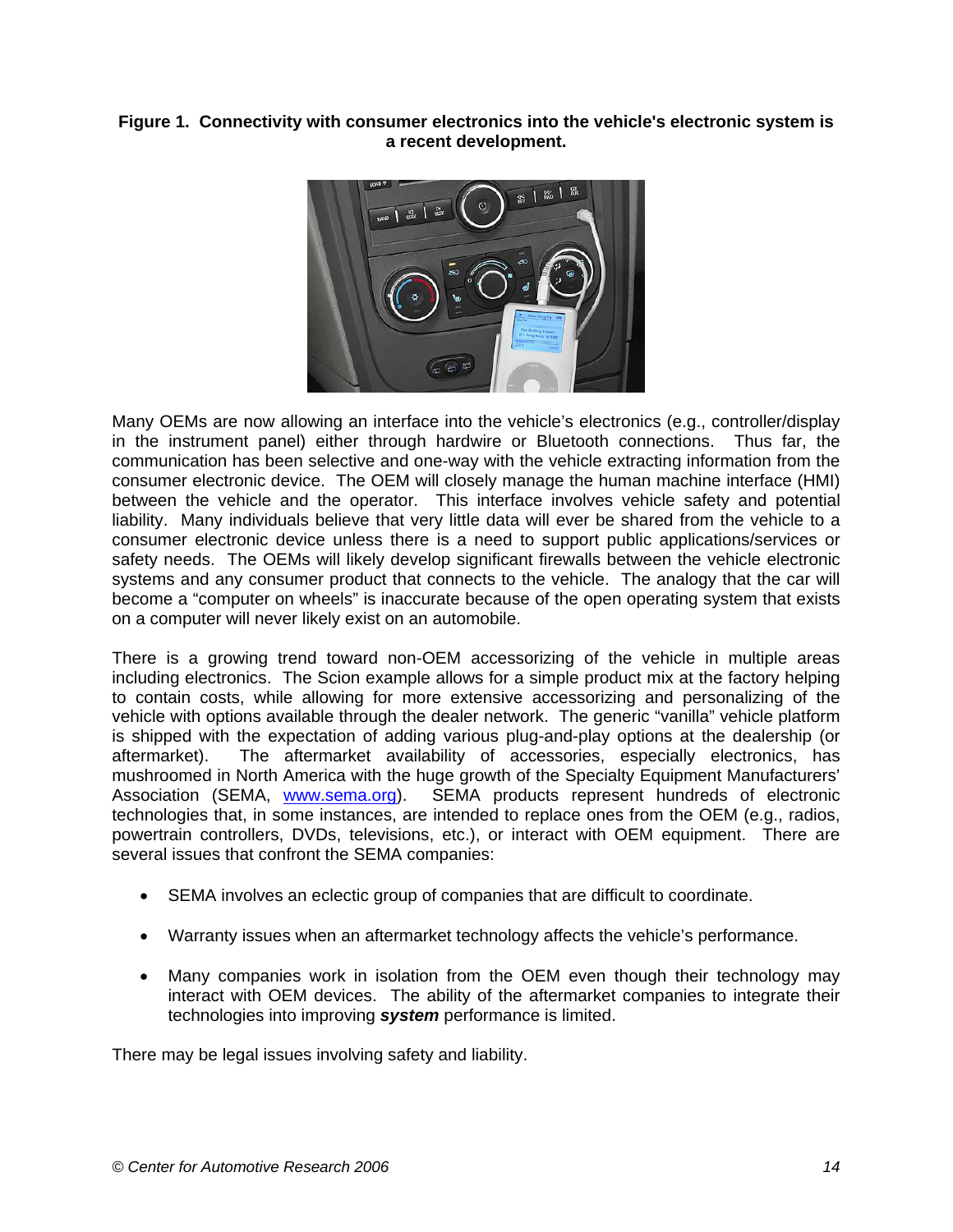

**Figure 2. The Scion example of combining both OEM and aftermarket customization.** 

One barrier was identified that could affect the cost/benefit of multiple technologies or applications. The pipeline of getting data into and out of the vehicle was mentioned as a roadblock to numerous applications. Several methods were mentioned that communicate data (cellular, satellite, DSRC, etc.), but all have limited capacity and availability in the U.S. Consequently, applications will be confined to working with smaller amounts of data which will limit their value to the customer. Applications will work more in a batch-oriented data communication mode, and the likelihood of an open internet in the vehicle, via the vehicle's onboard electronic systems, will be unlikely. (Of course, occupants can always have their own non-integrated electronic devices that can surf the web.)

The major growth technologies in North America will likely be associated with safety. This is because of the emphasis that the National Highway Traffic Safety Administration (NHTSA) places on reducing crashes and saving lives associated with vehicle crashes. Although many infotainment technologies will increase with a small lag behind consumer electronics, the safetyrelated technologies will be adopted at a rate that depends on legislation, which is heavily influenced by NHTSA.

In the U.S., technologies that contribute to safety are seen as the principal growth area. These technologies are valuable over the whole lifespan of the car and carry a high residual value. Drivers are also more willing to pay for safety than they are for infotainment. The critical role that NHTSA has on the adoption rate of safety technologies was repeatedly emphasized in our discussions. Legislation, supported by NHTSA, will largely drive the implementation rate of electronic safety technologies in the U.S. The litigious tendency in the U.S. will delay the introduction and even the testing of viable technologies in some cases until NHTSA supports legislation to develop and adopt certain technologies. One example was mentioned where a technology that proves fallible on rare occasions but results in a significant overall reduction in crashes. The rare false incidences could expose a company to lawsuits capable of bankrupting the company. In other words, a technology that prevented 100 crashes, but inadvertently caused just one crash, can be too risky to introduce. Other countries that are less litigious (e.g., Japan) would more readily adopt the technology because it is better overall for society. Because of this liability, no one interviewed indicated that they ever expected that the control of a vehicle would ever be taken over from the driver (by a computer technology) to help negotiate through a potential crash situation without pressure by NHTSA to force these technologies by introducing legislation.

Three organizations besides NHTSA were mentioned as having interests in automotive electronic technologies. Two interested government agencies are the Department of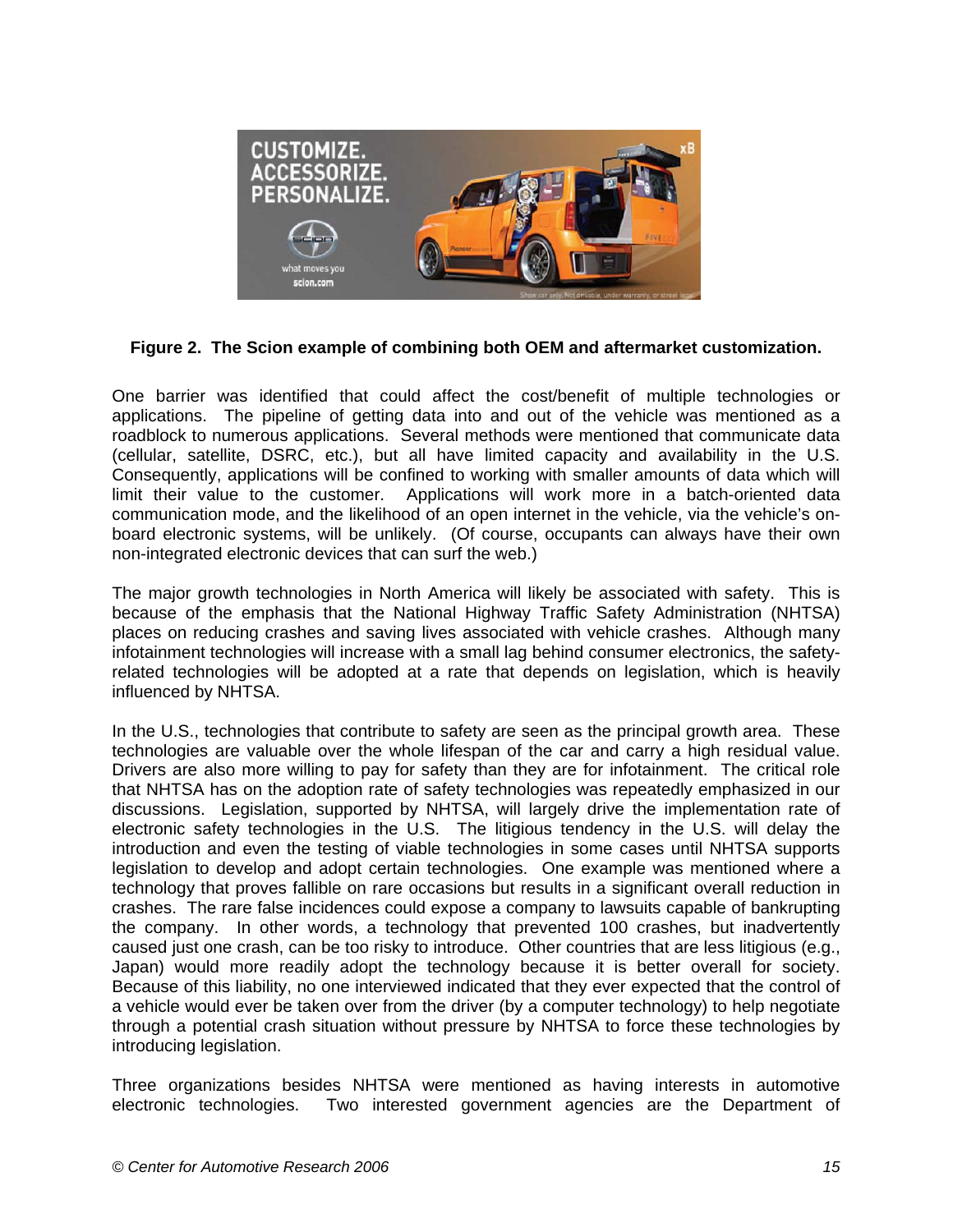Transportation (DOT) and the Department of Energy (DOE). The DOT has interests in traffic management, and the DOE is interested in fuel efficiency. Although these agencies will influence the adoption of automobile electronics, it's likely to be much less so than NHTSA. A third organization with safety interests is the Insurance Institute for Highway Safety (IIHS). IIHS shares many of the same interests as NHTSA for avoiding crashes and minimizing harm to occupants. It was mentioned that while NHTSA has interests that are more societal in nature, IIHS has interests that are more self-serving in reducing the financial costs associated with crashes.

The key areas of growth opportunity will result from technology integration. Individual technologies will continue to grow rapidly, but the biggest benefit will occur from integration of different technologies. This is true for both safety and infotainment applications. No one argued the statement that 80% of vehicle innovation in the near future will be associated with automotive electronics.

### *Market - Technology Integration*

The need and opportunity from integrating multiple electronic systems on the vehicle greatly outweighs the challenge of developing isolated technologies. In the case of alternative fuel vehicles, for example, development of comprehensive energy management and control systems is lagging the development of the powertrain systems themselves. Current electronic systems are poorly integrated and far from optimal. There was skepticism that hybrid vehicles were even economically viable today and they are only being developed because of legislation, which could change on a whim. Consequently, investing resources into developing integrated electronic systems for them is currently risky. Interestingly, no one felt that the availability of the 42 volt electric system in future vehicles would have a significant impact on the introduction of electronic technologies on the vehicle. Forty-two volt systems will be an important step toward introducing more electro-mechanical devices (e.g., servo motors), but the overall importance is minimal.

**The challenge for OEMs and electronic systems suppliers to develop comprehensive, integrated technology solutions was uniformly identified as a critical issue.** U.S. companies (OEM and suppliers) tend to be functionally organized with different functions possessing deep knowledge in narrow fields (brakes, powertrain, body, etc.), and the expertise to integrate technologies is a barrier to developing integrated solutions. It was pointed out by several individuals that both European and Japanese OEMs are better at integration. For example, the new Lexus is consolidating the number of on-board controllers from 70 to 4 through systems integration, resulting in significant cost and complexity reduction. The new Daimler E-class has 61 controllers. The ability for U.S. companies to consolidate controllers like Lexus was seen as unlikely. One individual from a U.S. company indicated that having many distributed controllers may be an advantage because of distributed processing and a reduced impact from a controller failure, so technology integration may have its limits. One OEM individual pointed out the opportunity to integrate the communication function of the wiring harness (e.g., with fiber optics) and elimination of redundant electrical components (like numerous controllers) could result in a mass savings of nearly 200 pounds. At roughly a \$2.00/pound value, this could be worth nearly \$400 per vehicle.

### *Market - General Motors Case Study on Technology Integration*

On the application side, GM provided a comprehensive case study on their integrated Rollover Crash Management system. GM's strategy is to provide an active safety system: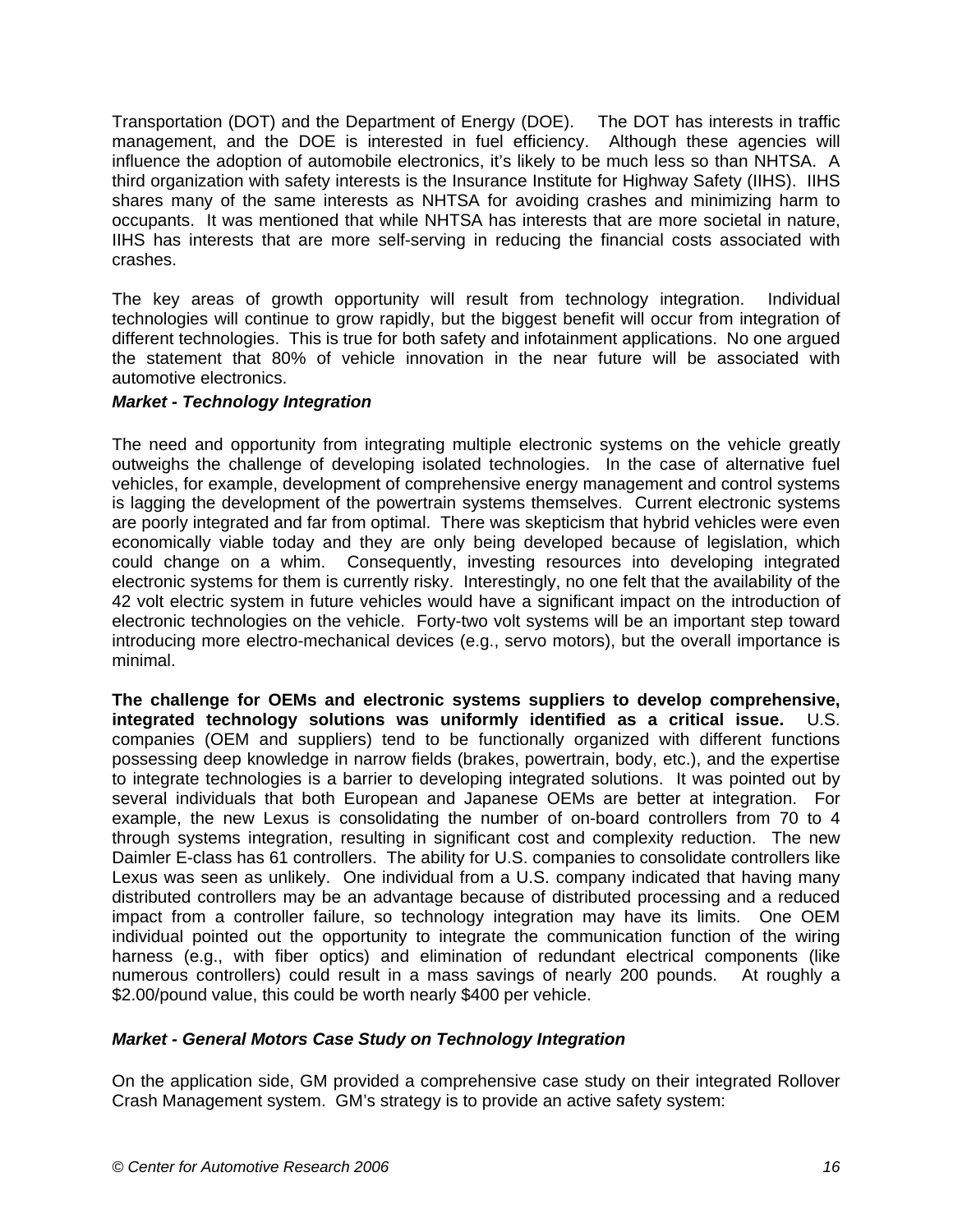- 1. Before a possible rollover via electronic stability control (ESC).
- 2. During a rollover event: seatbelt pre-tensioning and deployment of side curtain airbags.
- 3. After a rollover event: Advanced Automatic Crash Notification (AACN via On-Star), turn off HVAC system to limit possible burning, unlock doors and turn on lighting.

Significant development effort was required to develop electronics on the vehicle, such as:

- Placing electronic sensors on the vehicle to collect data needed to predict a rollover.
- Developing the Rollover Detector with an algorithm unique to every vehicle able to identify a variety of rollover conditions.
- The Sensoring and Diagnostic Module (SDM) to control the affected systems, such as engine shut-down, airbag deployment, AACN, etc.
- AACN collecting pertinent data and communicating with emergency service and logging accident data for later analysis.

#### **Figure 3. GM's Rollover Crash Management system works before, during and after a rollover incident**

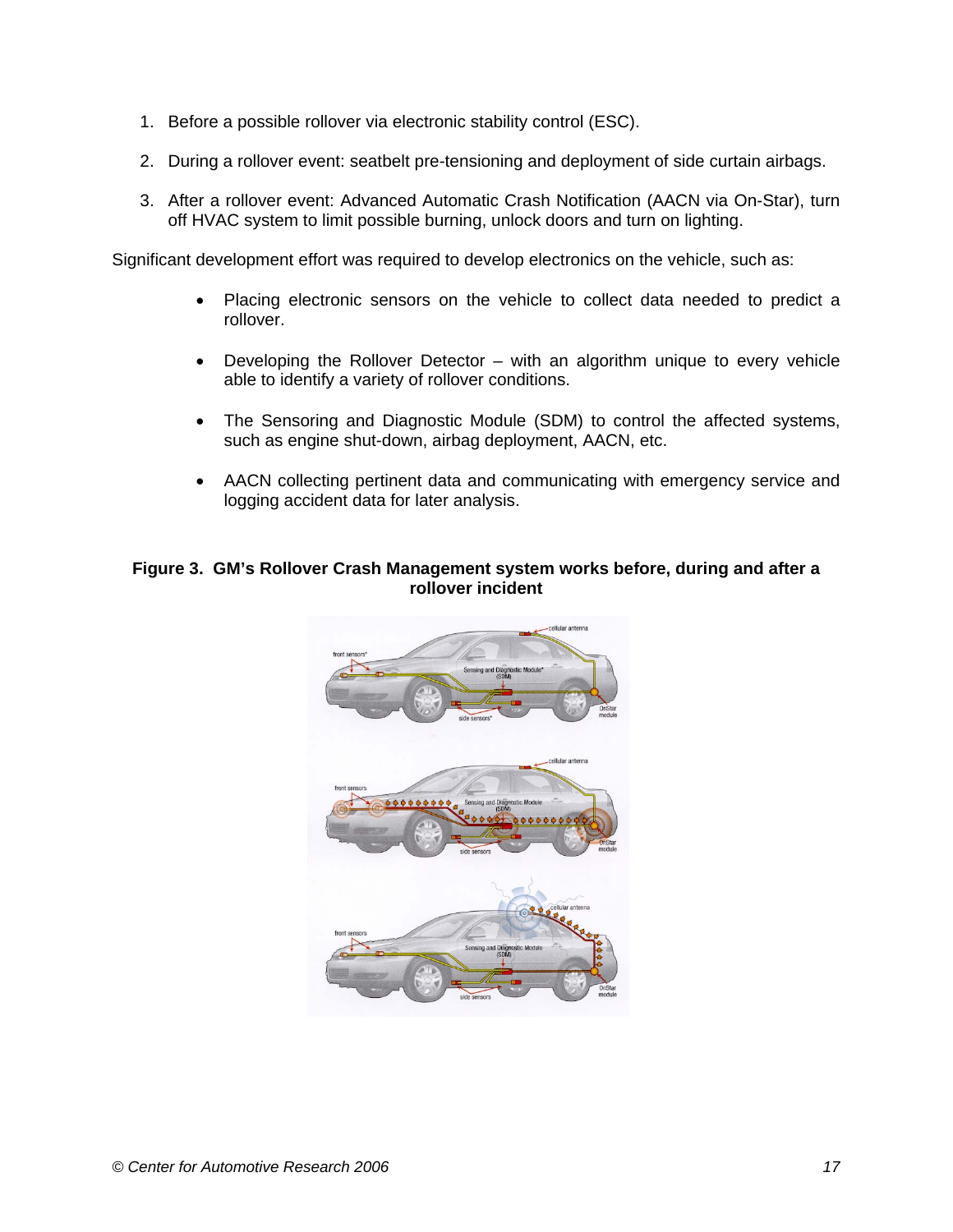



# *Technology Standards*

There were discrepant opinions about the need and impact on electronic technology standards in the U.S. One interviewee felt that development in electronics is moving too rapidly right now and that introducing design and interface standards would be "a drag on innovation." Furthermore, given the priority given to low cost in the U.S., you would likely encounter frequent, significant compromising of the standards by companies attempting to lower their cost or promote their product. One example was mentioned regarding the Bluetooth interface. Although there is a Bluetooth standard, not all Bluetooth communication protocols can easily connect, and special instructions are often needed depending on the device being connected. Standards in other countries, particularly in Europe and Japan are seen as less restrictive and more compatibility with their industry because of the more homogeneous nature of their cultures. The success of AUTOSAR was driven largely by one OEM (BMW), and the likelihood of this occurring in the U.S. was not seen as very likely. There is one exception in the U.S. where a DSRC standard has been developed with the support of NHTSA and the Federal Communications commission. This standard has reserved a frequency band for DSRC communication with a priority given to safety related applications.

Another interviewee disagreed with the negative impact of communication standards in the U.S., and suggested that standards are badly needed. If a standard is properly designed and applied, it can focus innovation on aspects of the technology that are high value-added. This individual suggested that standards are needed for the Application Program Interface, while innovation is applied to applications, and the hardware, hardware abstraction and operating system eventually become a minimal differentiator across technologies.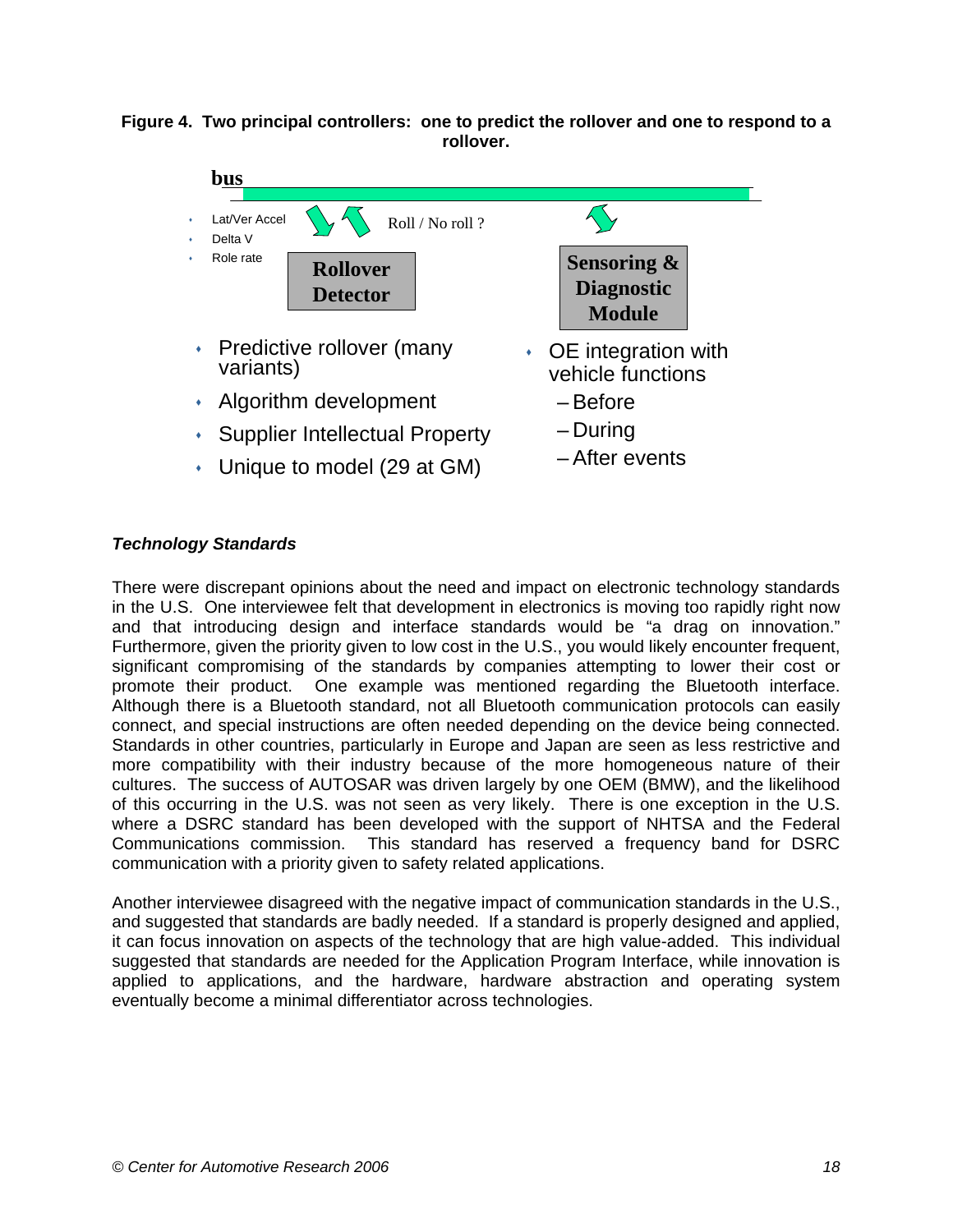### **Figure 5. One proposed standard is needed for the API to focus innovation elsewhere.**

Standards are needed between the Application Program Interface (API) and Applications (not in the O/S):



# *Product Development and Supply Chain*

There are a few nuances to the traditional product development relationship between an OEM and a tier-1 supplier when it comes to electronic systems. While everyone interviewed supported the notion that the OEM has the need to remain the systems integrator for electronics on the automobile, there was some discrepancy about their ability to do it. The OEMs indicated that controlling technology integration was important because the end product was a strong reflection of the vehicle's "character" and uniqueness that an OEM would want careful control over. However, some tier-1 companies challenged if some OEMs had the technology depth across multiple disciplines to be the integrator. This observation supports the notion that the OEMs will rely heavily on tier-1 relationships for the development of many electronic technologies. One exception to this was powertrain. Powertrain was identified as being so germane to the car's character, that OEMs have traditionally kept more of this product's development within their control. Furthermore, many OEMs try to avoid paying their suppliers for integration and try to incorporate this cost into the product. Even though this is true with software as well, the suppliers see software as the key to providing high value-added products. DaimlerChrysler indicated that 60% of their cost of goods sold (COGS) comes from outside suppliers and they see any change in this strategy for electronics.

This co-dependency between OEMs and tier-1s clearly raises the issue of barriers to entry for tier-2 companies. The prevailing bond between existing tier-1 companies and the OEMs is very strong, which raised the question about how companies from Taiwan could enter this supply chain. On the other hand, no single tier-1 company was proposed as a logical integrator. Two tier-1 companies, Magna (Intier) and JCI, were named as two quality integrators with broad capabilities, but being only two companies raises concern over the lack of competition as an integrator.

One OEM briefly described their model for developing a potential tier-1 partnership. The technology provider needs to develop an application up to a certain point (this is highly ambiguous at best and always subject to change), and then approach the OEM. Together, they develop a performance and cost target and then identify a candidate vehicle program for the technology. The typical program would be a lower-volume model where the new technology gets rolled out with the hope that higher volume models will be warranted in the future. The codevelopment approach was emphasized as the primary relationship necessary to introduce new products. It was also mentioned by both OEMs and tier-1 companies that it would be expected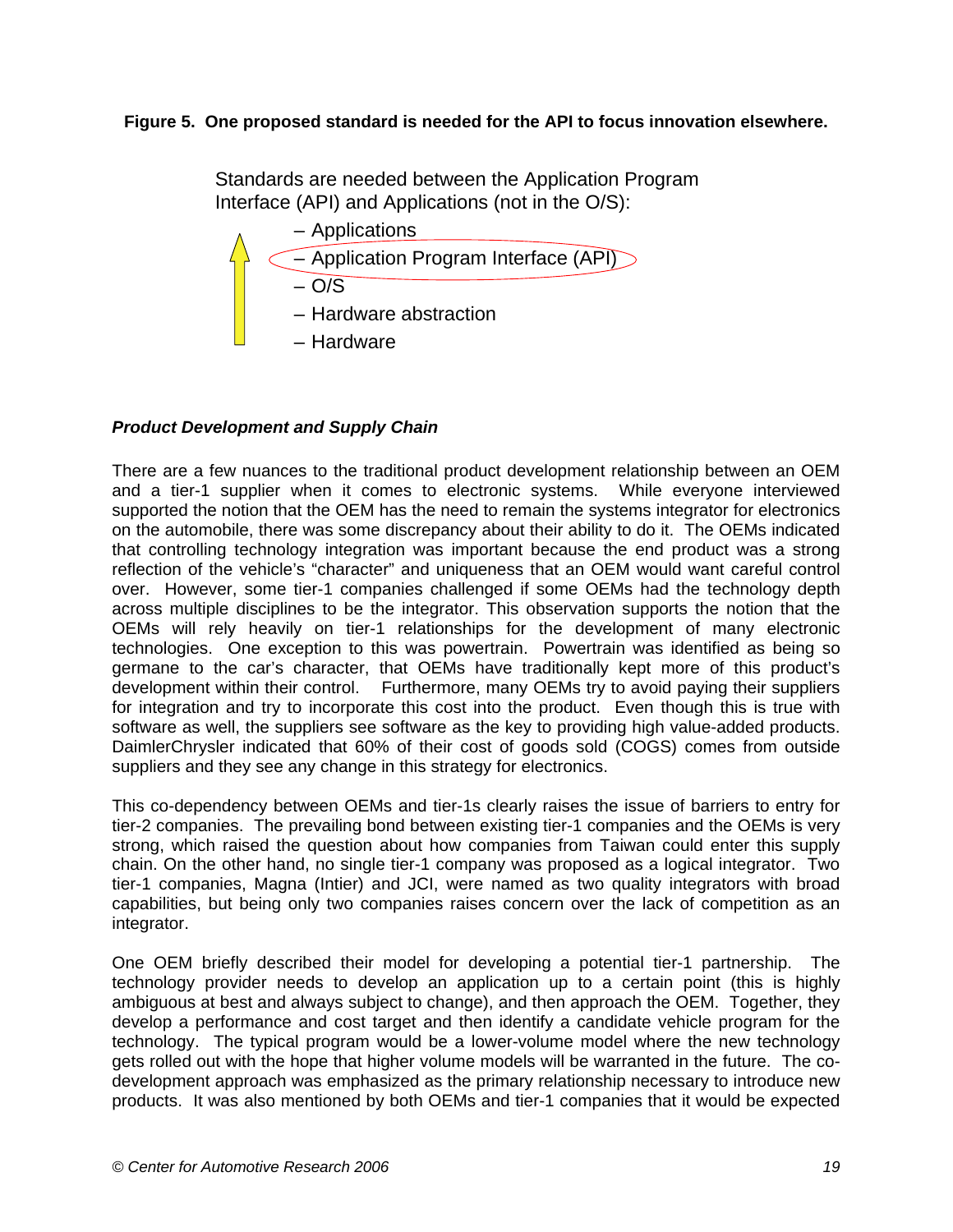that whoever developed a proprietary technology (intellectual property, IP) would likely retain rights to the IP. Consequently, this IP could be re-packaged and marketed to other customers. Eventually, cost and performance will be the overriding criteria for supplying mature products.

It became clear that there are many highly respected tier-1 system suppliers that are well established in a narrow range of technology disciplines. Several comments were made that indicated that these companies would wish to stay away from integrating roles with other noncore technologies because of liability concerns. Some respondents believe that there is a need to support the U.S. OEMs technically in this regard. Other comments suggested that since the U.S. companies are set up with functional departments they are not in a position to evaluate integrated products, so tier-1 companies would have difficulty selling highly integrated technology solutions. Again, this observation was not necessarily true for Japanese auto companies, which tend to be more systems oriented.

One compromise was suggested that the OEMs might wish to source "technology chunks" (a collection of two or more systems) to a tier-1 supplier who perhaps integrates their technology with others. OEMs have done this before and may do this with electronics as a way to contract out sub-system integration. Part of this "co-sourcing" strategy may also include directed sourcing so that multiple companies will be identified as the suppliers for pieces of the overall integrated system.

One important observation from all the interviewees was the openness, and in some cases explicit invitation, for other companies in a tier-2 status (including companies from Taiwan) to partner with the current tier-1 companies and with the OEMs. It was recognized that significant technology expertise exists that could be useful to develop new electronic applications. Equally strong comments were made with regard as to why a tier-2 company would aspire to become a tier-1? (Of course, none of our interviews were directed at tier-2 companies.) There are currently strong tier-1 and OEM bonds, and both OEMs and tier-1s are open to partnerships with tier-2 companies.

Generally, the interviewees emphasized the importance of close working relationships between the OEMs, tier-1, and tier-2 companies. Product development tradeoffs are frequent and integration into the vehicle requires close coordination. It was mentioned that product specifications are often inadequate to fully specify product requirements, and the supplier has to understand the environment that their product will operate in beyond what is documented; "you need to know your customer." A necessary aspect of working closely with your customer also means having the appropriate technical (engineering and product development) and business (sales) staff where necessary. DaimlerChrysler mentioned that their global purchasing office in Stuttgart would be a key office. General Motors has various development centers for certain technologies that would need to be identified.

### *Product Development Mismatch*

The differences in the traditional product development processes for automobiles versus electronics were emphasized repeatedly by the interviewees. The first challenge was the timeline. Automobiles are developed over three years (approximately), before production begins. In electronics the development phase for many technologies (especially consumer electronics that might be used for infotainment and telematics) is often under twelve months. There are also differences in product validation (discussed later) and quality expectations. One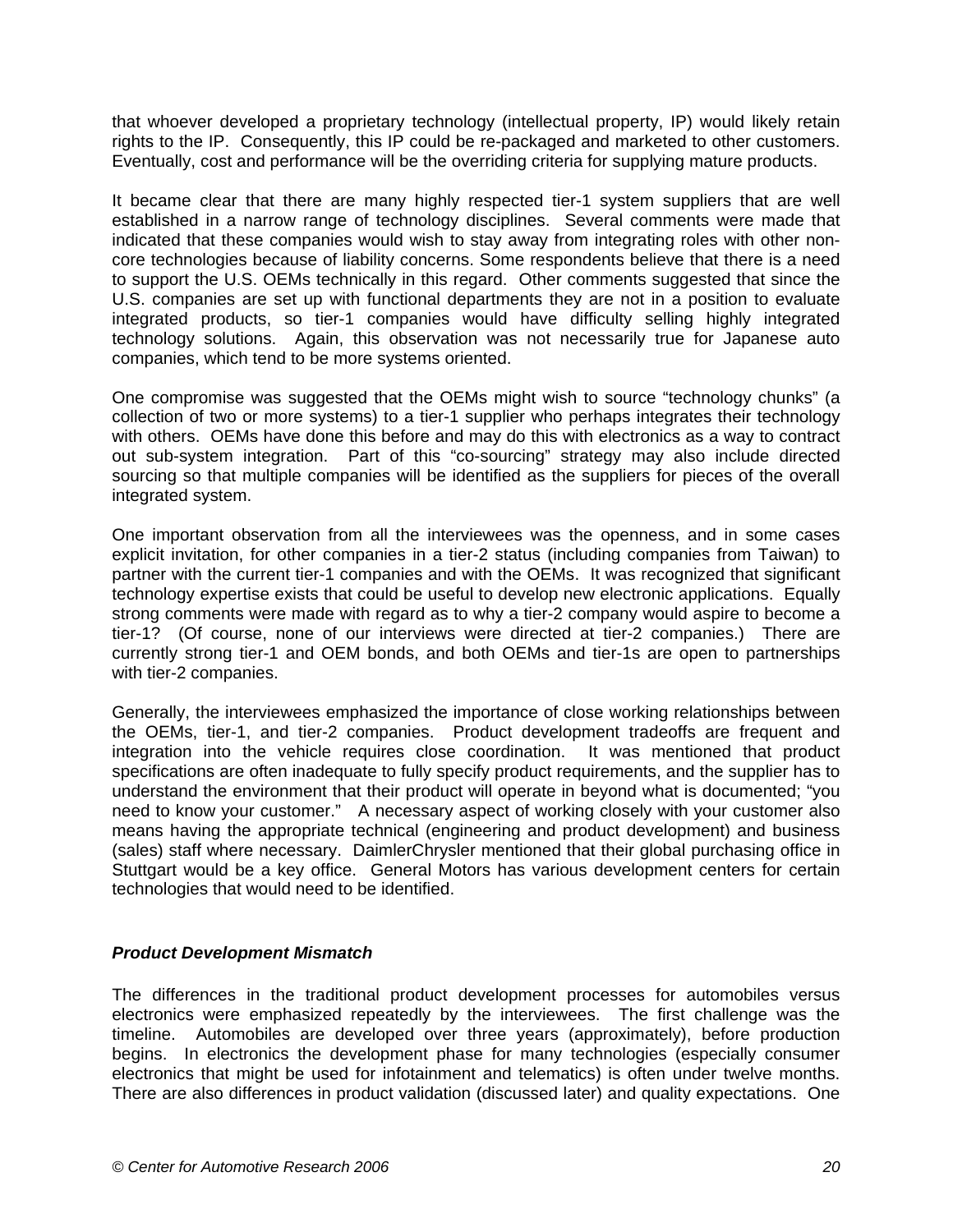specific anecdote was explained by one of the OEM interviewees that involved a Taiwanese company:

- The OEM worked with the Taiwan company on a new electronic application to be introduced in three years.
- The supplier encountered numerous performance changes (engineering change requests), particularly involving performance standards.
- The requirements continued to increase over the development period as prototype products were tried in the evaluation vehicles.
- Eventually, the supplier ran out of financial resources because their financial model was accustomed to receiving revenue for product development within twelve months. After two years of product development, numerous product changes and still speculative future revenue, the supplier dropped out of the partnership.

The vehicle development program (VDP) was another aspect of co-product development that differs significantly between auto companies. Companies in Japan tend to make fewer performance requirements for the supplier. Honda was specifically identified as being one of the "easiest" companies to work with since their design envelop changes the least. Generally, they provided the performance expectations, geometric requirements (space), and connectivity requirements, and kept these items constant for the supplier. Experiences with other OEMs, both in the U.S. and in Europe are less stable, and expect supplier conformance to more dynamic targets.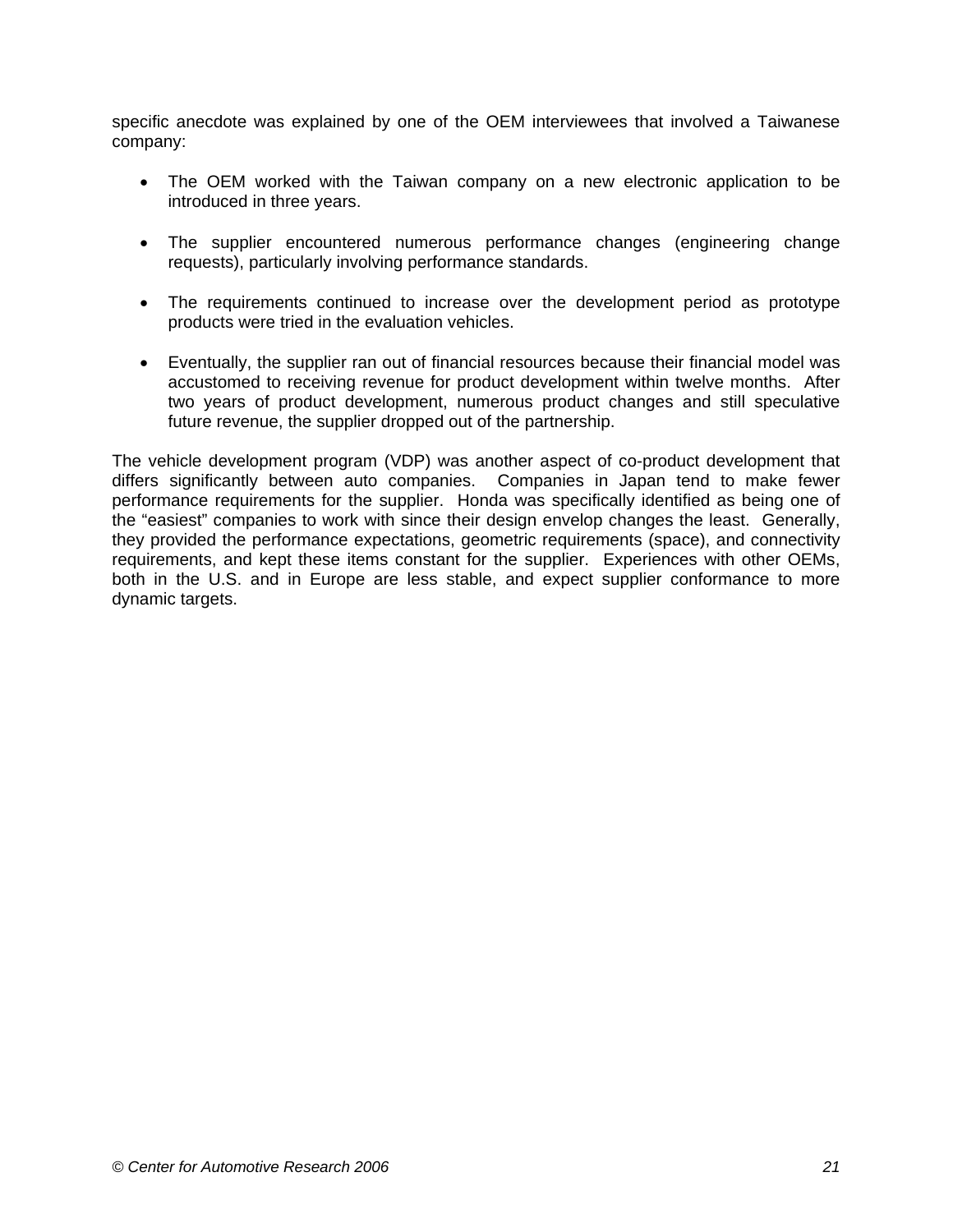# **Supplier Requirements and Gap Analysis**

### *Relationships Between OEMs and Suppliers*

# **Table 2. Working Relationship Index (WRI) 2002 - 2006 Planning Perspectives Survey Results**

| <b>OEM</b>           | <b>YEAR</b> |      |      |      | 2005 - 2006<br>% Change | $2002 - 2006$<br>% Change |         |
|----------------------|-------------|------|------|------|-------------------------|---------------------------|---------|
|                      | 2002        | 2003 | 2004 | 2005 | 2006                    |                           |         |
| Toyota               | 314         | 334  | 399  | 415  | 407                     | $-1.9$                    | 29.6    |
| Honda                | 292         | 307  | 384  | 375  | 368                     | $-1.8$                    | 26.0    |
| Nissan               | 225         | 262  | 294  | 298  | 300                     | 0.6                       | 33.3    |
| <b>Industry Mean</b> | 223         | 234  | 263  | 259  | 266                     |                           |         |
| Chrysler             | 176         | 180  | 186  | 196  | 218                     | 11.2                      | 23.8    |
| Ford                 | 166         | 161  | 163  | 157  | 174                     | 10.8                      | 4.8     |
| GM                   | 164         | 157  | 150  | 114  | 131                     | 14.9                      | $-20.1$ |

Table 2 presents results from an annual survey performed by Planning Perspectives. The study grades automakers on how they are judged by their suppliers in maintaining positive relationships. The automakers are assigned a numerical score from 0 to 500, with 500 being the best possible score, indicating very good working relationships with the automaker's suppliers.

Toyota has historically been judged as the best automaker to deal with and achieved the highest score each year. In contrast, General Motors has historically been judged as the automaker with the worst relationships with its suppliers. For 2006, GM received a score of 131 compared to 407 for Toyota. In general, Asian automakers have the reputation as the best to work with while the Big Three traditional automakers have the reputation as difficult to work with. In recent years, as the Big Three have struggled financially, they have put financial pressure on their supply base while simultaneously decreasing their orders. This has contributed to the poor scores they receive in this research and to their reputation in the automotive industry. While Taiwanese suppliers may seek to join the many other suppliers seeking to supply Toyota and Honda, they may face a difficult path as the competition to supply these automakers is significant.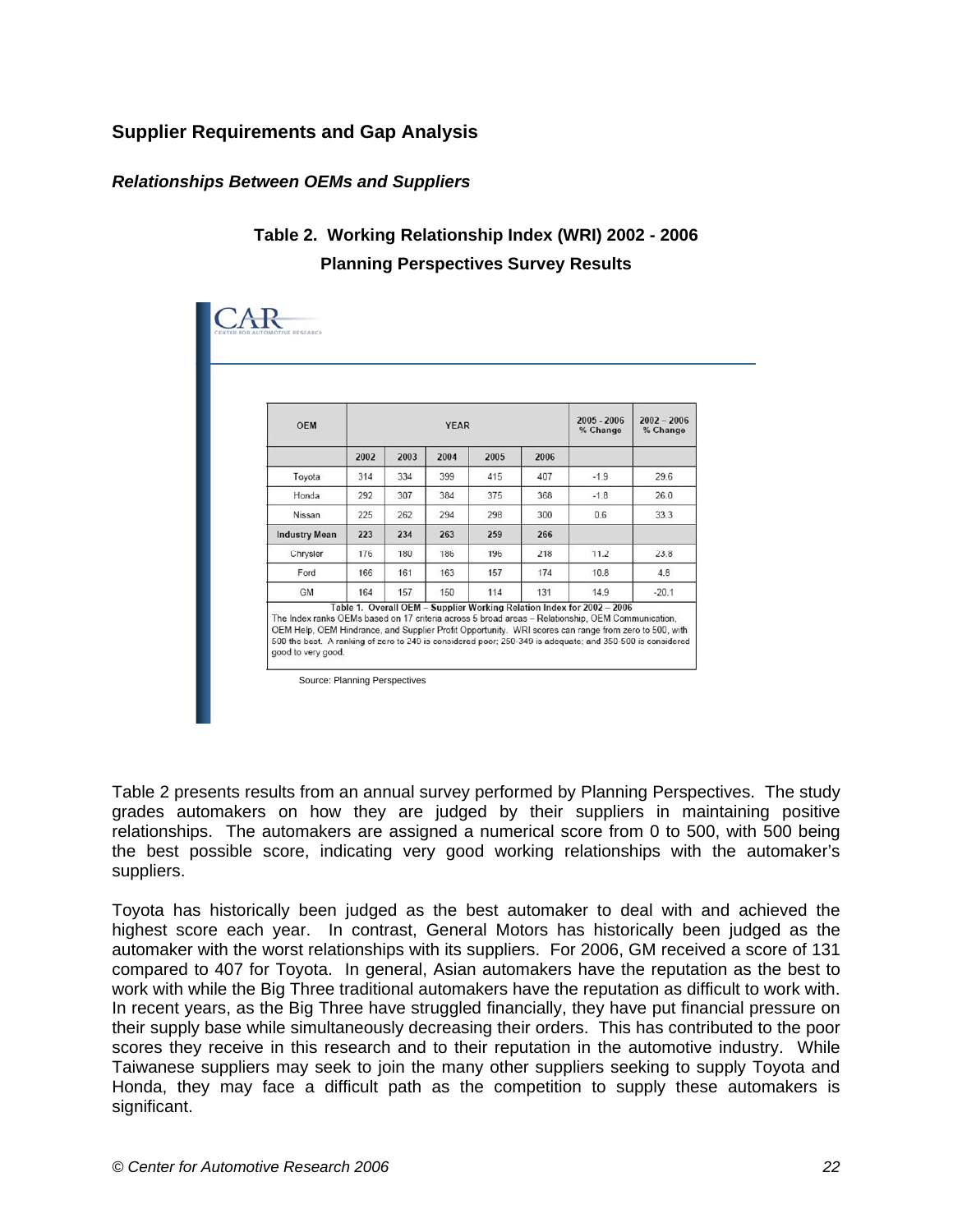#### *Revenue Acquisition*

Automotive suppliers typically begin sourcing relationships with automakers by replying to an OEM's Request for Quotation (RFQ). The automaker sends RFQs to many suppliers it believes capable of producing a given part, compares the responses, and awards the contract to the supplier offering the best combination of price and capability.

CAR's previous research revealed the average automotive supplier surveyed responds to an average of 495 RFQs per year, or about 2 per working day. Only 25% of new business RFQs result in new business for each supplier. The financial implications of both winning and processing RFQs are different for large and small suppliers. CAR's previous research determined that the average cost of replying to a new business RFQ is about \$61,000 for large firms compared to \$22,400 for small firms. The average new business RFQ was determined to be worth about \$55 million of new revenue for large suppliers and about \$2.0 million for small.<sup>26</sup>

Suppliers typically have about two weeks to respond to an RFQ. Because they are typically responding to several RFQs simultaneously and certain critical data is often difficult to obtain quickly, the RFQ response process tends to be hurried and filled with incomplete data and assumptions. Should a supplier win the contract for which it is responding, it will typically enter into a relationship with the OEM that may span two years of development followed by five years of production of a given part. Because two weeks of hurrying and guessing may be the basis for a seven year relationship, it is necessary to execute the RFQ response process as well as possible to ensure the financial health of the firm. For Taiwanese suppliers, who are accustomed to the rapid product lifecycles of the electronics industry, it is critical to ensure that this interaction with their potential customers is performed as well as possible. It represents the means by which they will enter the business relationships that will turn them into suppliers of the automotive industry.

### *Supplier Performance Requirements*

The supplier performance expectations for competing in the U.S. market are challenging and fairly well established. On any traditional, non-technologically-based product, i.e., a commodity, there are high standards for delivery and quality, but everything always comes down to cost. The OEM will attempt to place any new product into this classification as quickly as possible, so protecting IP on technologically advanced, unique products is important. Attributes that OEMs look for, particularly in technology-based products, include:

- Adequate product innovation, research, and testing.
- Sufficient R&D resources and financial stability to sustain R&D for several years to last through a VDP.
- Competitive material costs (this is presumably singled out because it removes the material cost fluctuation risk).

l <sup>26</sup> Morell, Jonathan, Bernard Swiecki, and David Andrea, Automotive Suppliers and the Revenue Acquisition Process: What's Working and What's Not?, Center for Automotive Research, September 2002.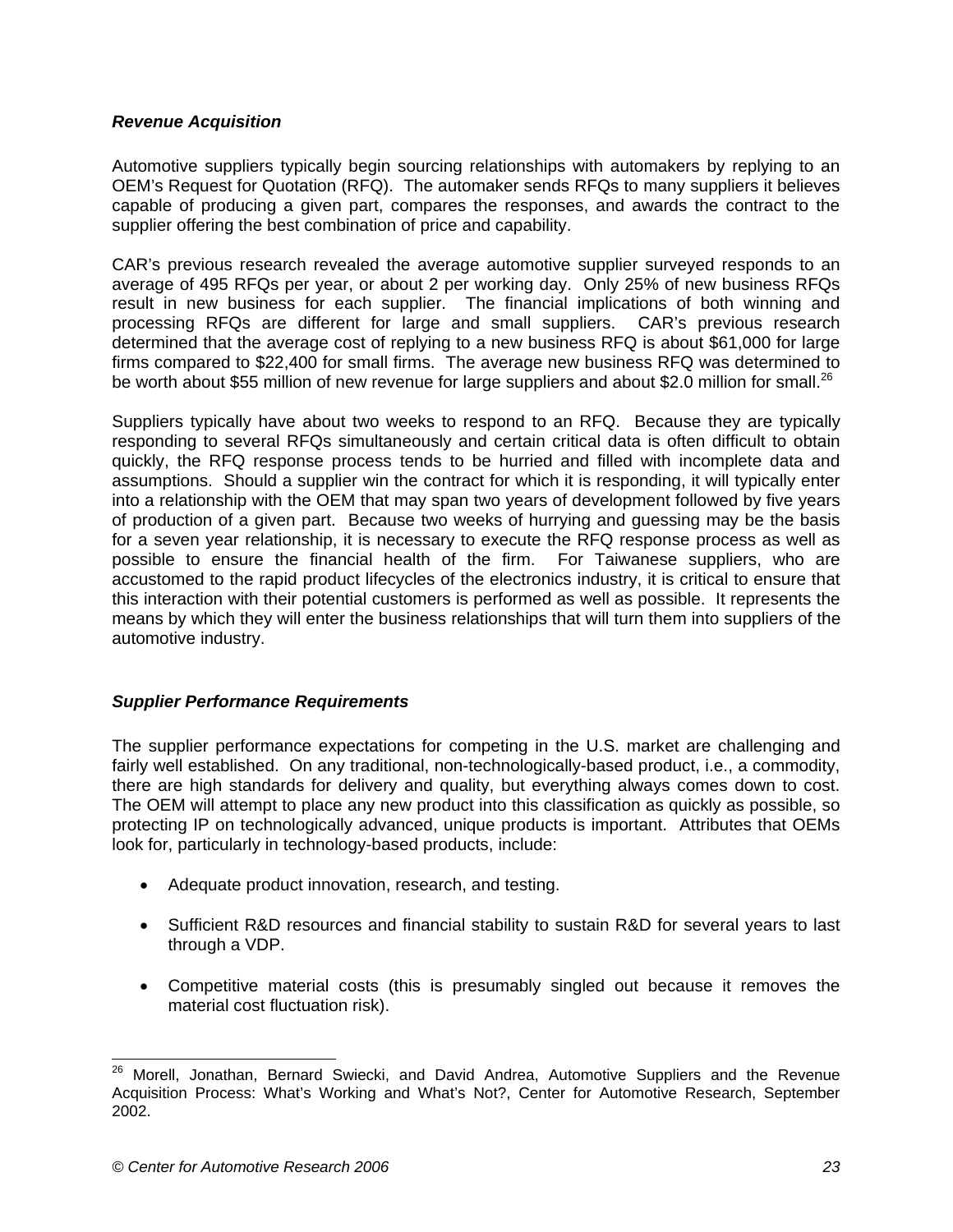- The agility to respond to evolving product development demands during development with regards to quality and product performance.
- Best globally landed cost recognizing all costs (shipping, tariffs, etc.) to get the product to the customer.
- Global sourcing the ability to provide timely products with minimal supply chain risks.
- Global sourcing so that all components and materials are sourced using "world prices".

#### *Development Process and Product/Process Validation*

Many of the interviewees questioned if electronic companies not familiar with working with the auto industry would be able to adjust with respect to the higher level of product performance requirements. Automotive performance requirements are much higher than consumer electronics because all the technologies on the vehicle must work in all driving conditions, including very cold to very warm, under severe, long-term vibration, and for a longer life-cycle. Consumer expectations for automotive technologies is much higher than consumer electronics, and the consequences of a defect are much more expensive, just because of warranty costs if nothing else. One OEM indicated that an infotainment repair under warranty would cost, on the average, ten times the same defect would cost if it was in a consumer product (e.g., radio). Over 50% of warranty repairs result in "no trouble found," after the product is replaced, and in some cases maybe only fails when it is a part of the bigger system on the vehicle. An indirect consequence is that the vehicle owner can become unhappy with the auto company because of a chronic failure, which can contribute to losing a future repeat customer for the OEM. Consequently, the product requirements typically start high and increase over time, and evolve based on integration issues during the VDP. Both the supplier and customer (OEM or tier-1) have made a significant product development investment with an uncertain future product requirement and revenue stream. Both the tier-1 and OEM have to have confidence that any critical suppliers, particularly if they hold IP, will be in the program for the long-term.

A long-term product commitment is also required to service the product. Auto companies provide warranties for three years, and they plan to service their products for a minimum of seven years; a much longer commitment than many electronic companies are accustomed to.

There are varied and dynamic testing procedures depending what is discovered during product development. New technologies typically follow a scale-up regime similar to the following:

- Lab based evaluation.
- Lab-tested, full rollover testing (prototype) crashing vehicles.
- Component abuse (the "hammer" test).
- Controlled driver tests (prototype scale-up).
- Limited vehicle deployment on higher end, lower volume vehicles for actual user testing.
- Mass production deployment.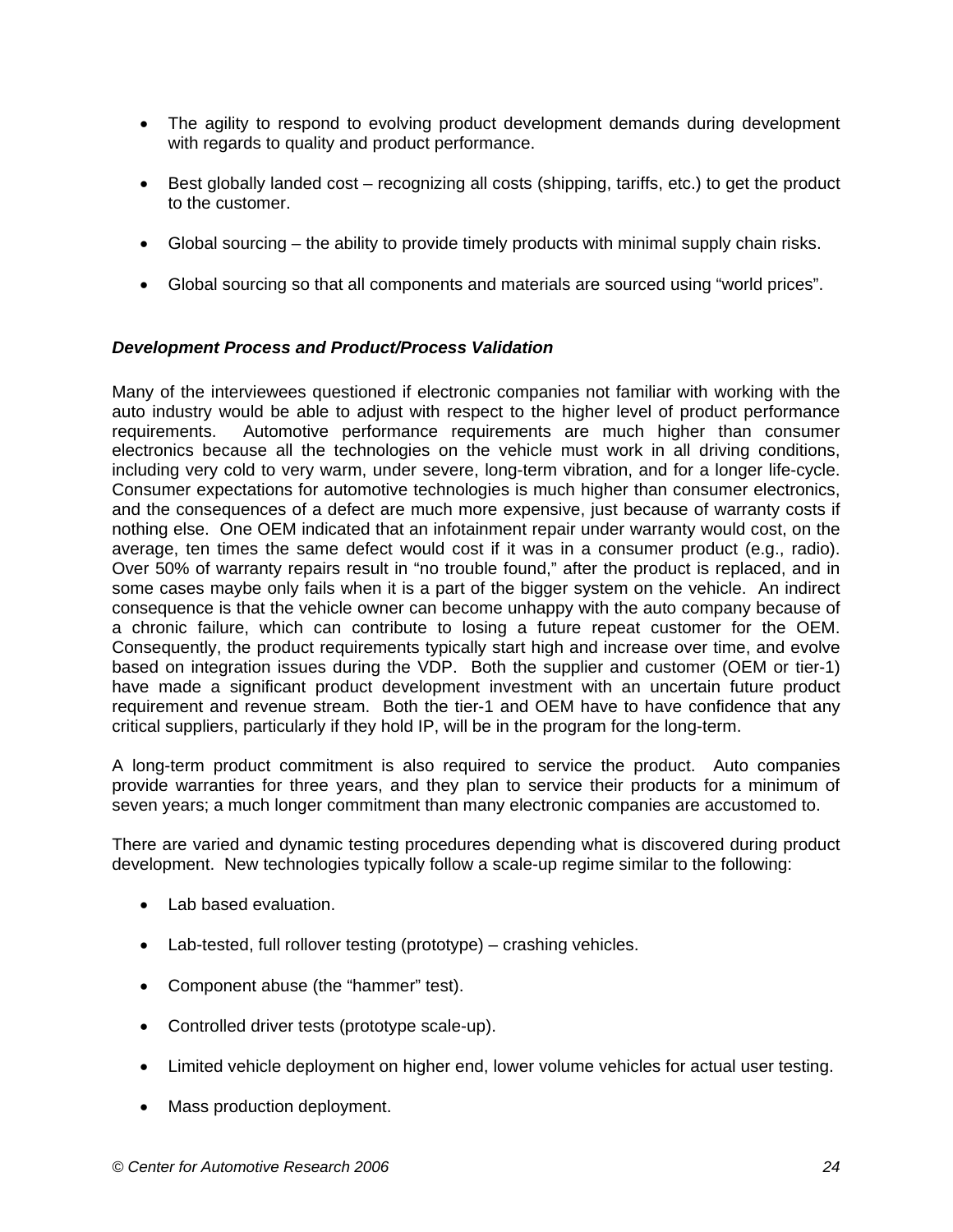Since the actual product requirements are seldom well established at the start of a VDP, collaborative product development and testing is important. Expensive testing centers are cropping up, and participation in these centers would help develop partnerships and build confidence in product performance.

## **Figure 6. Results from industry survey regarding desired testing facility attributes.**

Test bed open to a range of vehicle infrastructure communication alternatives including DSRC, Wi-Fi, cellular and other alternatives

Continuous support from government agencies at all levels

Test bed outfitted with roadside communications devices to support in-vehicle

transceivers and application communication requirements

Prepare a strategic plan for testing and deploying vehicle infrastructure and integration, and related technologies and applications

Delphi indicated that they plan to support the launch of a testing center in Indiana using Indiana University as a management group to offer independent access to the facility. Delphi indicated that they would encourage other companies to participate. The Center for Automotive Research was also recently granted funds to support the launching of a connected vehicle proving center (CVPC) to develop and promote communications to/from the vehicle.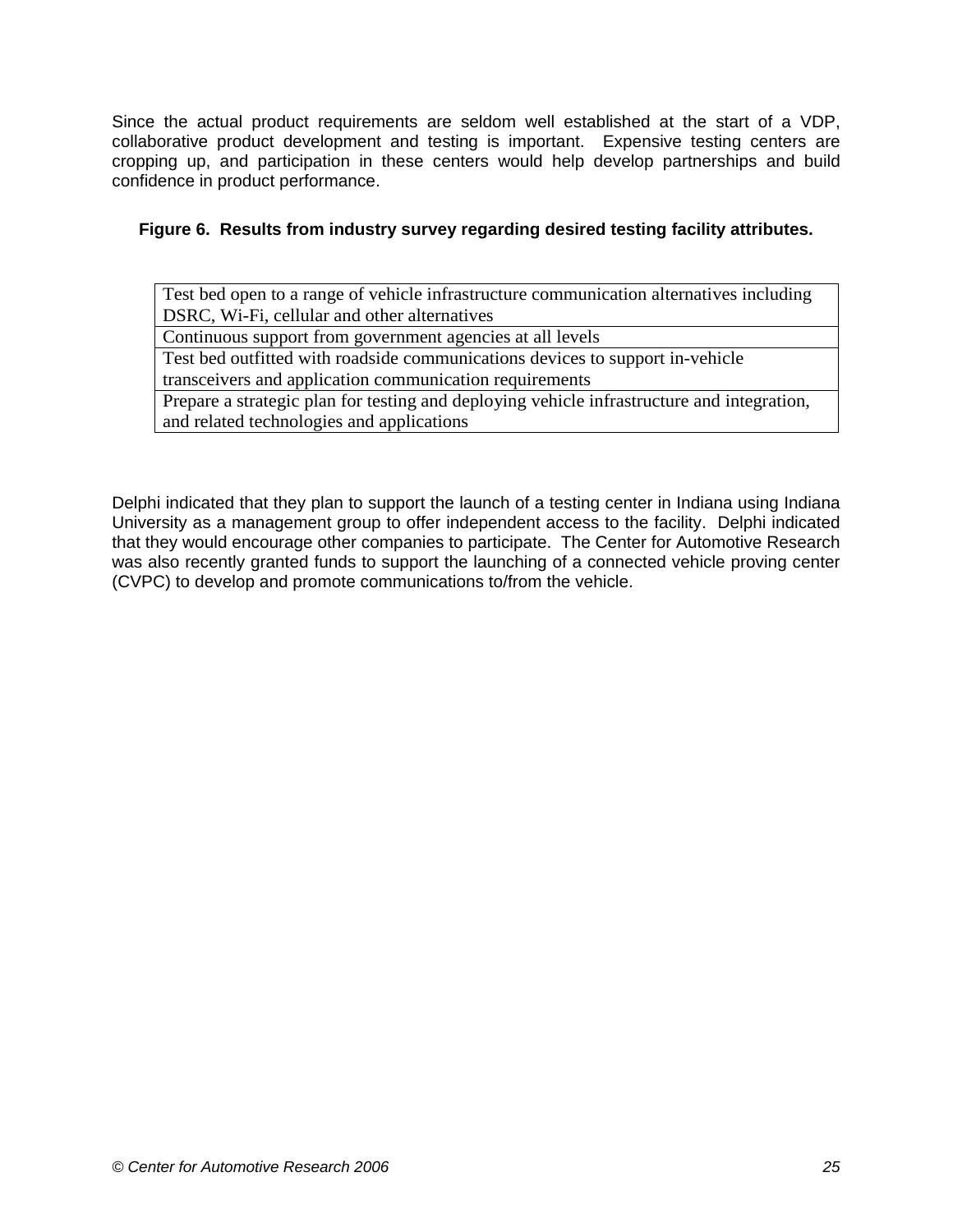# **Figure 7. The Connected Vehicle Proving Center (CVPC) Developed at the Center for Automotive Research in Michigan.**



Connected Vehicle Proving Center

- Government awarded funds to CAR, September 2006 to launch CVPC.
- Develop and operate a "one-of-a- kind" proving center as a vehicle communications test bed and evaluation lab.
- Establish Michigan as the national center for Vehicle Infrastructure Integration (VII).
- Partnership with the Connected Vehicle Trade Association and Scott McCormick.
- Advisory board includes Michigan Department of Transportation, Road Commission of Oakland County, General Motors, DaimlerChrysler, Ford, Nissan, VII-C, NAVTEQ, Delphi, Motorola, Cogenia, Dykema Gossett, CAR, University of Michigan Transportation Research Institute, Michigan Economic Development Corporation, Department of Labor and Economic Growth.

Companies wishing to develop relationships in the automotive electronics supplier industry should consider participating at these types of testing centers.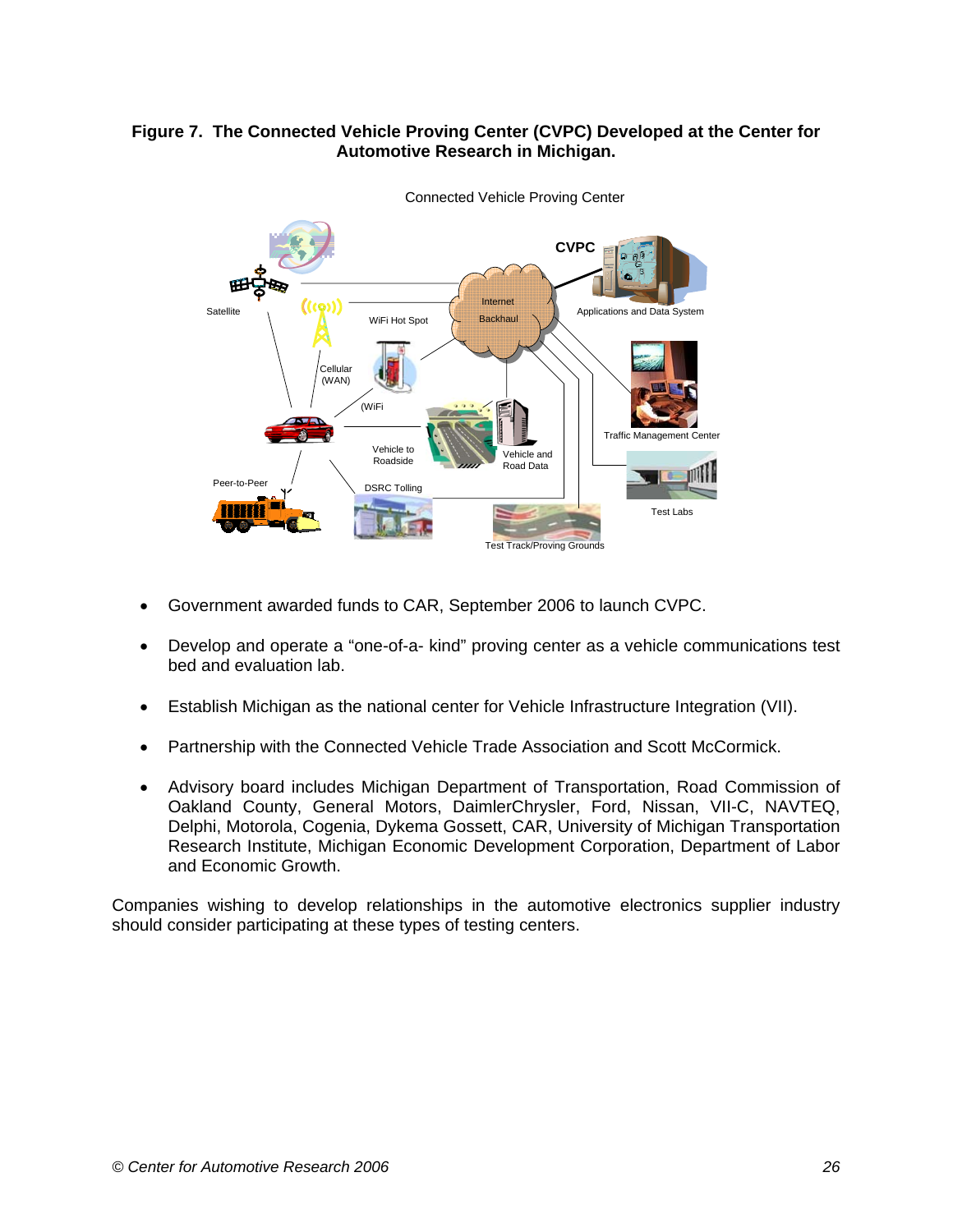# **Summary**

Conclusions that relate to Taiwan's ambition to better integrate into the supply chain for automotive electronics are:

- Taiwan image (brand) is high quality, competitive cost hardware. The interviewees were consistent with this opinion.
- Taiwan's more ambitious plans to supply electronic systems to tier-1s or directly to OEMs are largely unknown in US.
- There exist several market needs, such as:
	- o Technology development (e.g., SEMA model). Develop individual technologies that an integrator (OEM or tier-1) can integrate into a vehicle, or allow the technology to operate independently of other technologies on the vehicle.
	- o Development of technology "chunks" (greater than a single technology). Combine one or more technologies into a system (sub-system) as a limited integrated system.
	- $\circ$  Focus on becoming an integrator with a broad capability to integrate many technologies from different suppliers, or with deep knowledge on certain electronic systems. This most aggressive plan offers the greatest investment and risk, and requires careful consideration as this field is already highly competitive.
- Huge unknown manufacturing validation requirements will continue but will surprise traditional suppliers. Suppliers that wish to provide technologies as original equipment will likely have to understand these requirements better.
- Big difference across Tier-1 and OEM relationships. Pick your customers carefully. The market penetration into the U.S. versus Western Europe versus Japanese versus Chinese all requires different considerations. The nuances of the market you wish to enter needs to be understood along with the companies you will work with.
- It is not known how what kind of a global presence a tier-2 company will need if they are partnered closely with one or more tier-1s. This probably depends on the tier-1 and the technologies being provided and the OEM customers.

Specific suggestions for next steps:

1. Define how far up the value stream the Taiwan suppliers really wish to swim. A very specific strategy is needed rather than a general one. You need to identify viable technologies and tier-1 companies that are either your competitor or your partner. From an industry perspective, you may wish to assess the specific company ambitions in Taiwan (perhaps via a survey). You may wish to develop a "technology roadmap" that outlines a technology growth strategy; potentially moving up the value chain in conjunction with partnerships. The growth would be slower than trying to jump into a tier-1 position, but would have lower risk.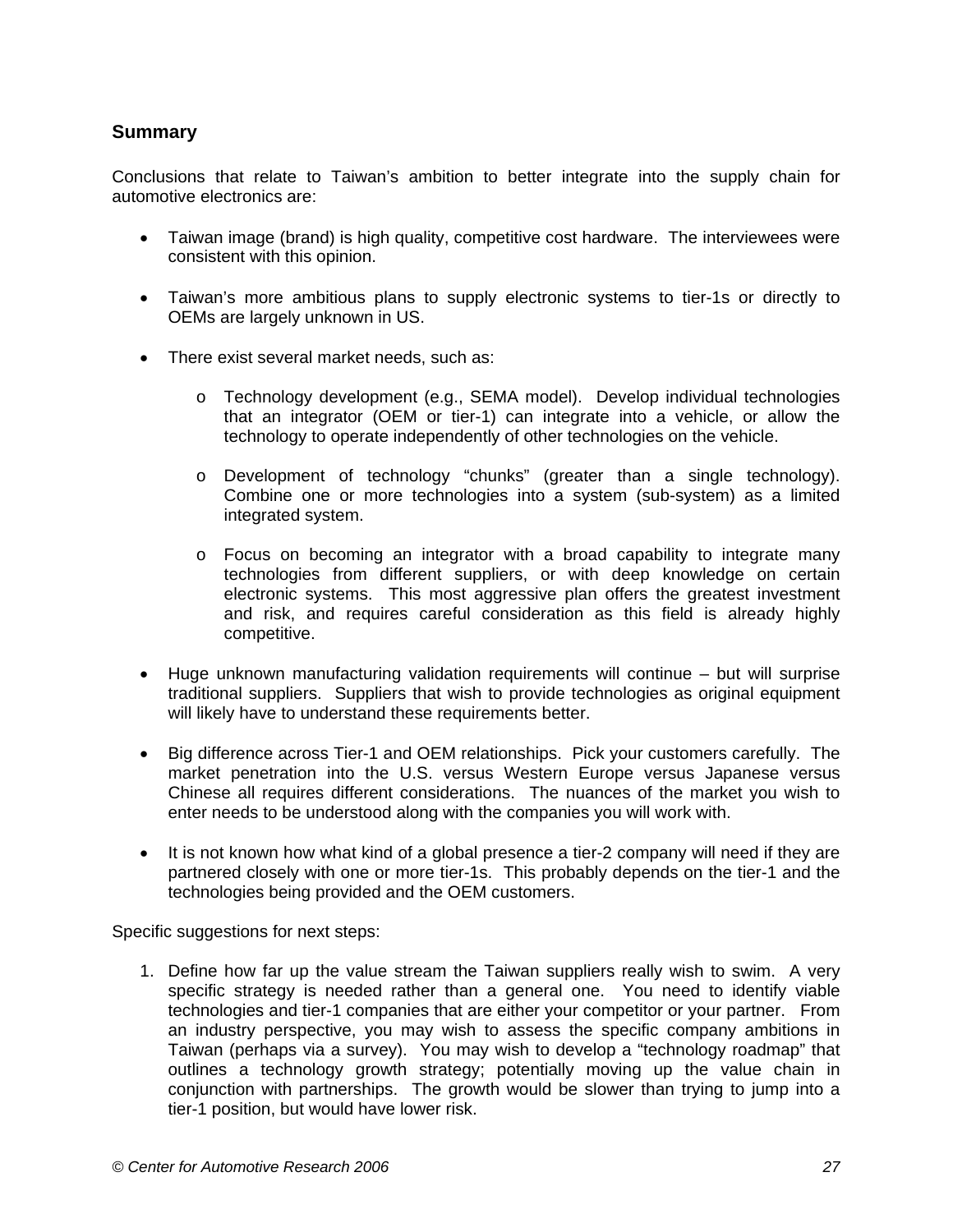- 2. Consider pursuing partnerships and networking meetings with tier-1 companies or even tier-2 companies that may have historical relationships from which you can benefit. One surprise in this study was the eagerness of every interviewee to seek technology development partners. We suggest that you test this opportunity. You should prepare a message that you wish to market as you network.
- 3. Collaboration with current suppliers to the automotive industry may be the most direct route for Taiwanese firms to begin supplying the North American automotive industry. The greatest concentration of these suppliers is located in Michigan. Whether through partnerships, joint ventures, or acquisitions, cooperation with existing automotive suppliers merits careful consideration. Automakers often prefer to work with firms who have experience in the unique business environment of the automotive industry. This is particularly true for complex products such as safety and powertrain technologies. Existing suppliers may have relationships with OEM purchasing staff that would prove useful to Taiwanese firms in entering the automotive industry, as well as experience in dealing with its unique challenges.
- 4. The "Taiwan Message" needs to get out. More visibility is needed from a business perspective (and less so from a technology perspective). Hence, a presence at a conference like CAR's Management Briefing Seminars, or similar activities in China, Japan and/or Europe where management and the media are present. Developing a press release and make announcements to gain visibility.
- 5. Explore possible participation or associations with various testing centers. CAR's CVPC and Delphi's proposed center in Indiana are two local possibilities.
- 6. Once a business strategy begins to take shape, you may wish to develop more targeted seminars for your industry on how to work with the auto industry. You should include topics such as:
	- a. The RFP process (responding to requests for proposals).
	- b. IP in the auto industry
	- c. Product and process validation
	- d. Financial considerations (financing throughout the entire product development process)
	- e. Etc.

The Center for Automotive Research can provide assistance with any of the suggestions.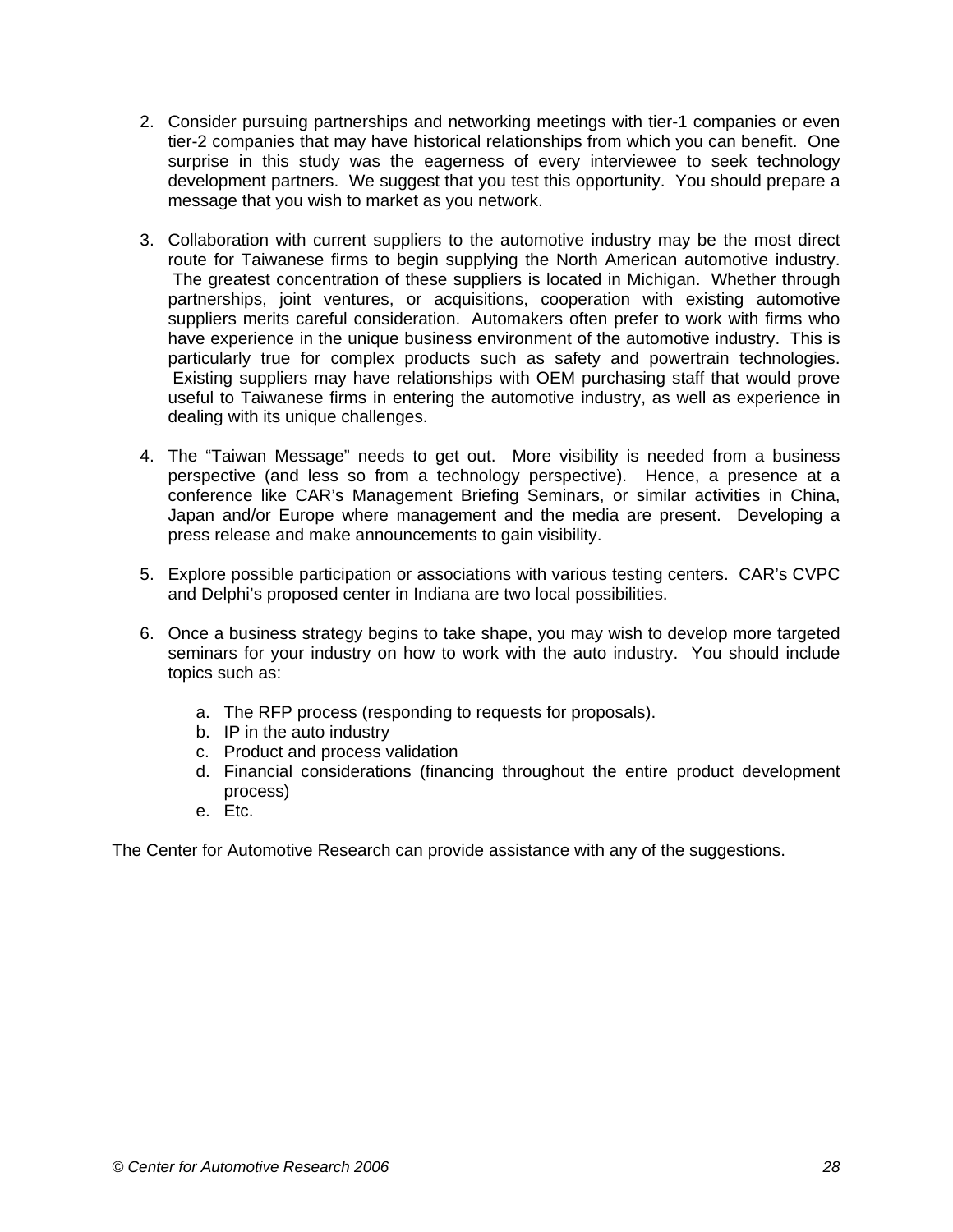# **Strategic Considerations**

Many Taiwanese electronic suppliers aspire to higher levels in the supply chain for automotive customers. Higher levels in the supply chain are associated with higher levels of products and services than tier-2 and 3 suppliers. When higher up the supply chain, revenue becomes more associated with knowledge and innovation than with component suppliers even though the knowledge-based revenue remains closely linked to providing products. In many cases, the tier-1 supplier is seen as an integrator of many products; some of which are provided by other, lower-tier suppliers. Characteristics of a tier-1 supplier include, for example:

- Deep engineering knowledge to complement their customers.
- Research and development; often with numerous patents and extensive product development and product and process validation experience.
- Extensive tier-2 supply chain relationships.
- Systems integrators.
- Deep financial resources to support long-term development efforts and to absorb financial risk.
- Global presence with sales, engineering, and manufacturing networks in the proximity of the customer base.
- Historical track record in the automotive supply chain; often developed through a limited number (sometimes one) of OEM relationships that have demonstrated longterm viability and commitment to the OEM partnership.

This short list briefly describes a tier-1 supplier, and much more can be written about each of these points (this could be a subsequent project). The comments from the industry interviews pointed out several important observations that Taiwan needs to consider if Taiwanese companies wish to move toward a tier-1 status. Some of these points were made explicitly and others were implied:

- The intention to move up the supply chain was news and not broadly communicated.
- Taiwan is recognized as a technology provider and probably more closely fits a traditional tier-2 supplier.
- The global tier-1 electronic systems market is competitive and well established with highly competent companies; so the entry into this field is formidable.
- By and large, the experience base of Taiwanese suppliers would not, as of yet, suggest that they can compete as a tier-1 technology systems provider.

One caveat in these observations is that they were made predominately by current tier-1 company executives, and these established companies probably do not wish to see additional competition. OEMs did indicate that they would welcome new entrants from Taiwan, but then again, they would like to see continued increases in competition.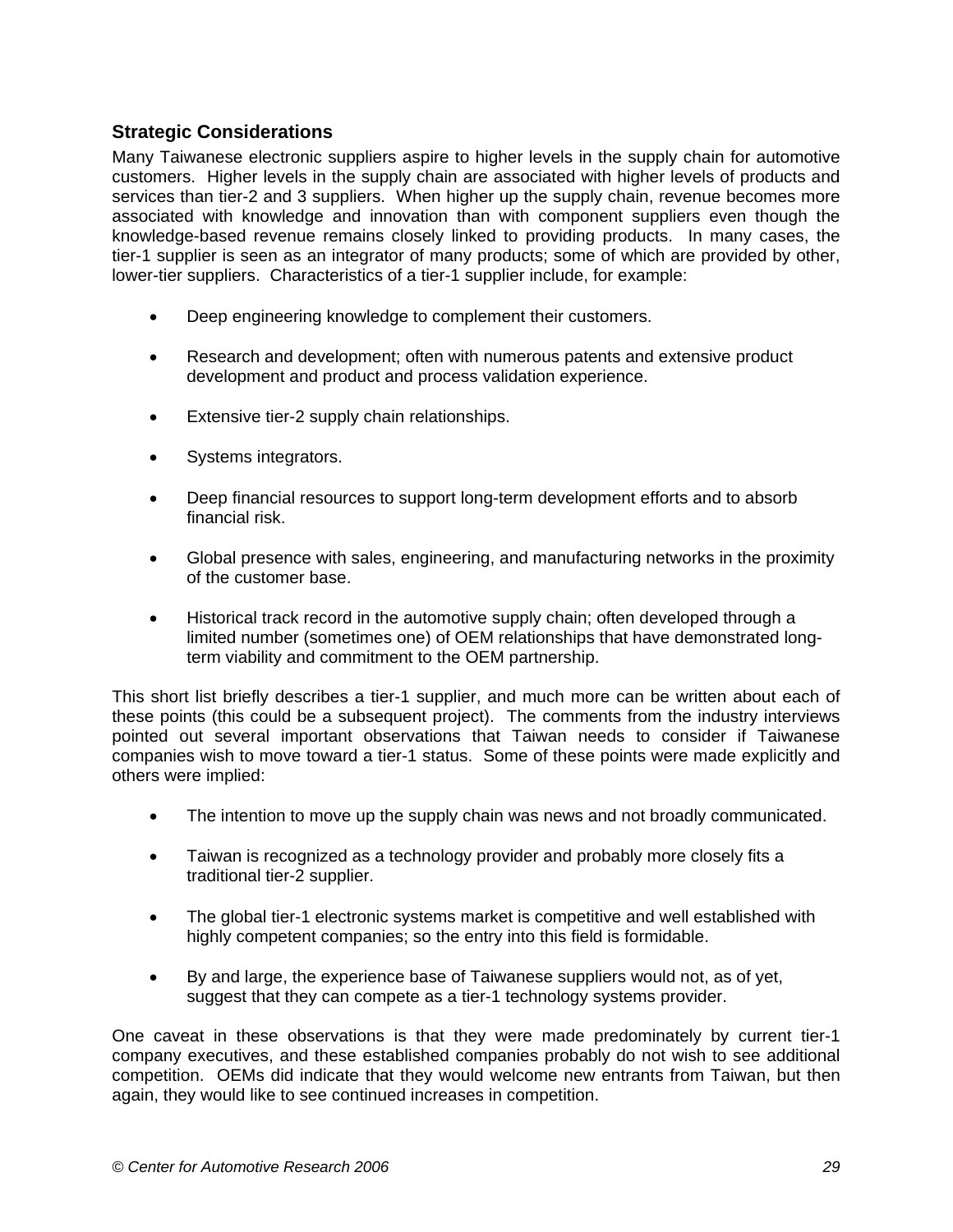The following suggestions are provided in response to the specific questions provided by ARTC ("Added-on Content & Questions/Solutions") about strategies for Taiwanese strategies.

- 1. With respect to entering the global market, Taiwan is currently somewhat isolated. The notion that a Taiwan company that is presently a tier-2 supplier will quickly become a global tier-1 supplier is ambitious. Two viable paths are:
	- a. "Climb" up the tier ladder (there are progressive steps to becoming a fully recognized tier-1 global electronics system supplier). There are multiple paths to climb, and some are listed below (see number 2).
	- b. Accelerate the growth by entering the PRC (China) as aggressively as possible, in a tier-1 status (which appears to be going on now). This is a unique opportunity for Taiwan companies, both with opportunities and risks, and a longterm growth plan (particularly growth beyond PRC) should probably be evaluated. (This could be a subsequent project.)
- 2. There are multiple paths for climbing up the ladder to a tier-1, and they should be probably pursued simultaneously. These include:
	- a. **Joint Ventures** Every company that we interviewed expressed interest in finding joint venture partners to share R&D costs and to improve each others chances for success. Potentially, a survey of specific research and strategic product development thrusts could be conducted, by company, to contrast with Taiwan interests and capabilities. A strategy (depending on the candidate partnership areas) could possibly be drawn that is likely to lead up the supply chain for the Taiwan companies depending on the technology, its future and the specific company partnership arrangement. (This could be a subsequent project.)
	- **b. SEMA**  The SEMA organization has grown steadily in size and has continued to gain the respect and recognition as an association of credible suppliers. Many Taiwanese companies already participate in SEMA, and are competitive in this market segment. SEMA doesn't only present opportunity to supply components, but as it grows, particularly with tier-1 and OEM participation, there is the opportunity for assertive companies to grow as well. SEMA products are becoming more technical, and in many cases, higher volume than the traditional niche aftermarket add-ons in the past. The technology at SEMA is continues to grow with the respect of tier-1 and OEM companies. As the technology and volumes scale up, there is more opportunity for providing engineering, systems integration and manufacturing resources. Continued participation at SEMA, along with a view of identifying new downstream opportunities for product development and production would support the interests of Taiwan companies.
	- c. **Test Centers** As electronic systems test centers become more prevalent, participation at them will support collaborative efforts and developing new partnerships. Three such centers were mentioned in this report (GM rollover laboratory, Delphi center in Indiana, and CAR's Connected Vehicle Proving Center). We recommend identifying all these centers worldwide (that exist today and proposed ones), and selectively choosing the ones of interest to Taiwan.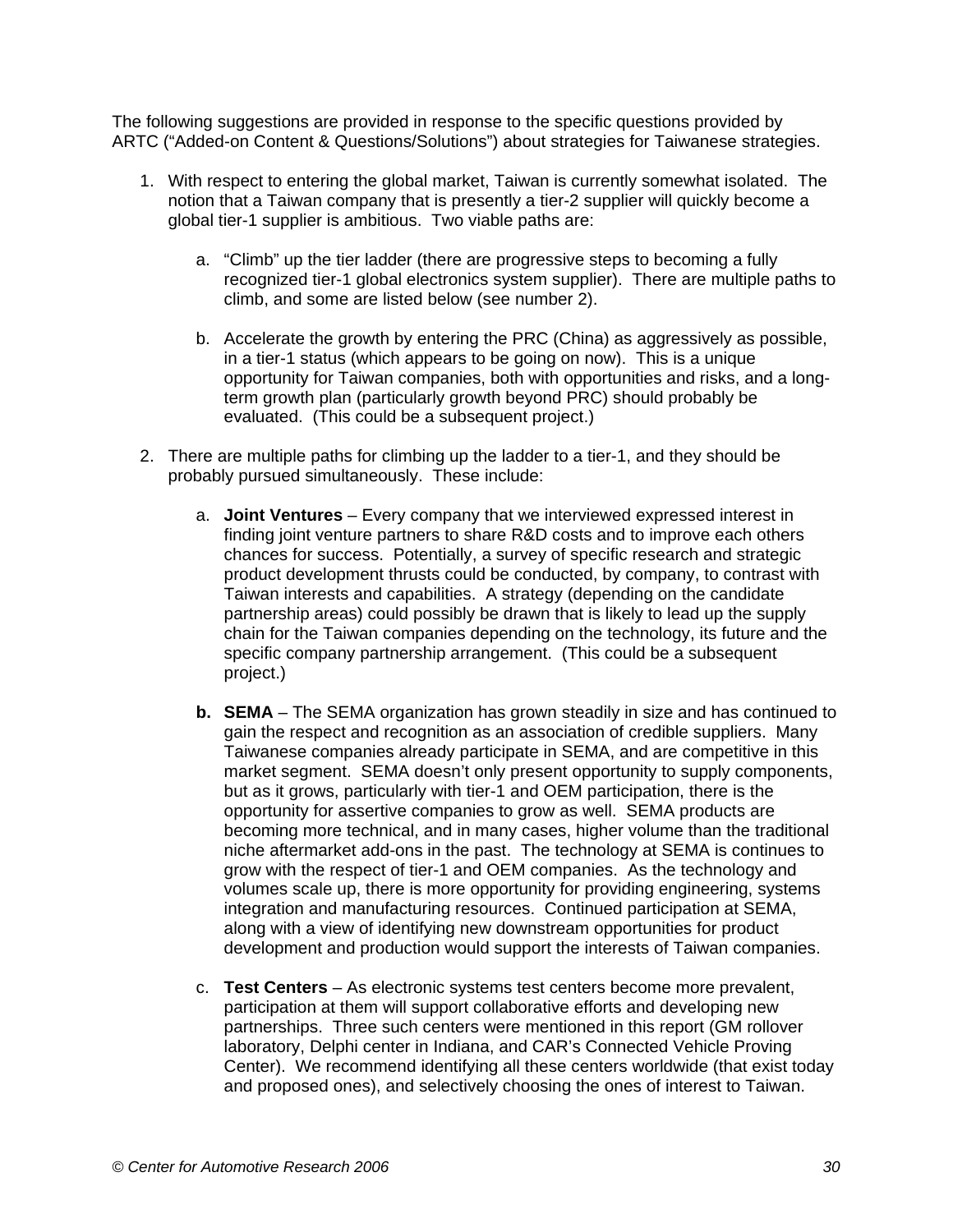- d. **Direct OEM Investigation** Both Ford and GM indicated an interest in collaborating with suppliers that wanted to jointly develop certain technologies. One company indicated that they could potentially target a future program for certain technologies, and this could help set the timeline for a joint development effort. The critical issue here is what technologies are of interest, what Taiwanese companies fit this need, and is there an adequate business case for the joint effort to come together? (Evaluating this option could be a subsequent project.)
- e. **Focus on Strategic Technology Development** One significant area of opportunity for the intelligent vehicle relates to the integration of technologies. This area was seen as a barrier to introducing new technologies, offered the greatest opportunity for benefits, and includes both hardware and software. Except for the complexity of the topic, becoming an automotive electronics systems integrator would be a powerful position in the industry. Focusing higherend technologies on the integration of lower-end technologies, the on-board controller for example, could effectively position a company at or near the tier-1 supplier level. Another approach could be to develop a deep knowledge base of several inter-related technologies that together make up related system components, or a sub-system. This could include, for example, engine control systems, braking systems, anti-crash (or rollover) systems, etc. This collection of participating companies could form its own supply chain of tier-1 and 2 companies. A technical evaluation of possibilities may be warranted on this topic. (Evaluating this option could be a subsequent project. CAR would have to collaborate with appropriate technical personnel.)

One interesting observation from the study was identifying some of the unique characteristics of the intelligent vehicle systems in different geographical regions. For example, North America's focus on cost, Europe on technology, and Asia (particularly Japan) on systems integration. Of course these are generalizations, but nevertheless important considerations for working with OEMs in these regions. Depending on Taiwan's strengths, perhaps they are better suited to work in one region over another? It will be interesting to see how PRC unfolds, but given the international climate there, perhaps some combination of these three attributes will result. Interviews with OEMs and tier-1 companies with a presence or interest in PRC would be helpful to Taiwan for positioning itself there. (Evaluating this option could be a subsequent project.)

The model of the Korean automotive industry is not a promising one for Taiwanese suppliers attempting to enter the automotive industry. Korean automakers rely upon a supply base of well-established firms. In many cases, Korean automakers have an ownership stake in their major suppliers. In this sense, the Korean automotive industry's structure resembles that of the Japanese automakers and their suppliers. North American and European suppliers have found it very difficult to begin supplying to Japanese automakers. Because the Japanese supply base has a structure similar to that of the Korean supply base, potential Taiwanese suppliers seeking to supply these OEMs may find it similarly difficult. If this subject continues to be of significant interest, it is possible to include it in future research performed by CAR.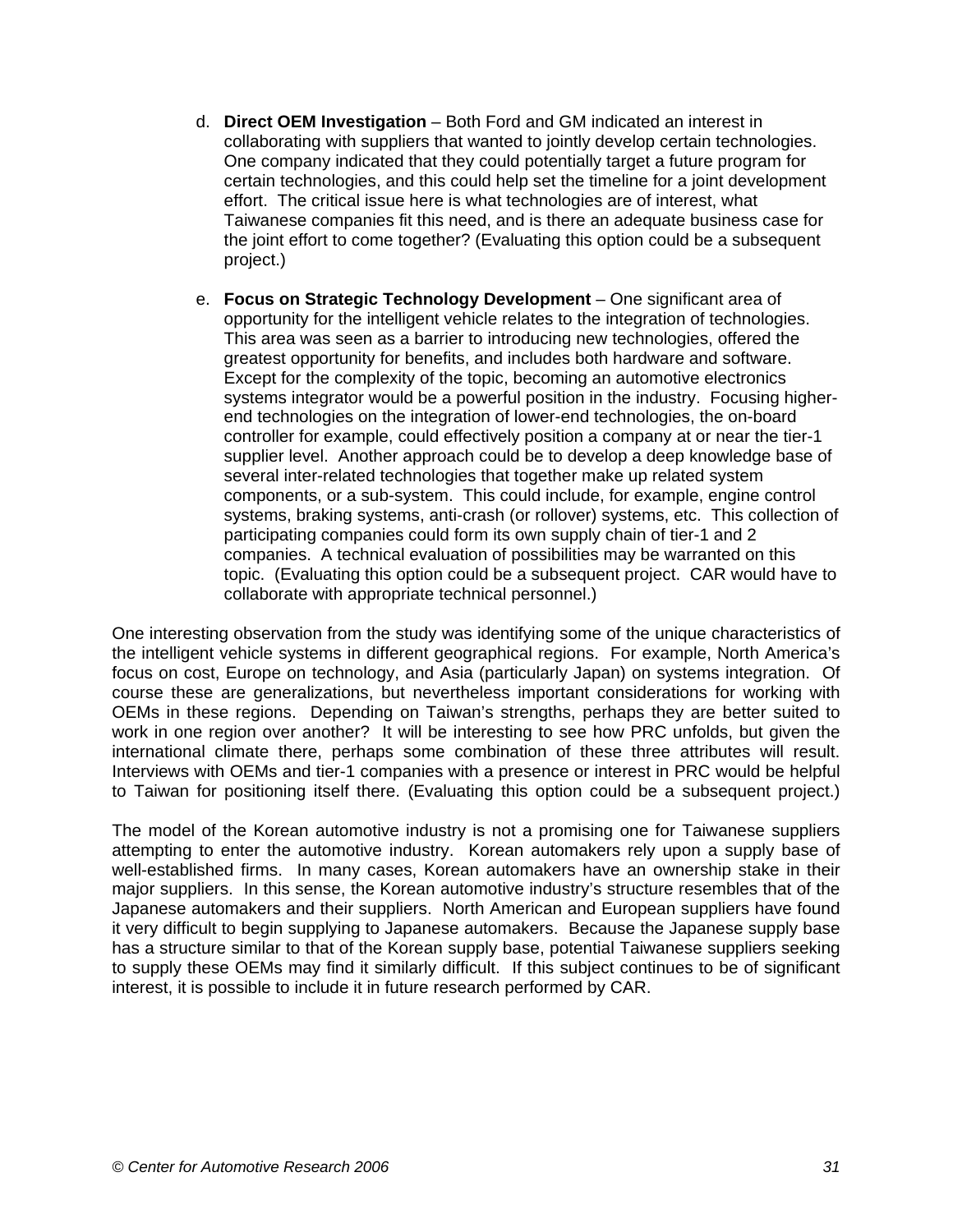# **Appendix 1. CAR Research Initiative on Electronic Systems Supply for the Intelligent Car**

#### *Confidential draft - not for circulation*

#### **Background**

CAR has been actively supporting the advancement of intelligent transportation systems and related technologies that make up the *intelligent car* (IC). Two related CAR activities include the *Connected Vehicle Proving Center* (CVPC) and the *Taiwan Intelligent Car Supplier Project*. Working in partnership with state departments (Transportation and Economic Development), academia, and the Connected Vehicle Trade Association, CAR recently received an award from the state to support the creation of a virtual "CVPC" in Michigan to encourage the development of vehicle communications. CAR is also working with organizations in Taiwan (e.g., Automotive Research and Testing Center and the Industrial Technology Research Institute) to help identify technology development projections, supplier business opportunities, and supplier capability gaps; particularly with Taiwanese suppliers.

We summarize the IC technologies in three systems: powertrain, body (includes safety systems), and telematics. Generally, the integration of these three systems comes together at a node referred to as the on-board unit (OBU).

#### **Purpose**

The purpose of our requested interview with your company is to seek informal and unofficial (not necessarily company policy or positions) opinions regarding the development of electronic technologies and systems that support the IC. Results and company name can be anonymous if requested. The objective is to identify "best guesses" as to how the IC technologies will develop and how best to structure the supply chain to meet this development, particularly in North America.

#### **Outline of Questions:**

- 1. Market
	- Do you generally agree with the projected growth that IC technologies will result in about 7.5% compounded growth in auto content over the next several years?
	- Is legislation (e.g., crash worthiness/avoidance, CAFÉ, etc.) a critical variable impacting the development of IC technologies?
	- How do you see IC technology growth relative to the following:
		- i. Body (& safety)
		- ii. Powertrain
		- iii. Telematics on-board applications
		- iv. Telematics external applications
		- v. Other
	- Do electric vehicles (and hybrids) demand significant electronic system developments?
	- Do you expect to see continued movement toward integrating third-party electronic systems (e.g., Apple ipod) into on-board systems, thus allowing broad market participation? If so, would you then expect to see standard electronic interfaces (e.g., USB-like linkages)?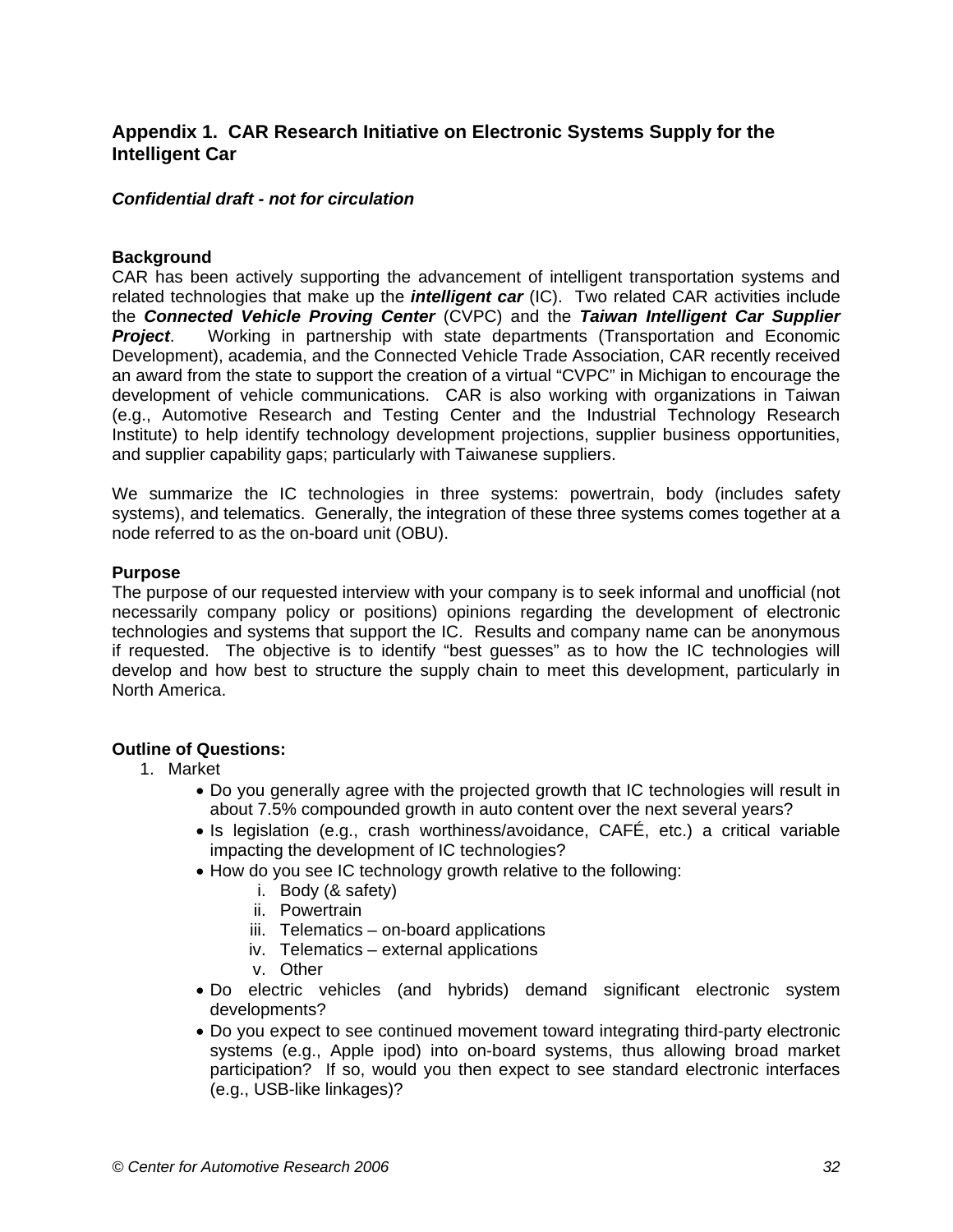- Is the 42V car a critical variable impacting the intelligent car?
- 2. Standards
	- How critical is the creation of system standards for these technologies?
	- Do you support the development of international standards for electronic system interfaces to facilitate the global development of these technologies?
	- Is government intervention required to institute appropriate standards?
	- METI (Japan) is attempting to select a common on-board operating system including firmware to control on-board electronics. Managing safety concerns and reliability are principal drivers. Freely open code (publicly available) to the industry is important. Should other countries follow this direction and/or consider the Japanese standard?
- 3. Product Development please provide your response regarding each point for powertrain, body, and telematics (please answer for those domains in which your expertise is strongest)
	- What aspects of IC technologies are seen as high valued added (hardware, firmware, operating systems, applications, integrated systems)?
	- What is more critical: hardware or software development capabilities?
	- What are necessary characteristics/capabilities or resources for companies to research and develop IC technologies?
	- Please describe your company's priorities or efforts in developing electronic systems for powertrain, body, telematics, and OBU. Which of these are you relying on the outside for development that might be purchased?
	- What systems (sub-systems) would you be likely to seek from suppliers that integrate into the IC?
	- Can you describe how a supplier of ITS technologies validates its performance and inter-operability with other technologies? What would an "ideal" test/validation center look like?
	- Is a small automotive market (Taiwan has low-vehicle production) adequate to validate IC technologies?
- 4. Supply Chain please provide your response regarding each point for powertrain, body, and telematics (please answer for those domains in which your expertise is strongest)
	- Who (companies or tiers) will be the integrator of the components of IC components:
		- i. Components (chips/sensors) and software, and
		- ii. Sub-systems, and
		- iii. Systems , and
		- iv. Integrated systems (powertrain, body, telematics, OBU)
	- Who (countries or companies) do you see as the most competitive developers of IC electronic systems?
	- What capabilities are needed for successful suppliers of:
		- i. Electronic components?
		- ii. Electronic systems?

(research, software development, collaborative development, agility, systems integration, other?)

• Do you have any opinions about the technical capabilities that the Taiwan industry has in regards to supporting these development steps?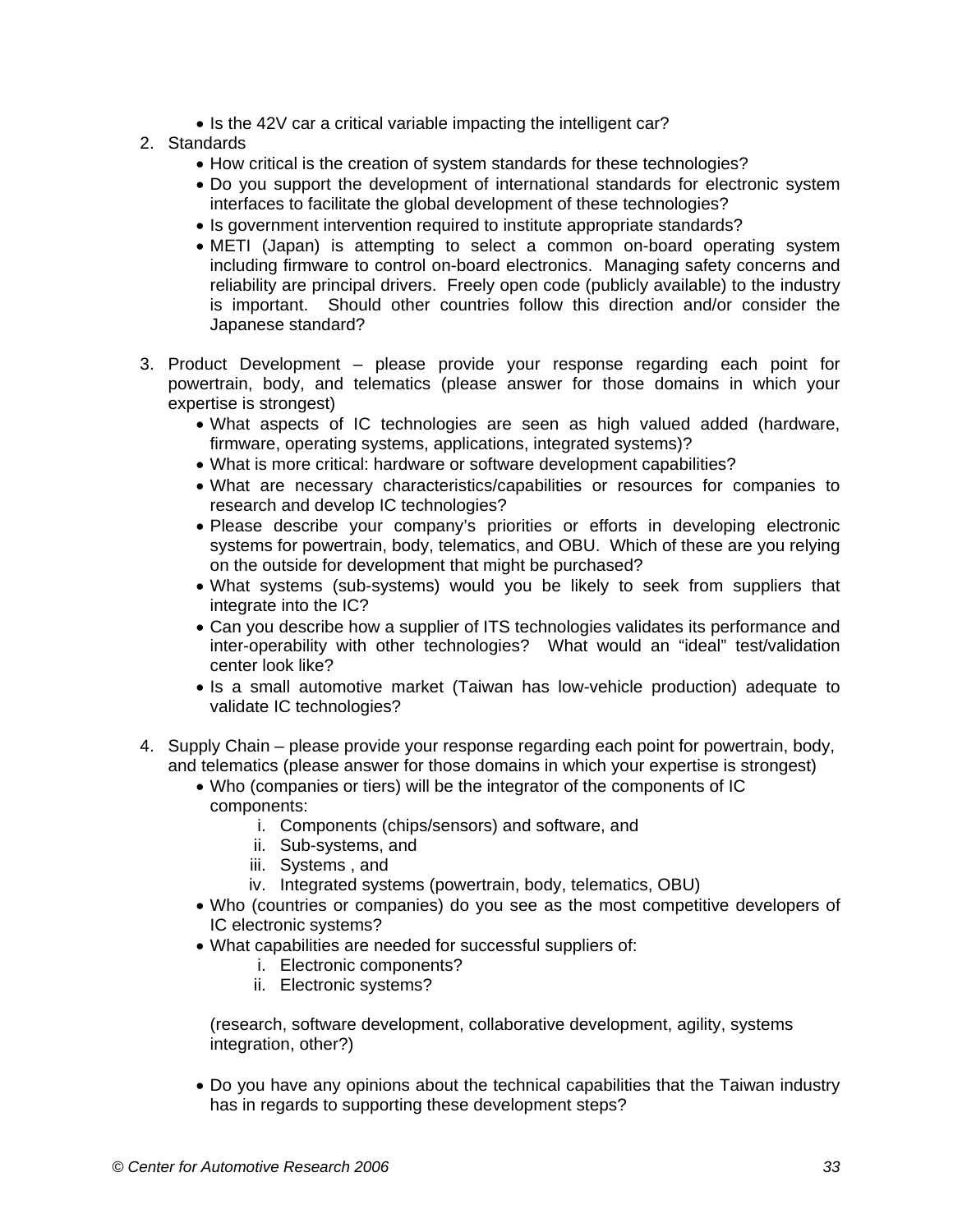• What other countries or companies other than resources in Taiwan do you see as viable partners in development and supply?

Final Questions (if time permits)

- 1. What are you company's future plans for introducing electronic systems that support:
	- a. Powertrain
	- b. Chassis
	- c. Body/safety
	- d. Telematics applications
- 2. What are your company's intentions with outsourcing any of these technologies? What are you looking for in the capabilities of suppliers of these technologies? Would this strategy differ in other countries (e.g., North America vs. Asia)?
- 3. How important are:
	- a. Low cost?
	- b. Advanced technology (cutting edge, first to market)
	- c. Quality & product validation
- 4. Do you see companies in Taiwan as having any competitive strengths or weaknesses in their ability to supply these technologies?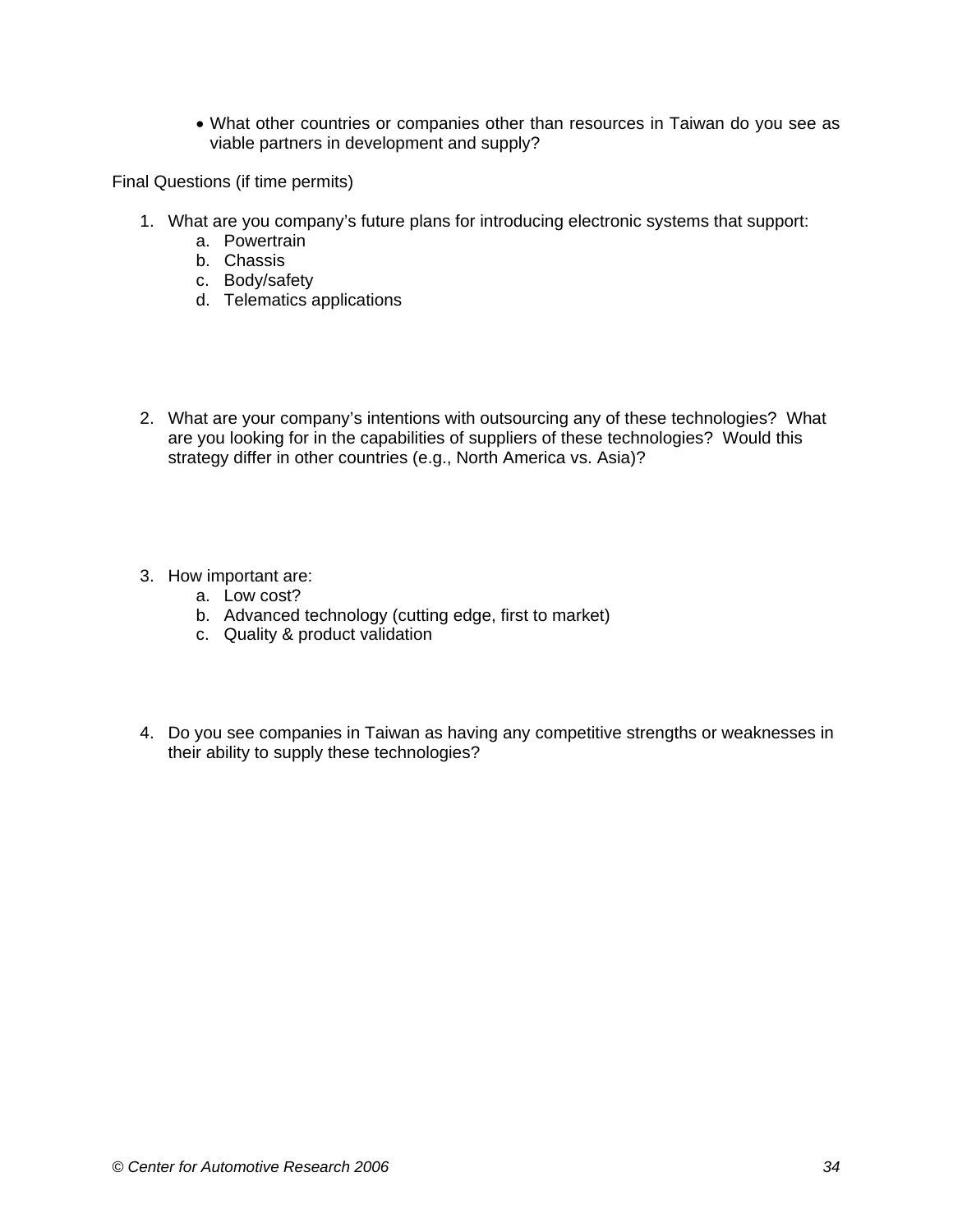# **Appendix 2. Bibliography**

# **Company Sources**

# **DaimlerChrysler**

http://www.daimlerchrysler.com/dccom/0-5-7180-1-67176-1-0-0-0-0-0-8668-7165-0-0-0-0-0-0-0.html http://www.daimlerchrysler.com/dccom/0-5-7180-1-9750-1-0-0-0-0-0-8668-7165-0-0-0-0-0-0-0.html http://www.daimlerchrysler.com/dccom/0-5-458841-1-558633-1-0-0-0-0-0-8668-7165-0-0-0-0-0-0-0.html

# **Ford Motor Co.**

http://www.ford.com/en/company/about/sustainability/2005-06/safVehicleFuture.htm

http://autoelectronics.com/news/seamless\_ipod\_integration/index.html

http://autoelectronics.com/news/clarion\_supplies\_program/index.html

http://www.ford.com/en/innovation/technology/drivingImprovement/keepingYouConnected.htm

http://media.ford.com/newsroom/release\_display.cfm?release=16967

The Hansen Report on Automotive Electronics, May 2005

http://media.ford.com/newsroom/release\_display.cfm?release=24161

http://media.ford.com/newsroom/release\_display.cfm?release=23093

# **General Motors**

http://media.gm.com/servlet/GatewayServlet?target=http://image.emerald.gm.com/gmnews/viewmonthlyr eleasedetail.do?domain=74&docid=29677

http://www.sbd.co.uk/assets/Telematics\_Newsletter\_September\_2006.pdf

http://autoelectronics.com/news/seamless\_ipod\_integration/index.html

General Motor Rollover Crashes Backgrounder, October 2006

### **Nissan**

http://www.sbd.co.uk/assets/Telematics\_Newsletter\_September\_2006.pdf

The Japan Automotive Digest, October 2, 2006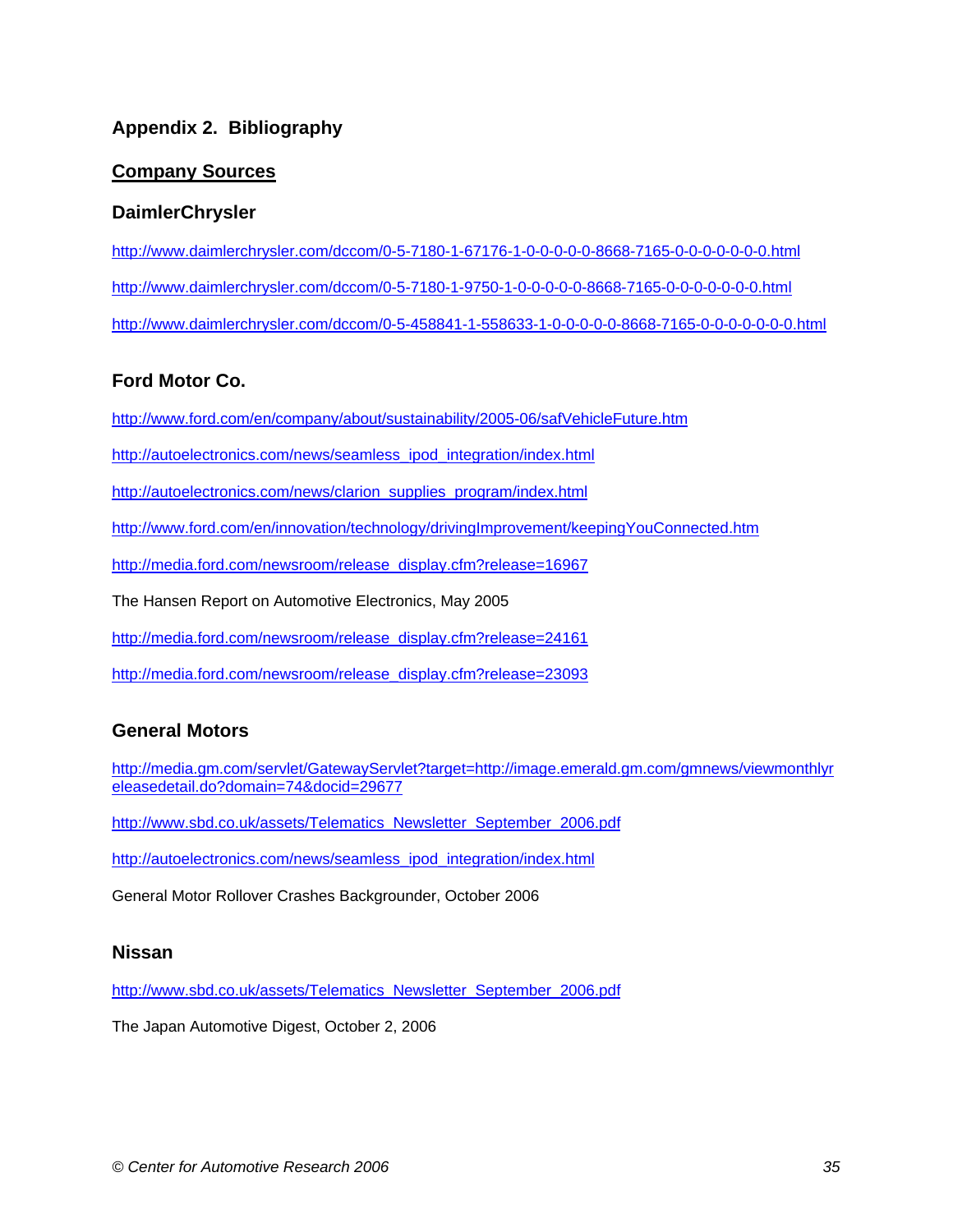# **Toyota**

Saito, Akihiko (Executive Vice President, Toyota Motor Corp.), Today for Tomorrow, *SAE100 Future Look*, 2005, p.34-35

http://www.toyota.co.jp/en/news/06/0919.html

http://www.toyota.co.jp/en/news/06/0412.html

http://www.toyota.co.jp/en/news/06/0228.html

### **Allegro MicroSystems Inc.**

Vig, Ravi (Vice President, Business Development, Allegro MicroSystems, Inc.), The Future of Smart Power and Magnetic Sensing, *SAE100 Future Look*, 2005, p.18-19

# **ATX Group**

Millstein, Steve (President and CEO, ATX Group), Telematic to Focus on OEM ROI, *SAE100 Future Look*, 2005, p.104-105

The Hansen Report on Automotive Electronics, September 2004

# **AUTOSAR**

The Hansen Report on Automotive Electronics, October 2004

Frank, Randy, Software tools tackle complex designs, *Auto Electronic,* September/October 2006

#### **Bosch**

http://www.bosch-press.com/tbwebdb/bosch-usa/en-US/PressText.cfm?CFID=1625043&CFTOKEN=d36cdf22cb1d6927-5D4FD3E2-B803-837E-5B45BDD3FCBF01EF&nh=00&Search=0&id=284

http://www.bosch-press.com/tbwebdb/bosch-usa/en-US/PressText.cfm?Search=1&id=240

Combined Active and Passive Safety (CAPS) – right on track to the sensitive car, Bosch Media Release, April 19, 2005

### **Continental Teves North America**

Gaus, Joe (Vice President, Electronic Brake and Safety Systems, Continental Teves North America), The Future of Vehicle Safety, *SAE100 Future Look*, 2005, p.68-69

The Hansen Report on Automotive Electronics, March 2003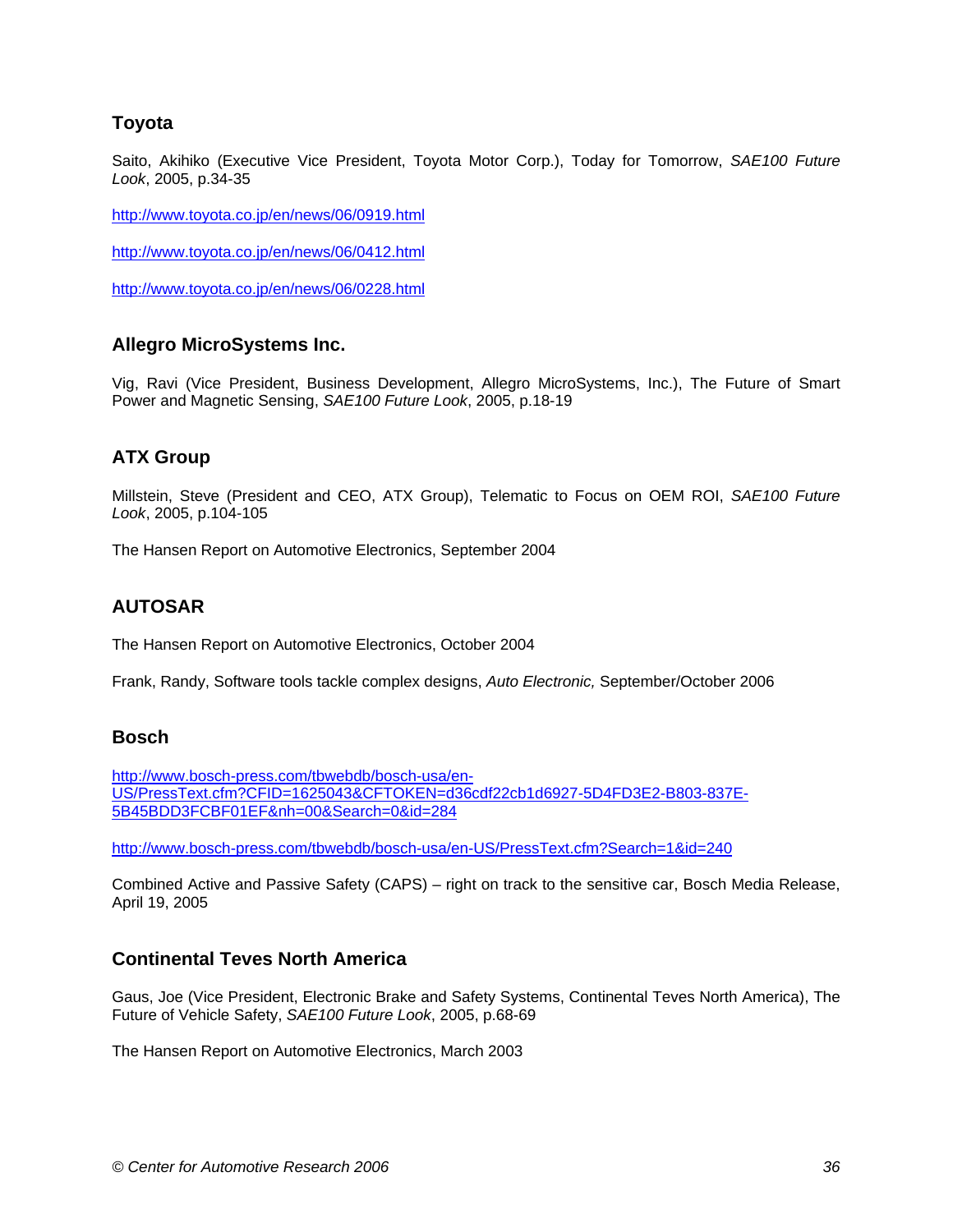# **Connexis LLC**

http://www.connexis.com/index.html

### **Delco**

The Hansen Report on Automotive Electronics, November 2003

### **Delphi**

http://delphi.com/news/pressReleases/pr\_2006\_10\_15\_001/

http://delphi.com/news/pressReleases/pr\_2006\_10\_04\_001/

http://www.delphi.com/news/pressReleases/pr75605-03312006/

http://delphi.com/news/pressReleases/pr\_2006\_10\_11\_001/

http://www.delphi.com/news/featureStories/ms69264-01262006/

http://www.delphi.com/news/pressReleases/pressReleases\_2004/pr29793-09232004/

The Hansen Report on Automotive Electronics, November 2003

http://www.delphi.com/news/pressReleases/pr39779-04192005/

http://www.theautochannel.com/news/2004/08/12/208755.html

http://www.delphi.com/news/pressReleases/pr\_2006\_09\_06\_001/

http://www.delphi.com/news/pressReleases/pr75300-03272006/

http://www.delphi.com/news/pressReleases/pr70524-02082006/

http://www.delphi.com/news/pressReleases/pr39443-04122005/

#### **Denso**

http://www.globaldenso.com/en/technology/product/electronics/ http://www.globaldenso.com/en/newsreleases/060925-02.html Denso Annual Report 2006, March 31, 2006 The Hansen Report on Automotive Electronics, June 2004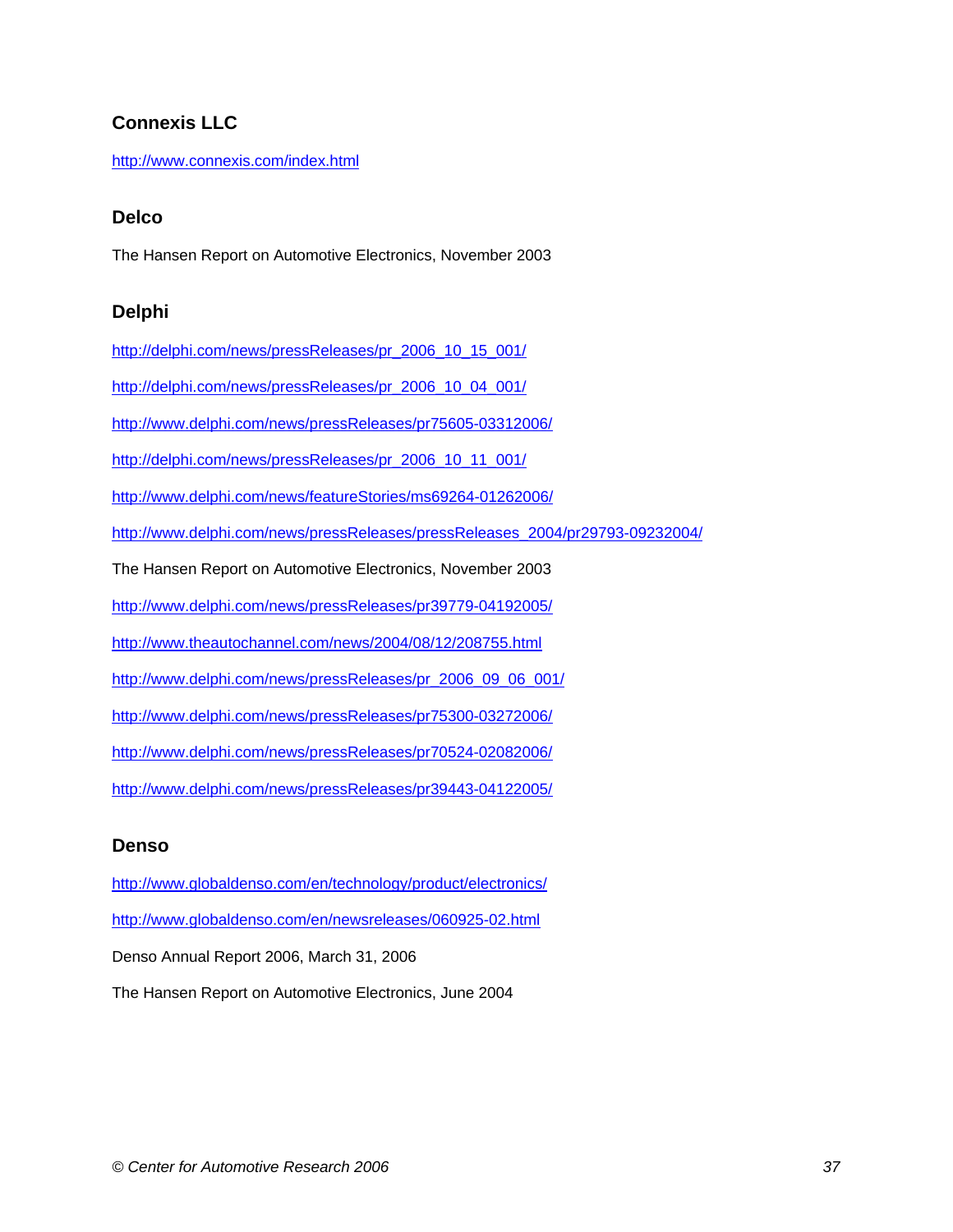# **Infineon Technologies North America**

Cook, Christopher (Vice President, Automotive & Industrial Multimarket Business, Infineon Technologies North America), Powertrain Electronics: A Systems Evolution, *SAE100 Future Look*, 2005, p.60-61

The Hansen Report on Automotive Electronics, March 2005

# **Johnson Control Inc (JCI)**

http://www.johnsoncontrols.com/corp\_profile/corp\_profile.htm

The Hansen Report on Automotive Electronics, March 2004

#### **Lear**

The Hansen Report on Automotive Electronics, April 2004

# **Panasonic Automotive (PASA)**

The Hansen Report on Automotive Electronics, December 2003/January 2004

### **Siemens VDO Automotive**

http://autoelectronics.com/mag/configuring\_future\_driver/index.html

http://www.siemensvdo.com/press/releases/chassisandcarbody/2006/sv-200608-001-e.htm

The Hansen Report on Automotive Electronics, October 2002

### **TRW**

http://autoelectronics.com/news/trw\_pursues\_integration/index.html

http://autoelectronics.com/news/trw\_integrates\_stability/index.html

http://trw.mediaroom.com/index.php?s=press\_releases&item=279

http://trw.mediaroom.com/index.php?s=press\_releases&item=278

http://trw.mediaroom.com/index.php?s=press\_releases&item=284

http://trw.mediaroom.com/index.php?s=press\_releases&item=122

### **Valeo**

Morin, Thierry (Chairman and CEO, Valeo), Tomorrow's Smart Car Will Make Drivers Better, Smarter, *SAE100 Future Look*, 2005, p.54-55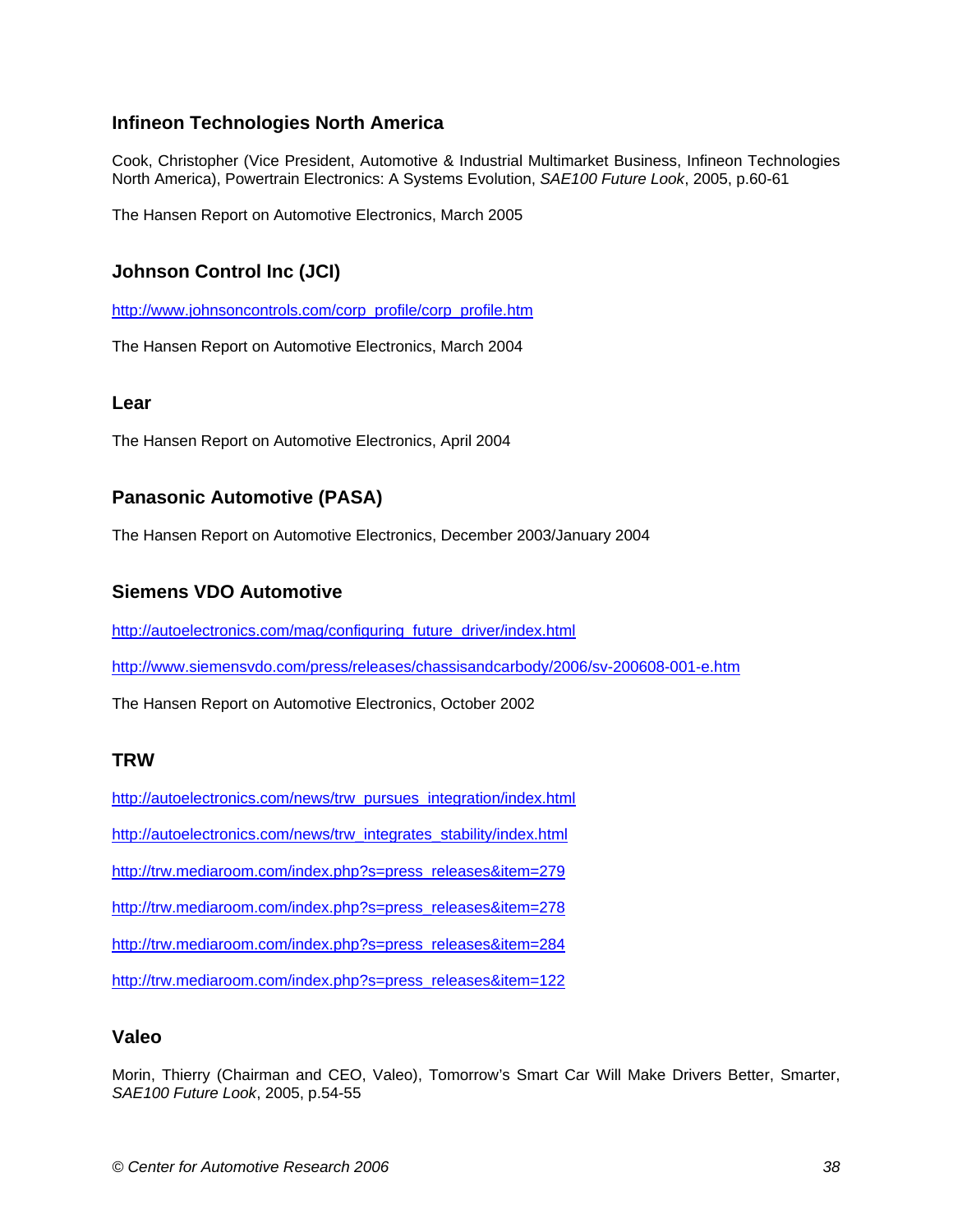http://www.valeo.com/automotive-supplier/Jahia/pid/1428 http://www.valeo.com/automotive-supplier/Jahia/pid/1420 http://www.valeo.com/automotive-supplier/Jahia/pid/1188 http://www.valeo.com/automotive-supplier/Jahia/pid/1206

The Hansen Report on Automotive Electronics, April 2003

# **Visteon**

http://www.visteon.com/newsroom/press/2006/061017\_story1.shtml

http://www.visteon.com/newsroom/press/2006/061012\_story1.shtml

The Hansen Report on Automotive Electronics, December 2002/January 2003

# **Yazaki North America**

#### http://www.yazaki-na.com

Thompson, Nigel (Executive Vice President, Development & Planning, Yazaki North America), Connected, *SAE100 Future Look*, 2005, p.56-57

The Hansen Report on Automotive Electronics, March 2002

### **Other Sources**

\$3 Million Grant to Provide Support for New Center, Center for Automotive Research, October 24, 2006

2005 Rear-Seat Entertainment Usage and Satisfaction Study, J.D. Power and Associates, August 25, 2005

2006 Japan Automotive Emerging Technologies Study, J.D. Power and Associates, September 14, 2006

2006 Multimedia Quality and Satisfaction Study, J.D. Power and Associates, November 2, 2005

2006 U.S. Automotive Emerging Technologies Study, J.D. Power and Associates, August 16, 2006

3 automakers spend \$1 billion on Two Mode hybrid, *Automotive News*, August 11, 2006

About IIHS and the HLDI http://www.iihs.org/about.html

Auto industry craves more chips, *Automotive News*, October 23, 2006

Benz, S.; Dilger, E.; Dieterle, W.; Müller-Glaser, K. D. A Design Methodology for Safety-Relevant Automotive Electronic Systems. SAE, 2004, p. 187-198.

Big stakes in Two-Mode hybrid project, *Automotive News*, July 10, 2006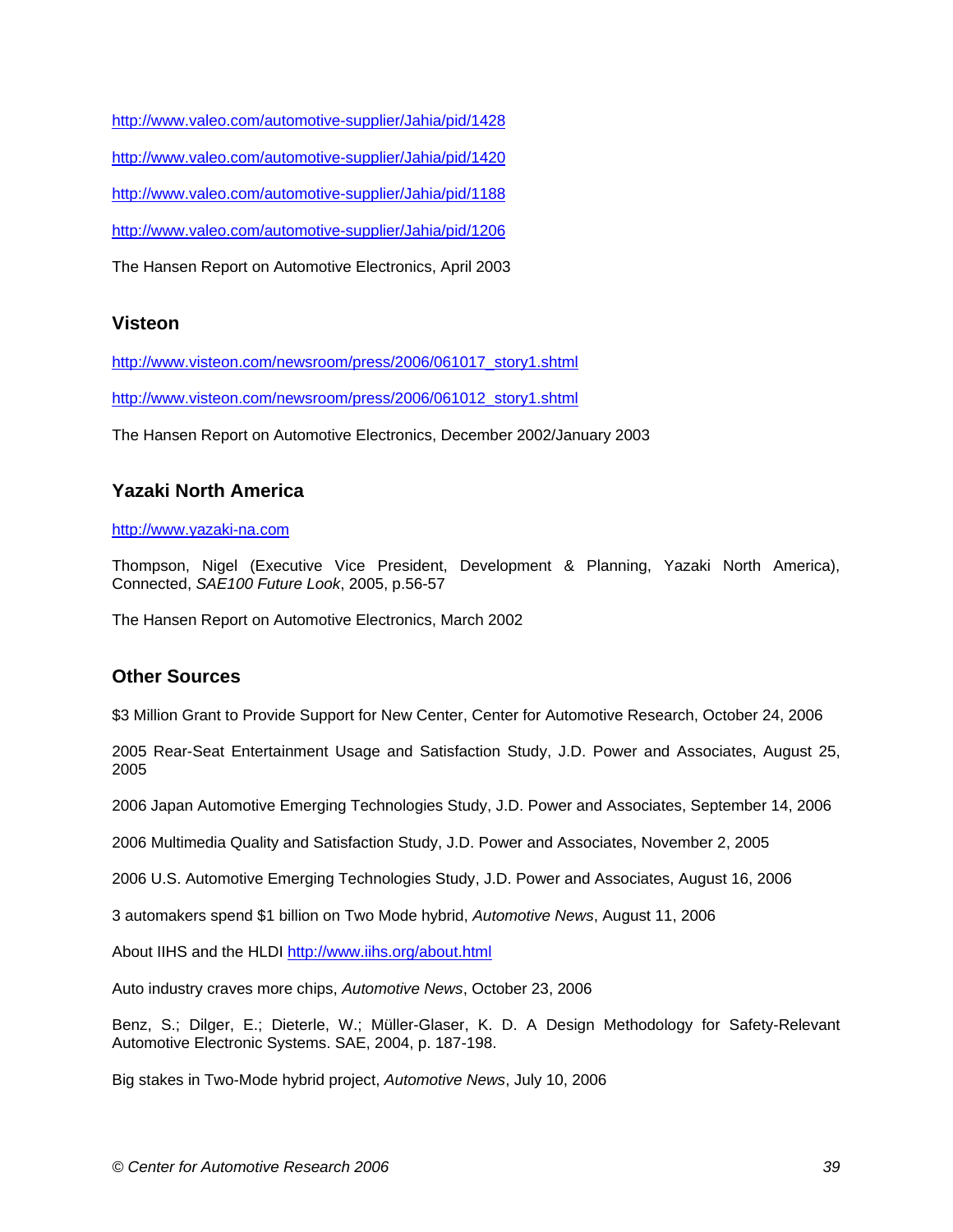Cadillac's' electronic chat deters collision, *Automotive News*, October 30, 2006

Chen, Kan et. al., Smart Highways, *PBS&J ITS Orange Book*, 2005, issue 1.

Day, John H., Multimedia trends: creative connectivity, *Auto Electronics,* September/October 2006

Day, John H., Telematics - it can save lives, but can it sell cars? *Auto Electronics*, July/August 2006.

ECD unveils new transistor architecture, *Ward's Automotive Reports*, October 2, 2006, Vol. 81, No. 40, P.3

Electronic Valve Control

http://www.freescale.com/webapp/sps/site/application.jsp?nodeId=02Wcbf56hRCrcd

European automakers turn to biofuels, *Automotive News*, October 30, 2006

Ference, Jack, Overview of ITS Safety Research, NHTSA, 2005

Focus on Electronics, Automotive Engineering International, October 2006, p.42-48

Frank, Randy, Steering In the Right Direction, *Auto Electronics*, July/August 2006.

Frank, Randy, X-By-Wire: For Power, X Marks the Spot, *Ward's Auto Electronics*, October 2004.

FreedomCAR & Fuel Partnership Plan,

http://www.uscar.org/guest/view\_partnership.php?partnership\_id=1

Future for hybrid cars hinges on U.S. growth, Audi says, *Automotive News*, October 11, 2006

Gould, Lawrence S., If Only Drivers Were as Attentive as Sensor Automation, *Automotive Design and Production*, http://www.autofieldguide.com/articles/060507.html

Hitachi pushes total vehicle integration, *Ward's Automotive Reports*, October 23, 2006, Vol. 81, No. 43, P.5

Hybrid: Way cooler in California, *Automotive News*, October 2, 2006

Hydrogen edges toward mass market, *Automotive News*, October 30, 2006

IIHS News Release, June 13, 2006, http://www.iihs.org/news/rss/pr061306.html

IIHS News Release, October 5, 2006, http://www.iihs.org/news/rss/pr100506.html

McAlinden, Sean P.; Feinstein, Abel; Smith, Brett C., Michigan Automotive Parternership Research Memorandum No.2, Michigan: The High-Technology Automotive State, April 2000.

New Safety Technologies, http://www.carlist.com/autonews/2006/autonews\_345.html

Oil companies turn attention to alternative fuels, *Automotive News*, October 30, 2006

Sangiovanni-Vincentelli, A. Electronic-System Design in the Automobile Industry. California University, Berkeley. 11 p. IEEE micro. Vol. 23, no. 3, May-June 2003, p. 8-18.

Self-parking technology hits the market, *Automotive News*, October 30, 2006